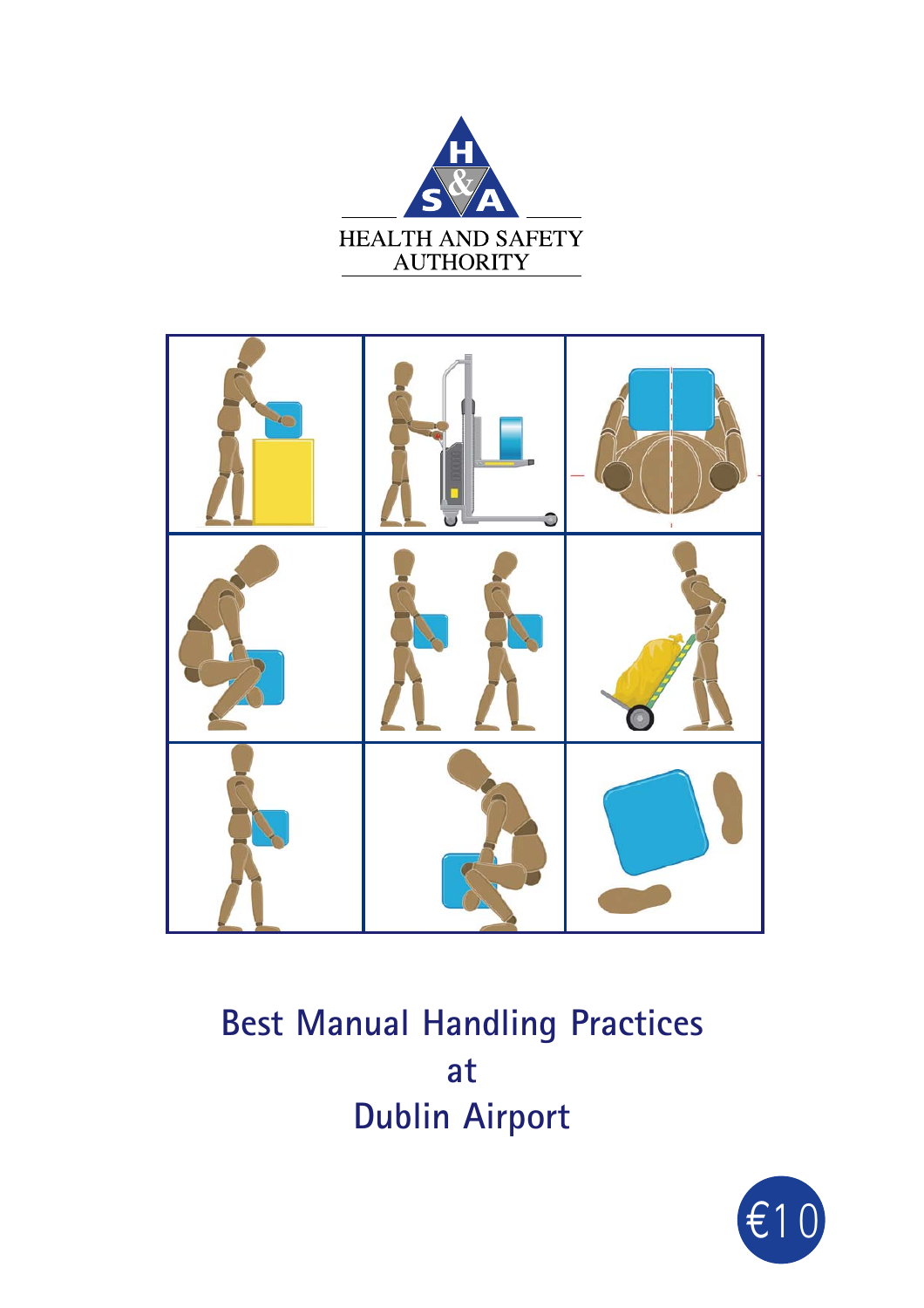# FINAL REPORT

# **BEST MANUAL HANDLING PRACTICES AT DUBLIN AIRPORT**

**AUTHORS**

C.A. Duignan B.NS, M.Sc. E. F. Fallon B.E., M.Eng.Sc., M.Erg.S, FIES

This report was prepared by The National University of Ireland, Galway on behalf of the HSA and Dublin Airport Authority Published in June 2005 by the Health and Safety Authority, 10 Hogan Place, Dublin 2. © All rights reserved. No part of this publication may be reproduced, stored in a retrieval system, or transmitted in any form or by any means, electronic, mechanical, photocopying, recording or otherwise, without the prior permission of the Health and Safety Authority. ISBN 1-84496-024-2

**1**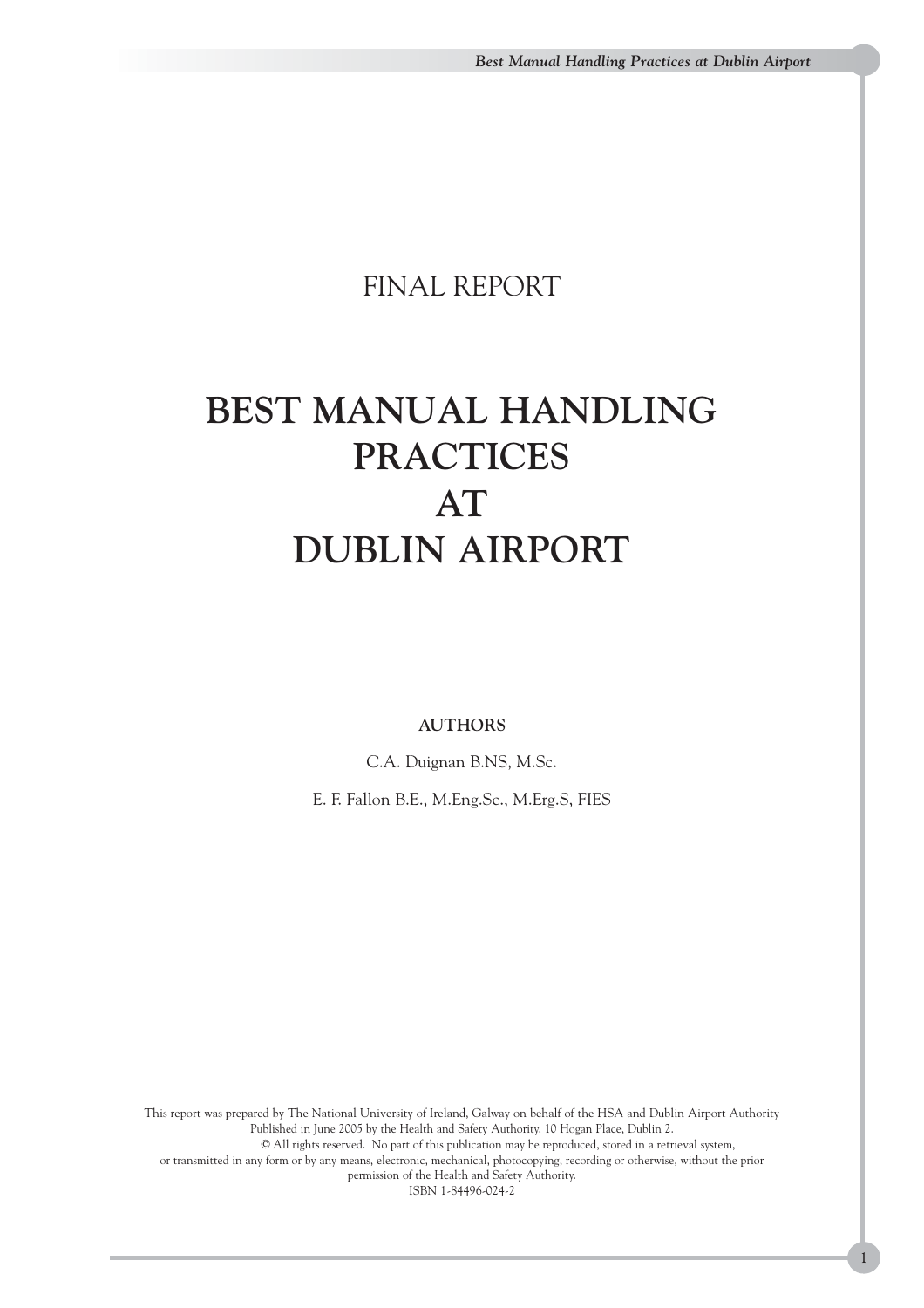# *Acknowledgements*

The authors would like to take this opportunity to extend their appreciation to the following people and organisations that assisted the project:

- ▲ H.S.A. and Dublin Airport Authority
- $\blacktriangle$  The relevant personnel in each of the six participating airports:
	- Denis Murray at Dublin Airport
	- Eddie O'Grady at Shannon Airport
	- Bill Daly at Cork Airport
	- John L'Amie at Birmingham Airport
	- Frank Micheal at Düsseldorf Airport
	- Dr. Walter Gaber at Frankfurt Airport
- ▲ The Irish Wheelchair Association (IWA), in particular Olan McGowan, and the IWA Transport Committee and chairman Tony Maher
- ▲ Helen Lee, formerly of the Irish Wheelchair Association
- ▲ The European Aviation Group for Occupational Safety and Health (EAGOSH), in particular Willy Pfister, and Dieter Pietsch
- ▲ The participating ground handling companies at the six airports: Aer Lingus, Aviance, Servisair, Fraport, FDG, Lufthansa.
- ▲ The specialist handling companies at the airports in Dublin, Birmingham, Frankfurt and Düsseldorf
- ▲ Mr. Brian Crowley, an MEP
- ▲ Telair International, Sweden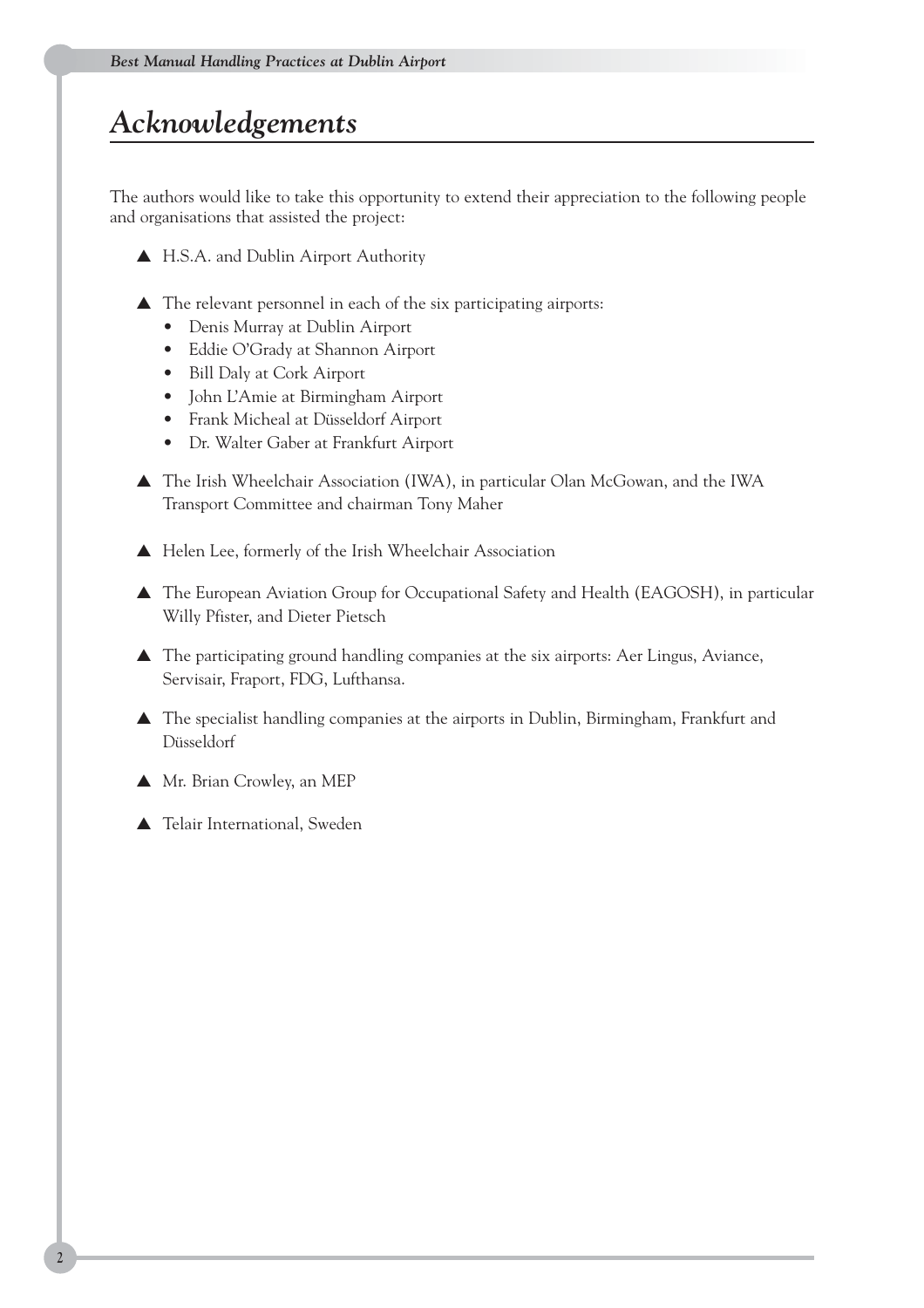# *Abstract*

This document is the Final Report of the project "Best Manual Handling Practices at Dublin Airport". It outlines the rationale and background of the project. Future trends in the aviation industry along with the manual handling hazards associated with specific airport work are highlighted. A description of the findings of a literature review, an airport benchmarking exercise and primary research studies is provided. Recommendations derived from primary and secondary research, and airport benchmarking are presented under the following headings: check-in work, baggage handling work, the handling of a person with reduced mobility, and the musculoskeletal health of passengers. These recommendations are categorised under the following four headings: building infrastructure and design, mechanical aids / assistive devices, operational procedures and guidelines, and people behaviour. The main conclusion from the project is that solutions to reducing manual handling related injuries among airport workers are, in the short term, to be found in the introduction of mechanical aids, but in the long term, through the implementation of higher levels of automation.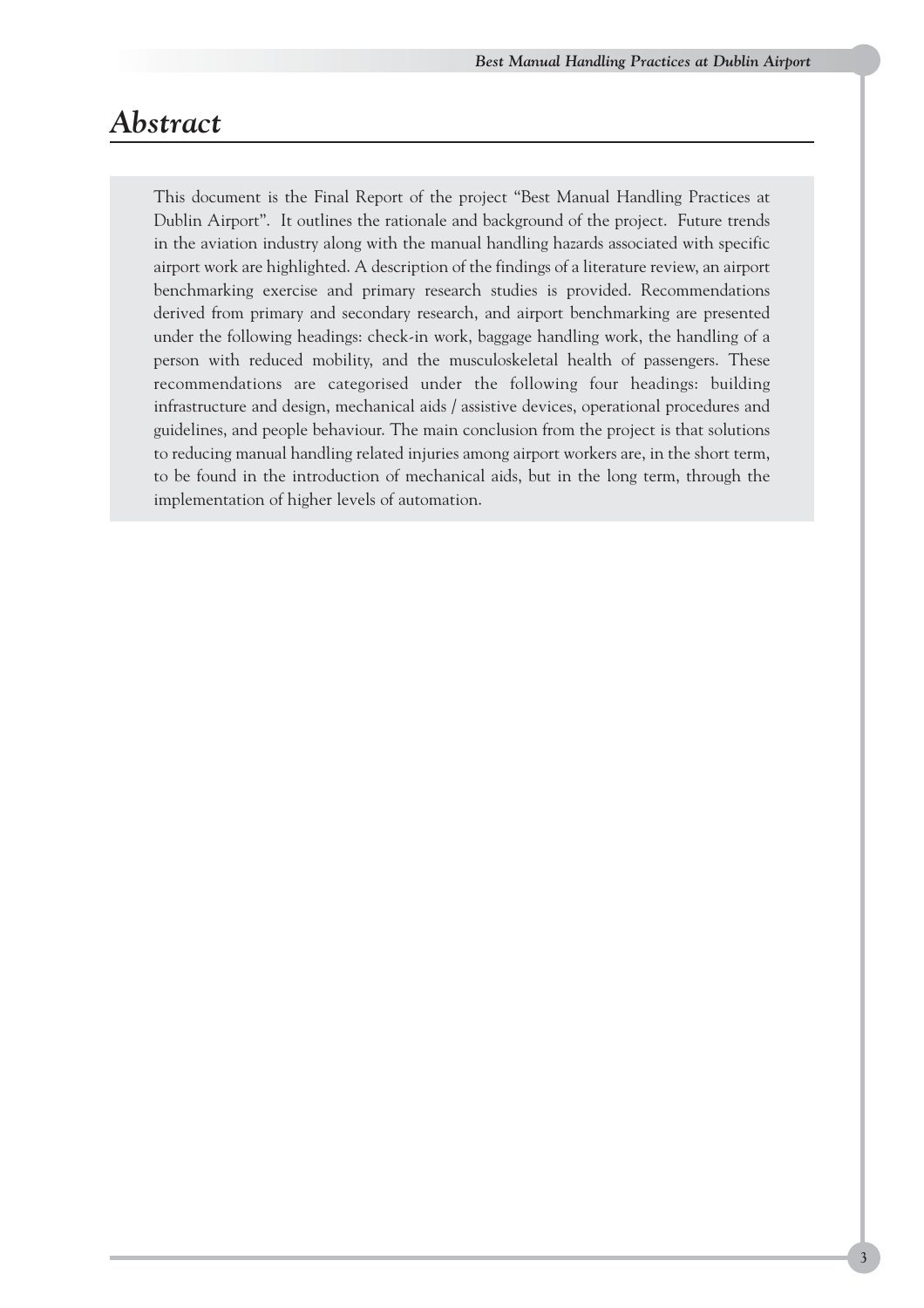*Best Manual Handling Practices at Dublin Airport*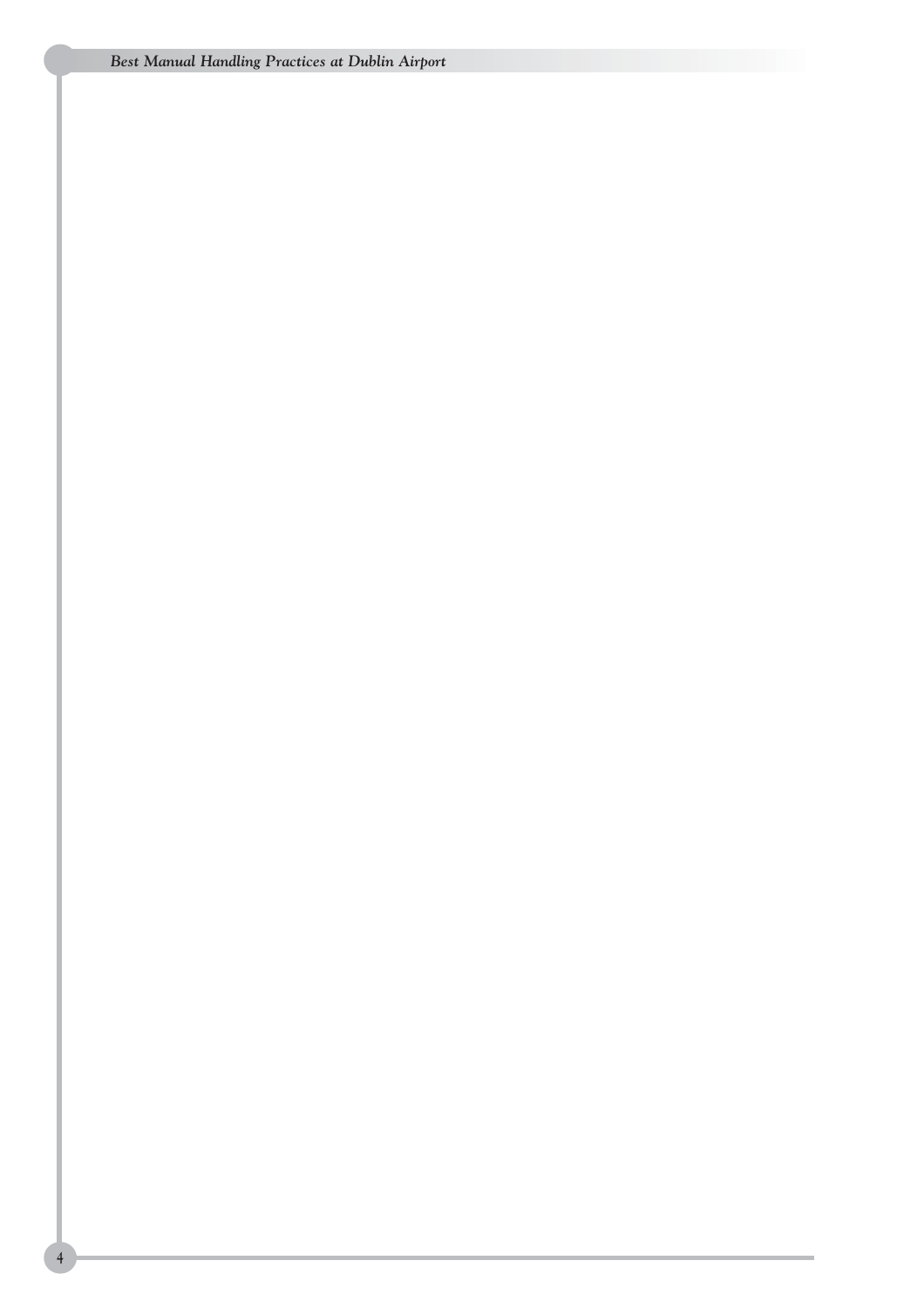# *Table of Contents*

|           |                                                                 | 6                        |
|-----------|-----------------------------------------------------------------|--------------------------|
|           |                                                                 | $\overline{\mathcal{L}}$ |
|           |                                                                 | 9                        |
| Chapter 1 |                                                                 | 14                       |
| Chapter 2 | Manual handling in the aviation industry – issues and concerns  | 15                       |
|           | 2.1.                                                            | 15                       |
|           | 2.2.                                                            | 15                       |
|           |                                                                 | 16                       |
|           | 2.4. Hazards of manually handling persons with reduced mobility | 16                       |
| Chapter 3 |                                                                 | 18                       |
|           |                                                                 | 18                       |
|           |                                                                 | 19                       |
|           |                                                                 | 19                       |
| Chapter 4 | Summary findings of literature review, airport benchmarking,    |                          |
|           |                                                                 | 22                       |
|           |                                                                 | 22                       |
|           | 4.2.                                                            | 26                       |
|           |                                                                 | 27                       |
| Chapter 5 |                                                                 | 36                       |
|           |                                                                 | 38                       |
|           |                                                                 | 41                       |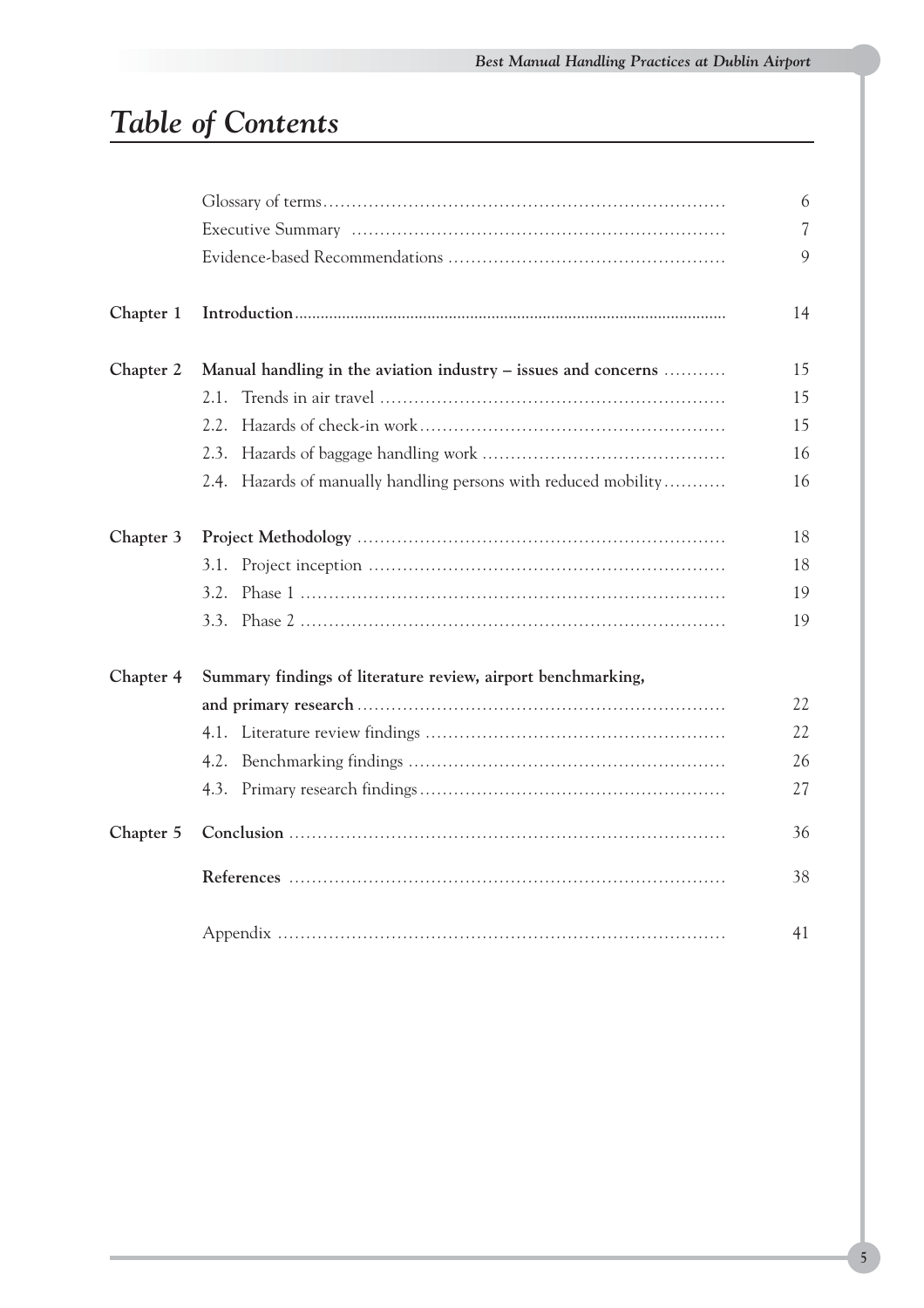# *Glossary of terms*

**ACI:** Airports Council International

**Baggage handler:** a person who loads or unloads baggage and or cargo from commercial transport aircraft. It includes those persons who work within the airport terminal who handle baggage and those who consolidate baggage and cargo for particular flights (Dell 1997)

**CTA:** Canadian Transportation Agency

**ECAC:** European Civil Aviation Conference

**HSA:** Health and Safety Authority

**IATA:** International Air Transport Association

**ICAO:** International Civil Aviation Organisation

**ITAA:** Irish Travel Agents Association

**IWA:** Irish Wheelchair Association

**NDA:** National Disability Authority

Person with Reduced Mobility (PRM): a person whose mobility is reduced due to any physical disability (sensory or locomotor), an intellectual impairment, age or any other cause of disability when using transport, and whose situation needs special attention or adaptation of services ordinarily available to all passengers (ACI 2001)

**PIAB:** Personal Injuries Assessment Board, Ireland.

**SSCI:** Self-service check-in system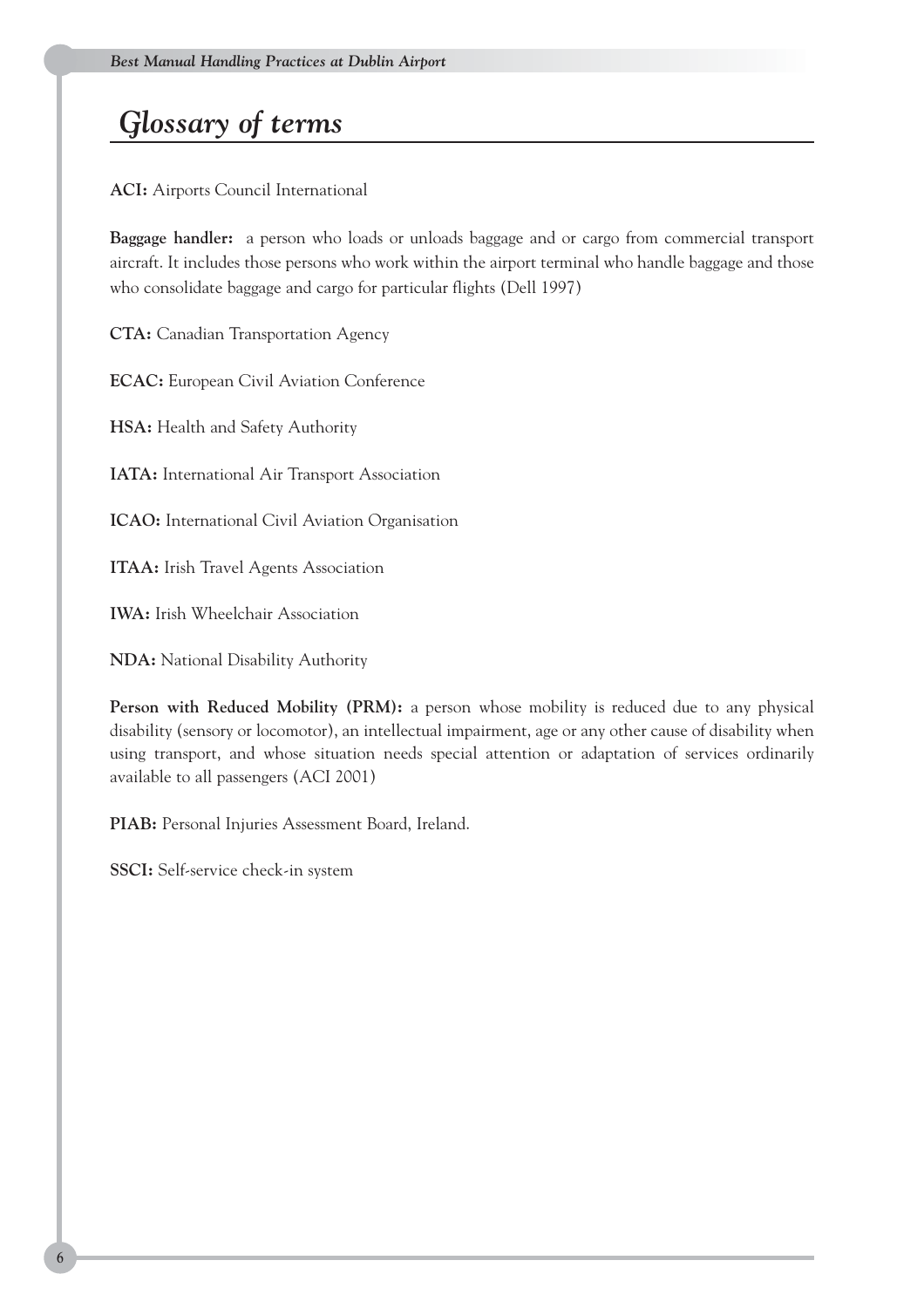# *Executive Summary*

Since 2000, manual handling has been the primary cause of all reportable workplace injuries to the Health and Safety Authority (HSA 2000-2003). The predominant body part affected is the back/spine with sprain/torn ligaments the most common type of injury suffered. This trend in back injury occurrence directly attributable to manual handling activities at work is evident worldwide and airport workers are one occupational grouping not immune to such injuries. In an effort to address the large proportion of work-related manual handling injuries in Ireland, the Health and Safety Authority (HSA) have implemented several projects over the past three years to address the issue industry wide. An alliance was formed between the Health and Safety Authority, the Irish Airports Authority (Aer Rianta) and the National University of Ireland, Galway (NUI,Galway) to investigate manual handling practices in the aviation industry. A research project entitled "Best Manual Handling Practices at Dublin Airport" evolved with the primary focus on manual handling of baggage by airport workers, and the handling of a person with reduced mobility (PRM); baggage handling by passengers was also explored. This project coincides with the 4-year Manual Handling Programme currently being implemented by the Health and Safety Authority since 2001 (HSA 2001). This programme involves activities such as a manual handling inspection programme across five sectors, development of guidelines for inspectors, research, and the review of existing guidance on manual handling. It is anticipated that the findings and recommendations from this project will contribute to the overall efforts of the Health and Safety Authority to combat the problem of manual handling related workplace injuries.

Technological and industry-wide advances may reduce, in the long term, the level of manual handling at airports. The evolution of the self-service check-in system has had a positive impact on the work of check-in agents as it effectively reduces their repetitive computer work and handling of passenger baggage. Baggage handling technology such as containerised loading and a fully automated baggage handling systems are, to a certain extent, eliminating tasks ordinarily performed by baggage handlers. The manual handling associated with embarking and disembarking a person with reduced mobility has also been addressed as a motorized hoist system, which eliminates manual handling inside the aircraft, arrived on the market earlier this year. Musculoskeletal strain imposed on passengers by their baggage has to a certain extent been reduced due to improvements in baggage design such as the addition of wheels to suitcases and lumbar support belts to rucksacks. Although all of these advances are gradually becoming the norm, in the interim, it is necessary that measures be taken to address the current health and safety risks associated with handling baggage and handling a PRM at Dublin Airport.

Ergonomic research has highlighted the extent of the baggage handling problem. Check-in agents demonstrate high levels of musculoskeletal disorders primarily of the back and neck, which cause a significant level of interference with their work (Rosskam 2003). The musculoskeletal health of baggage handlers is also affected as this group have high prevalence rates of low back and knee conditions (Rückert and Rohmert 1991). The consequences of these conditions such as high levels of absenteeism, transfer or termination of employment, and personal injury claims, must be highlighted as the catalyst for improving the working life of these two groups of airport workers. In terms of the most hazardous baggage handling postures, research has identified the task of unloading and loading baggage inside the hold of narrow-bodied aircraft as imposing the greatest biomechanical and physiological strain (Rohmert et al 1989, Rückert et al 1992, Dell 1997). The use of in-plane loading systems has been shown to reduce the extent of the strain imposed by the geometry of the baggage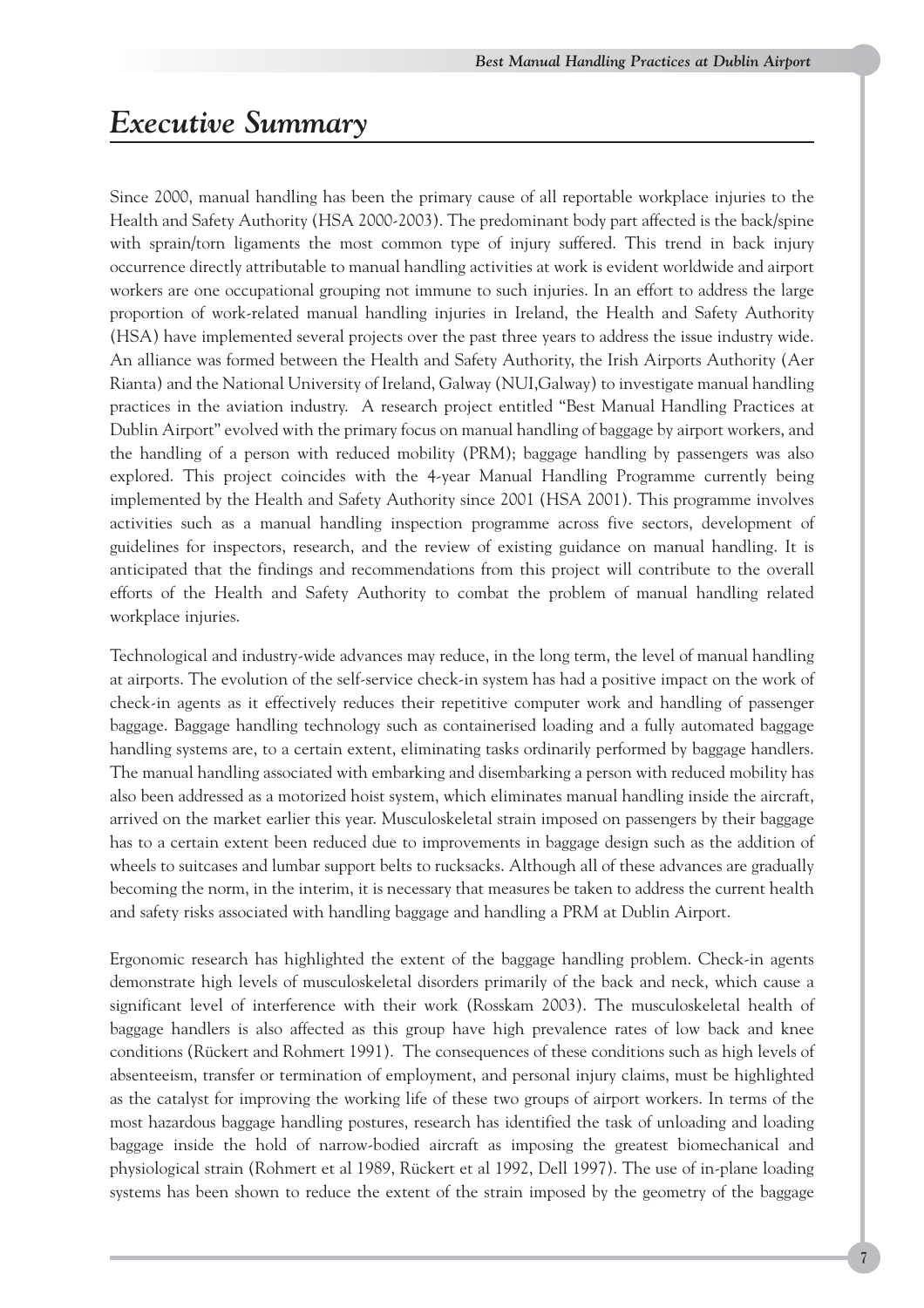compartment workspace (Dell 2000). No research exists on the adverse effects of handling passengers with reduced mobility. The main manual handling activity associated with a PRM is embarking and disembarking aircraft. Evidence of the musculoskeletal strain of transferring a PRM from a wheelchair into an aisle chair and into an aircraft seat, can be extrapolated from healthcare research. Similar transfers performed regularly in the hospital environment, such as transferring from a wheelchair into a chair, have been identified as contributing to the development of musculoskeletal disorders (Hignett 1996, Ore 2003). The use of assistive devices and proper transfer techniques are two strategies shown to decrease musculoskeletal strain (Elford et al., 2000, Zhuang 2000).

The handling of baggage by passengers is a topic greatly under-explored therefore research is imperative to reiterate the importance of passengers packing baggage that they themselves can handle safely i.e. baggage weights should be no greater than 25-30% of the passengers body weight.

A benchmarking exercise involving the three Irish international airports, at Dublin, Shannon, and Cork, and three European airports, at Birmingham, Düsseldorf, and Frankfurt, highlighted where improvements could be made at Dublin Airport regarding the manual handling of baggage and also the handling of PRMs. Aspects of airport infrastructure, ground handling operations, and specialist PRM handling operations at the airports were deemed best practice e.g. job rotation for check-in staff in Frankfurt Airport, and the use of mobile baggage conveyor systems for all bulk loaded aircraft at Düsseldorf Airport. The findings from both a literature review and the benchmarking exercise were the determinants of the primary research conducted as part of this project. Each study was categorised into a Primary Research Package.

The necessity to minimise manual handling related injuries among airport workers is now being recognised by several national authorities for workplace health and safety. The Irish Health and Safety Authority commissioned this project in 2000 due to the lack of research-based manual handling guidelines for airport workers. The American Occupational Safety and Health Administration (OHSA) in 1996 produced ergonomic guidelines relating to the performance of baggage handling tasks and also the handling of a PRM; these have been updated in 2003 (OHSA 1996 and 2003). Similar to OHSA, the UK Health and Safety Executive (HSE) in the summer of this year produced guidelines derived *'from experience'* (HSE 2004). This HSA / Aer Rianta / NUI,Galway research project has been in progress since 2001 and the recommendations made in this report are research-based as they are derived from the findings of primary and secondary research and airport benchmarking. A holistic approach was adopted to aid in reducing the occurrence of musculoskeletal disorders. This incorporated acknowledgement of the cause of musculoskeletal disorders as being multi-faceted and thus advocating that an improvement in manual handling procedures through ergonomic operational guidelines should be complimented with efforts to improve the general health and lifestyle of the workers through health promotion programmes. This approach involved establishing the extent of the baggage handling problem i.e. the prevalence of musculoskeletal conditions among baggage handlers, and thus the contributing factors e.g. work and lifestyle. Once an insight was gained into the possible causative factors of musculoskeletal conditions, recommendations could thus be made regarding ergonomics-based manual handling practices and occupational health / health promotion services.

Solutions to the problem of manual handling injuries are dependent on the concerted action of passengers, the airport authority, the relevant airport workers i.e. those performing the manual handling tasks, and their employers which includes airlines, ground handling companies, and specialist handling companies.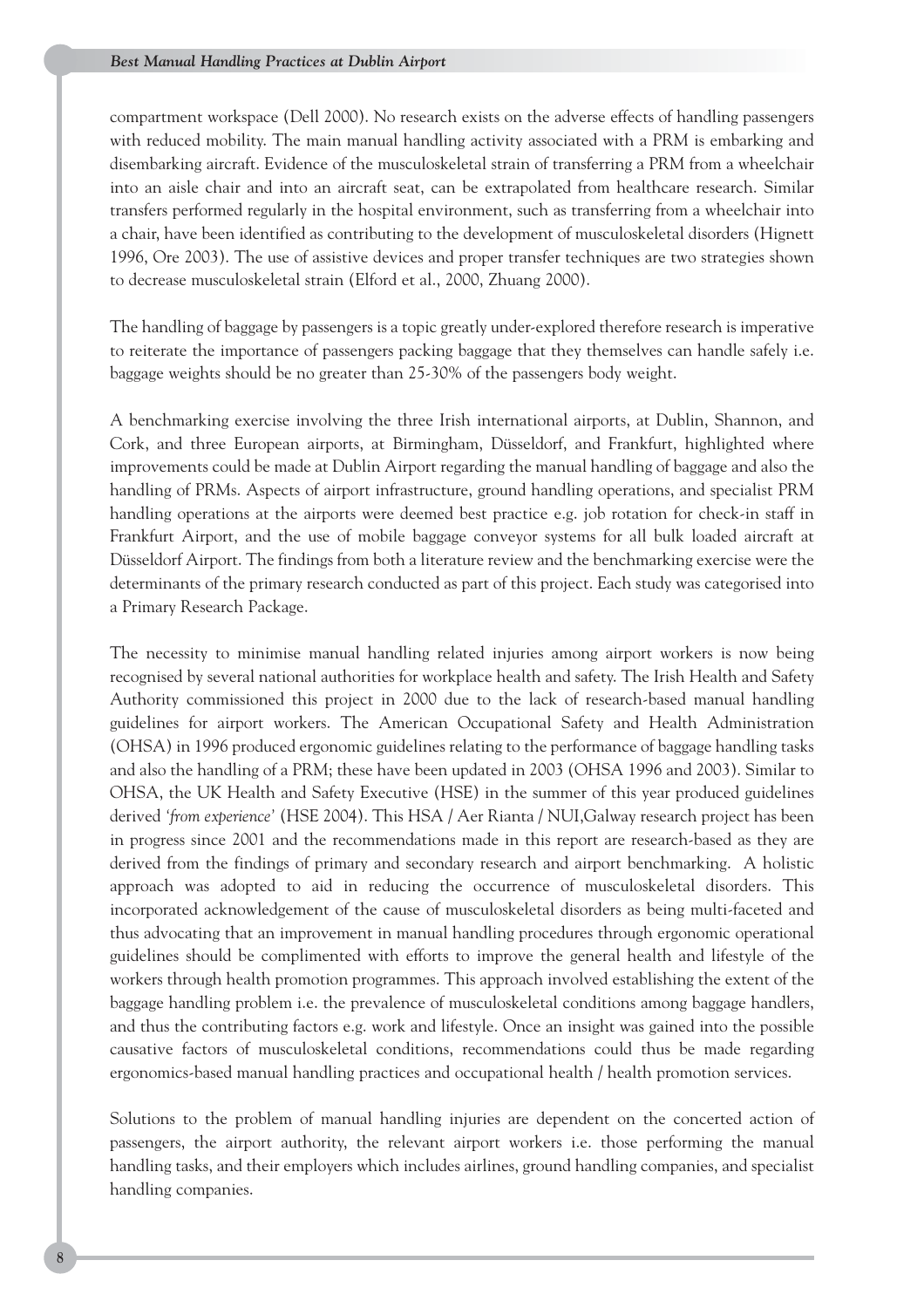# *Evidence-Based Recommendations*

This section outlines the specific evidence-based recommendations that have been derived from findings of the secondary research (the literature review), the airport benchmarking, and the primary research (original studies conducted as part of this project).

# **A. CHECK-IN WORK**

- **1. For the ground handling companies (self-handling airlines and third-party handlers)**
	- 1.1. Building infrastructure design and layout
		- 1.1.1. Adopt a participatory approach to any design aspect of check-in workstations
	- 1.2. Operational procedures and guidelines
		- 1.2.1. Implement task rotation on every shift for each check-in agent
		- 1.2.2. Provide ergonomics training on computer workstations (e.g. workstation layout, and stretching exercises)

1.2.3. Revise procedural guidelines to incorporate ergonomics issues such as the elimination of the need to move passenger baggage and the elimination of overreaching when returning passengers documentation

- 1.3. People behaviour
	- 1.3.1. Conduct pre-employment medical assessments on potential check-in staff
	- 1.3.2. Implement a multidimensional musculoskeletal disorder prevention programme (e.g. ergonomics programme, health education, back and abdominal muscle strengthening exercises, back school)
	- 1.3.3. Implement health promotion programmes tailored to check-in agents i.e. the Happy Heart at Work Programme, which incorporates advice on healthy eating, smoking cessation, and exercise in the workplace and at home. Provide health information sessions and healthy food options in work canteen

### **2. For the airport operator**

- 2.1. Building infrastructure design and layout
	- 2.1.1. Provide self-service check-in systems for all airlines

### **B. BAGGAGE HANDLING WORK**

#### **1. For the ground handling companies (self-handling airlines and third-party handlers)**

- 1.1. Building infrastructure design and layout
	- 1.1.1. Ensure participation of baggage handlers in any infrastructure design concerning baggage handling e.g. design and layout of baggage hall
	- 1.1.2. Conduct regular ergonomics audits at key decision points in the design process of any new system introduced and used by baggage handlers
	- 1.1.3. Conduct risk assessments throughout any design process
	- 1.1.4. In the baggage hall: designate a specific section along the baggage conveyor as the loading bay i.e. all lifting of baggage must be performed in this area thereby minimising unnecessary carry distances.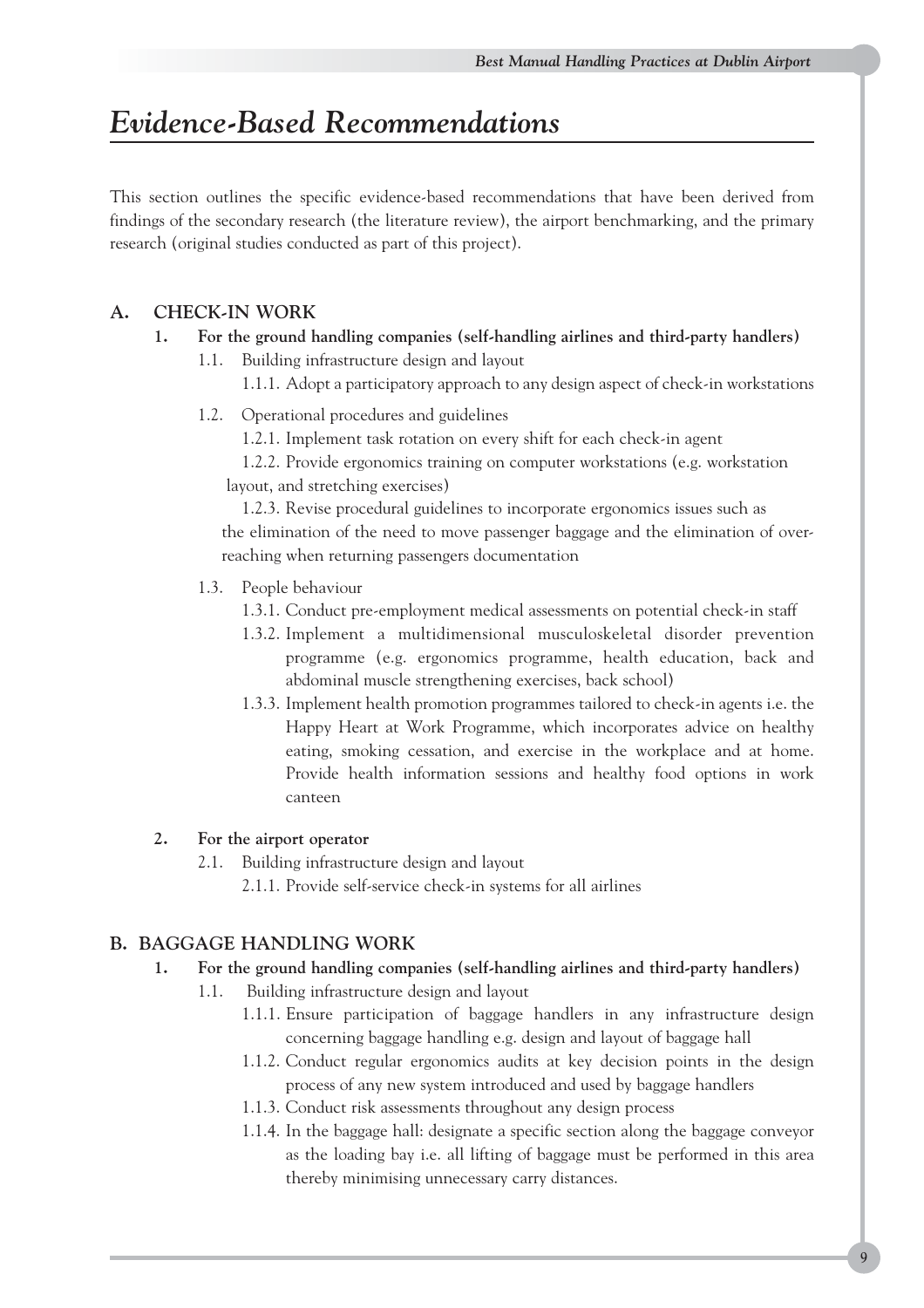- 1.2. Mechanical aids / assistive devices
	- 1.2.1. In the baggage hall: provide mobile non-powered roller conveyor units to assist in transferring baggage between baggage conveyors and baggage carts used for loose-loaded aircraft
	- 1.2.2. On the ramp: use both standard size and small-scale mobile baggage conveyors for unloading and loading all aircraft
	- 1.2.3. Install in-plane loading systems in suitable aircraft (self-handlers)
- 1.3. Operational procedures and guidelines
	- 1.2.1. Ensure ongoing task specific risk assessments of baggage handling in the baggage hall, on the ramp and in the baggage compartments of aircraft. Implement the appropriate controls including safe work practices. Consideration must be made of the risk assessments conducted in the design phase of building infrastructure
	- 1.2.2. Regularly rotate baggage handlers between the baggage hall and the ramp
	- 1.2.3. In the baggage hall: revise procedural guidelines in conjunction with the baggage handlers for the loading of baggage into carts and containers to include good ergonomic principles i.e. eliminate the need for unnecessary carry distances
	- 1.2.4. On the ramp: provide operational guidelines on the optimal use of mechanical aids for unloading and loading narrow-bodied aircraft e.g. adjusting the mobile baggage conveyor to an optimal working height and the strategic parking of baggage carts in relation to the conveyor
	- 1.2.5. Implement a strict protocol on adherence to a heavy bag tag policy
	- 1.2.6. Implement a preventive maintenance programme for all baggage carts, containers, and mobile baggage conveyors
	- 1.2.7. Purchase baggage carts that have hinged side panels to facilitate easier loading and unloading of baggage
- 1.3. People behaviour
	- 1.3.1. Conduct pre-employment medical assessments of all potential baggage handling staff
	- 1.3.2. Conduct medical check-ups on each baggage handler every three years
	- 1.3.3. Implement a multidimensional musculoskeletal disorder prevention programme (e.g. ergonomics programme, health education, back and abdominal muscle strengthening exercises, back school)
	- 1.3.4. Implement health promotion programmes tailored to baggage handlers i.e. the Happy Heart at Work Programme, which incorporates advice on healthy eating, smoking cessation, and exercise in the workplace and at home. Provide health information sessions and healthy food options in work canteen
	- 1.3.5. Provide task-specific manual handling training at induction i.e. training on working in the baggage hall, on the ramp, and in the baggage compartments of aircraft
	- 1.3.6. Provide refresher manual handling training three years after induction training
	- 1.3.7. Implement a formal Return-To-Work Programme for injured baggage handlers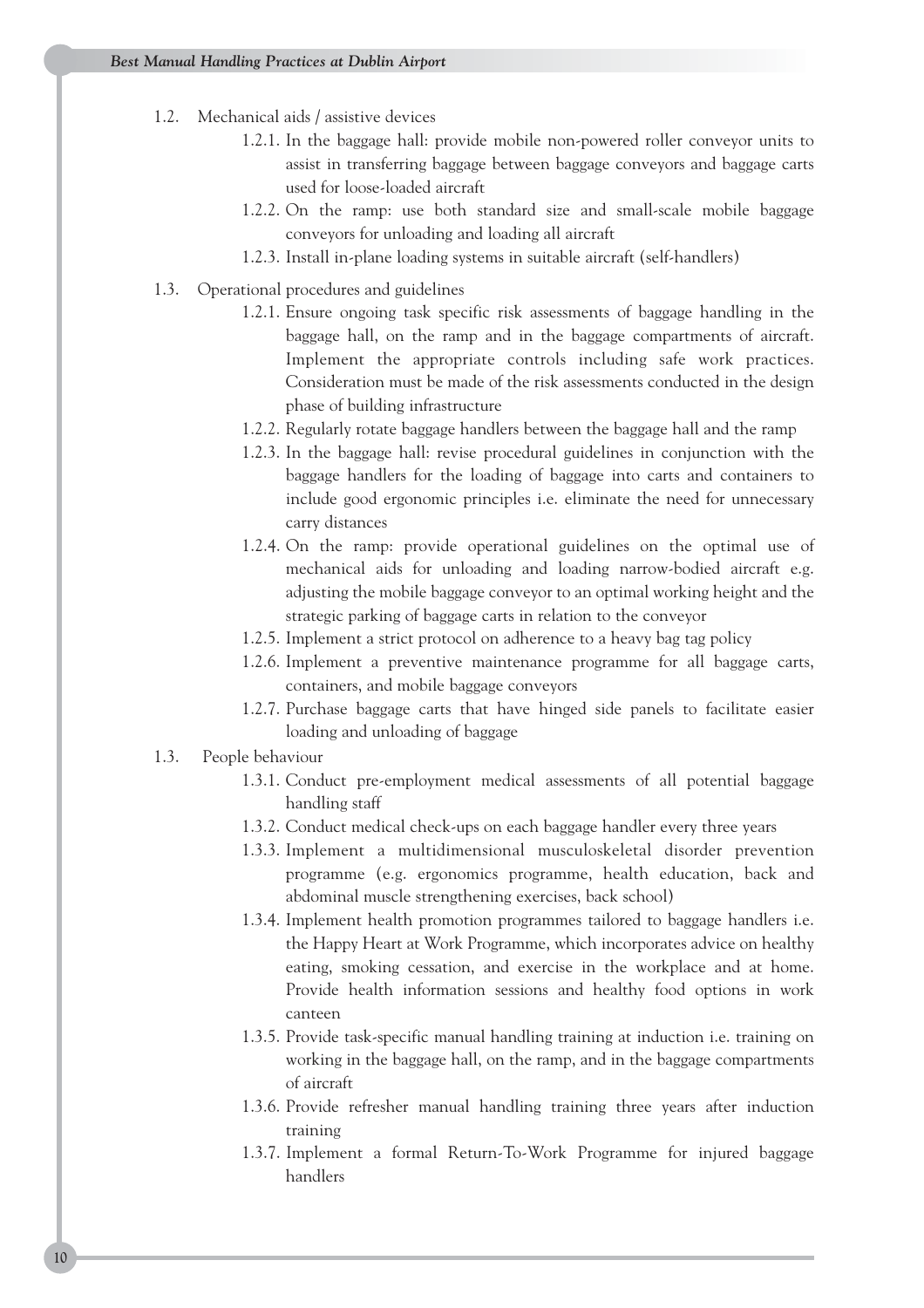### **2. For the airport operator**

- 2.1. Building infrastructure design and layout
	- 2.1.1. Adopt a participatory approach to the design of any aspect of baggage handling e.g. design and layout of the baggage hall
- 2..2. Operational procedures and guidelines
	- 2.2.1. Promote the use of in-plane loading systems in narrow-bodied aircraft
	- 2.2.2. Explore the feasibility of Airports Council International (ACI) Europe introducing a policy on airport baggage item weight limits
	- 2.2.3. Implement a policy on a baggage item weight limit irrespective of whether or not it becomes an ACI-Europe recommendation i.e. no one single baggage item either entering or departing from the airport can weigh greater than 32kg
	- 2.2.4. Implement a policy on the application of heavy bag tags i.e. all baggage items weighing 20kgs and over are tagged with a heavy bag tag
- 2.3. People behaviour
	- 2.3.1. Provide task-specific manual handling training for airport operator staff working at oversize baggage belts. Advise not to perform any manual handling of passenger baggage

### **3. For ground service equipment manufacturers:**

3.1. Re-design baggage carts in order to minimise over-reaching.

# **C. HANDLING OF A PERSON WITH REDUCED MOBILITY (PRM)**

- **1. For companies providing handling assistance to a PRM**
	- 1.1. Mechanical aids / assistive devices
		- 1.1.1. Use ambu-lifts for all lift-on / lift-offs of a PRM for aircraft not interfaced with the terminal building via an airbridge
		- 1.1.2. Use motorised hoist systems, similar to the ErgoPort, when providing assistance to paraplegics with transfers between wheelchair, aisle chair, and aircraft seat and vice versa. If systems not available, transfer boards should be used.
		- 1.2. Operational procedures and guidelines
			- 1.2.1. Conduct pre-employment medical assessments of all potential staff
			- 1.2.2. Implement a multidimensional musculoskeletal disorder prevention programme (e.g. ergonomics programme, health education, back and abdominal muscle strengthening exercises, back school)
			- 1.2.3. Implement health promotion programmes tailored to baggage handlers i.e. the Happy Heart at Work Programme, which incorporates advice on healthy eating, smoking cessation, and exercise in the workplace and at home. Provide health information sessions and healthy food options in work canteen
			- 1.2.4. Implement a preventive maintenance programme for all wheelchairs
			- 1.2.5. Conduct weekly maintenance checks on the ambu-lift
			- 1.2.6. Comply with the lease agreement for the ambu-lift by providing the vehicle to the leaser for maintenance at the predetermined intervals.
		- 1.3. People behaviour
			- 1.3.1. Provide task-specific manual handling training on the handling of a PRM
			- 1.3.2. Provide disability awareness training for all staff at induction and every three years thereafter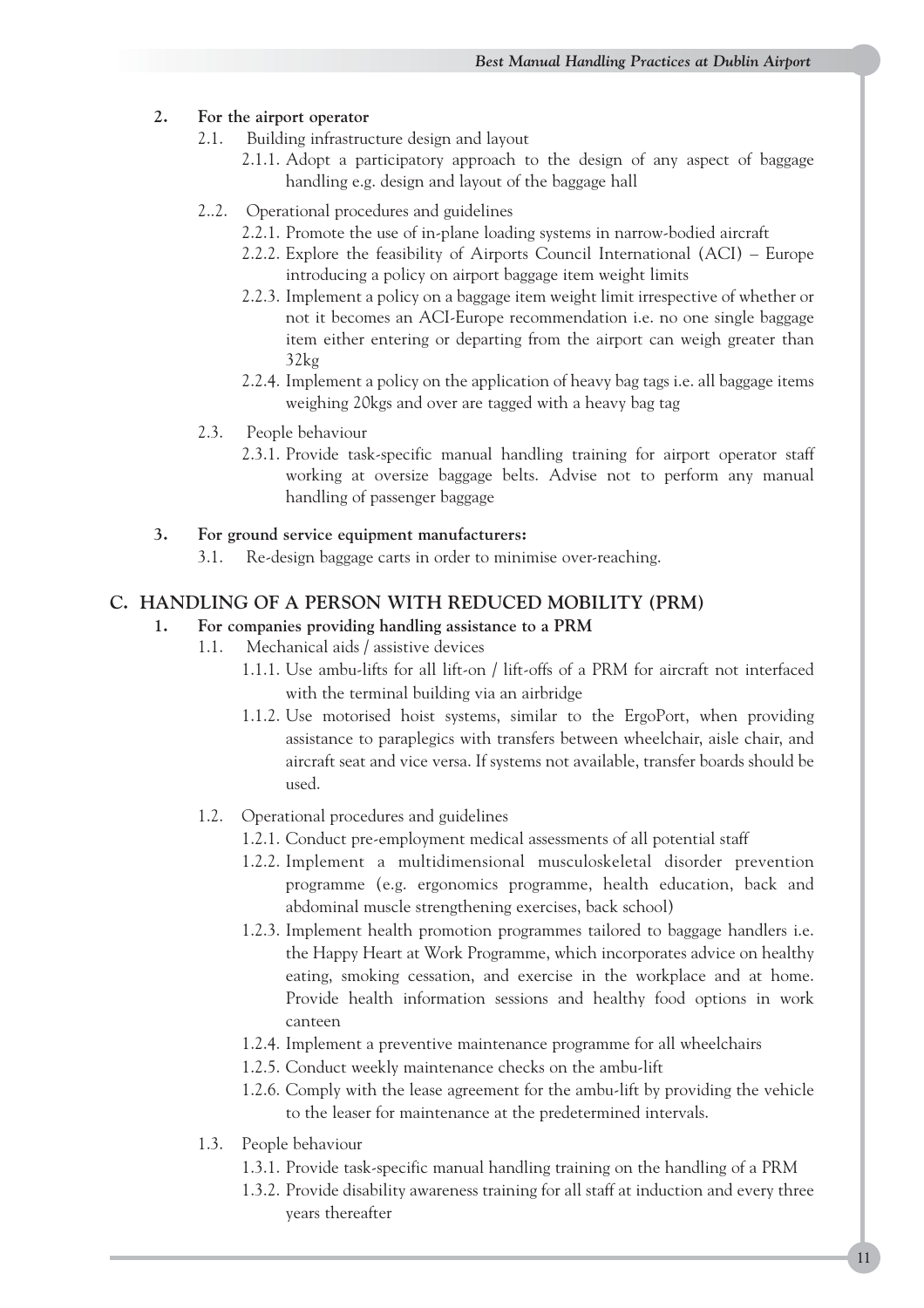### **2. For the airport operator**

- 2.1. Building infrastructure design and layout
	- 2.1.1. Provide a wheelchair-friendly check-in desk and information desk
	- 2.1.2. Consider a universal design approach for any airport extensions or modifications
	- 2.1.3. Maintain flooring of airbridges in good condition
- 2.2. Mechanical aids / assistive devices
	- 2.2.1. Provide a lease of an appropriate ambu-lift to the company providing passenger assistance at the airport. This should incorporate a preventive maintenance programme with which the handling company must comply
- 2.3. Operational procedures and guidelines
	- 2.3.1. Implement the Airports Council International (ACI) Special Protocol for the Handling of PRMs
	- 2.3.2. Appoint a Complaints Resolution Officer to deal with complaints made by PRMs regarding the airport infrastructure and services
	- 2.3.3. Implement a policy on compulsory use of ambu-lifts to perform all lift-on / lift-offs for all aircraft not interfaced with the terminal building via an airbridge
	- 2.3.4. Liaise with the National Disability Authority and the Department of Transport in order to devise a Code of Practice on the handling of a PRM at Dublin Airport
- 2.4. People behaviour
	- 2.4.1. Provide disability awareness training for all airport operator staff at induction and every three years thereafter

## **3. For the airlines**

3.1. Provide moveable arm-rests on all seats on a minimum of two rows of seats on every aircraft

### **4.** For the government (Department of Transport)

- 4.1. Produce regulations on the provision of services to a PRM at Irish airports; this should include the use of ambu-lifts, and recommended personnel training of persons providing the assistance
- 4.2. Liaise with the National Disability Authority and Dublin Airport Authority to produce a Code of Practice on the handling of PRMs at Dublin Airport

# **D. MUSCULOSKELETAL HEALTH OF THE PASSENGER**

## **1. For the air traveller**

- **1.1.** Business travellers should use a suitcase on wheels that can also support a laptop bag (thereby eliminating the one-shoulder load carriage)
- 1.2. Purchase suitcases that have appropriate retractable handles and rucksacks that have both a lumbar waist belt and wide padded shoulder straps
- 1.3. Pack baggage weighing no greater than 33% body weight for males and 25% for females and passengers should reduce the weights if they have any pre-existing musculoskeletal or cardiac condition
- 1.4. Take care when lifting and lowering baggage items as these activities cause the back and shoulder muscles to exert the greatest muscular forces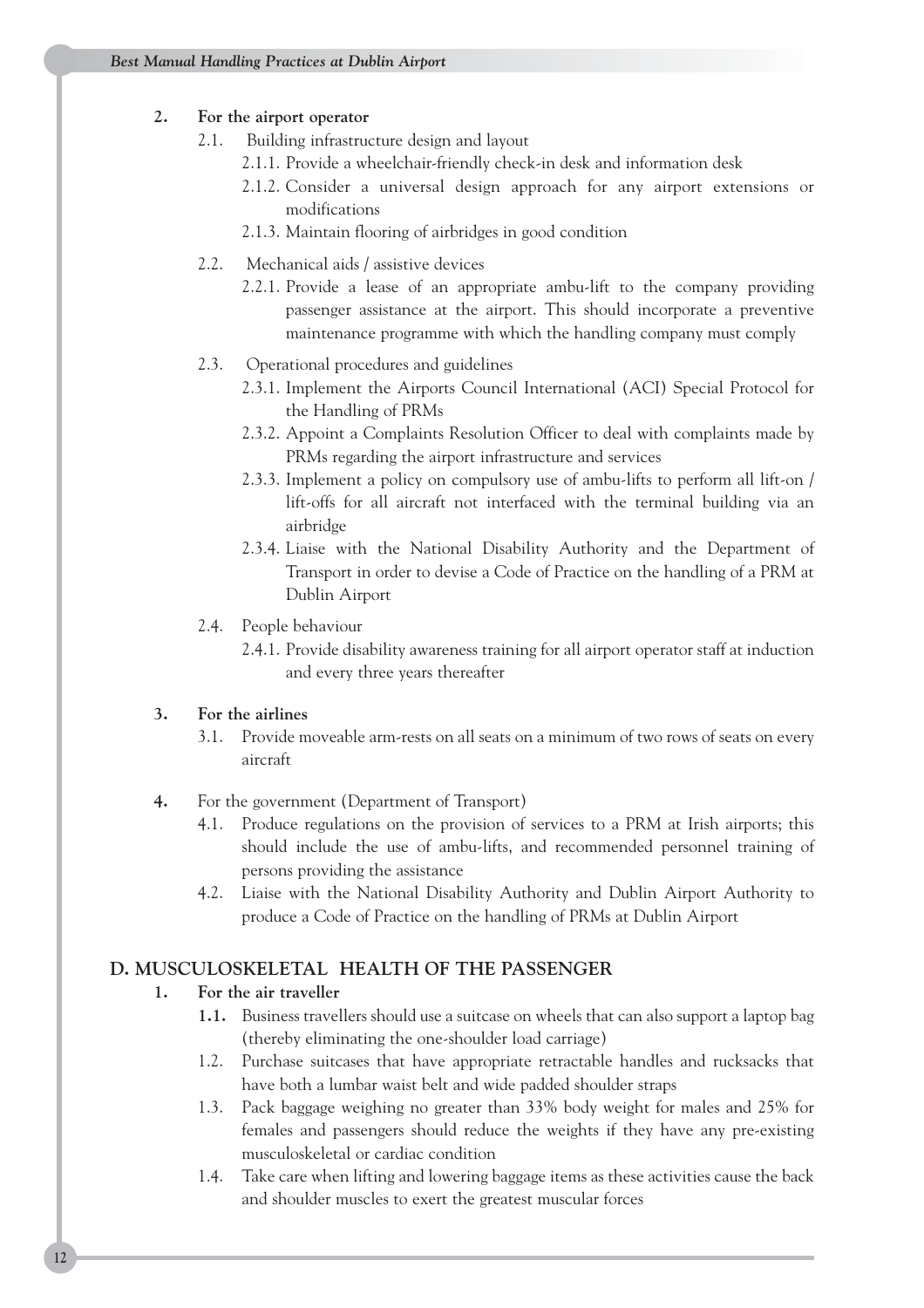- 1.5. Avoid one-shoulder load carriage by changing the load carriage method to a suitcase or to two shoulder carriage (i.e. via a rucksack, or even dividing the load in two, and wearing two shoulder bags thereby distributing the load across the both shoulders)
- 1.6. Use baggage trolleys at airports (to eliminate the carrying of loads)
- **2.** For the airport authority
	- 2.1. Building infrastructure design and layout
		- 2.1.1. Provide self-service check-in systems (SSCI) for all airlines operating at the airport
		- 2.1.2. Provide posters throughout the airport including car-parks, bus-stops, taxiranks, advising passengers to use baggage trolleys, to be cautious when lifting baggage, and to pack lighter bags for their subsequent trips
		- 2.1.3. Provide signage at the front of each check-in desk, SSCI, and at the oversize baggage counter indicating how check-in baggage should be safely placed on baggage conveyors
	- 2.2. Mechanical aids / assistive devices
		- 2.2.1. Ensure a sufficient number of baggage trolleys are placed at strategic locations throughout the airport car parks, taxi-ranks, bus stops and in the terminal building. Provide hand-baggage trolleys in the departures area
		- 2.2.2. Provide hand baggage trolleys in the departure lounge
	- 2.3. Operational procedures and guidelines
		- 2.3.1. Include advice on weights of bags, use of trolleys, and safe manual handling techniques in airport media advertisements regarding travel through the airport
		- 2.3.2. Maintain car park terrain and all walking areas around the airport in good condition
		- 2.3.3. Implement a preventive maintenance programme for all baggage trolleys

#### **3. For the travel agencies, airline companies, and bag manufacturers**

- 3.1. Initiate a public awareness campaign on the health effects of heavy baggage. Provide information regarding packing baggage, acceptable baggage weights, and safe manual handling of baggage. This advice could be provided on the relevant web sites, holiday brochures, and issued along with tickets
- 3.2. Airlines should strictly enforce individual baggage weight limits to deter overpacking
- 3.3. Bag manufacturers should provide sports bags etc. made of lightweight material such as canvas. Retractable handles on suitcases should be height adjustable and suitable for both pushing and pulling. The option of purchasing suitcases on four wheels should be provided.

#### **4. For other organisations:**

- 4.1. The Irish Health Promotion Unit should provide advice relating to the safe weights of baggage for air travel in their Back Care information booklet
- 4.2. The National Disability Authority should produce travel advice documents for persons with reduced mobility, and continue to liaise with the Department of Transport and also Dublin Airport Authority in order to devise a Code of Practice on the handling of a PRM at Dublin Airport.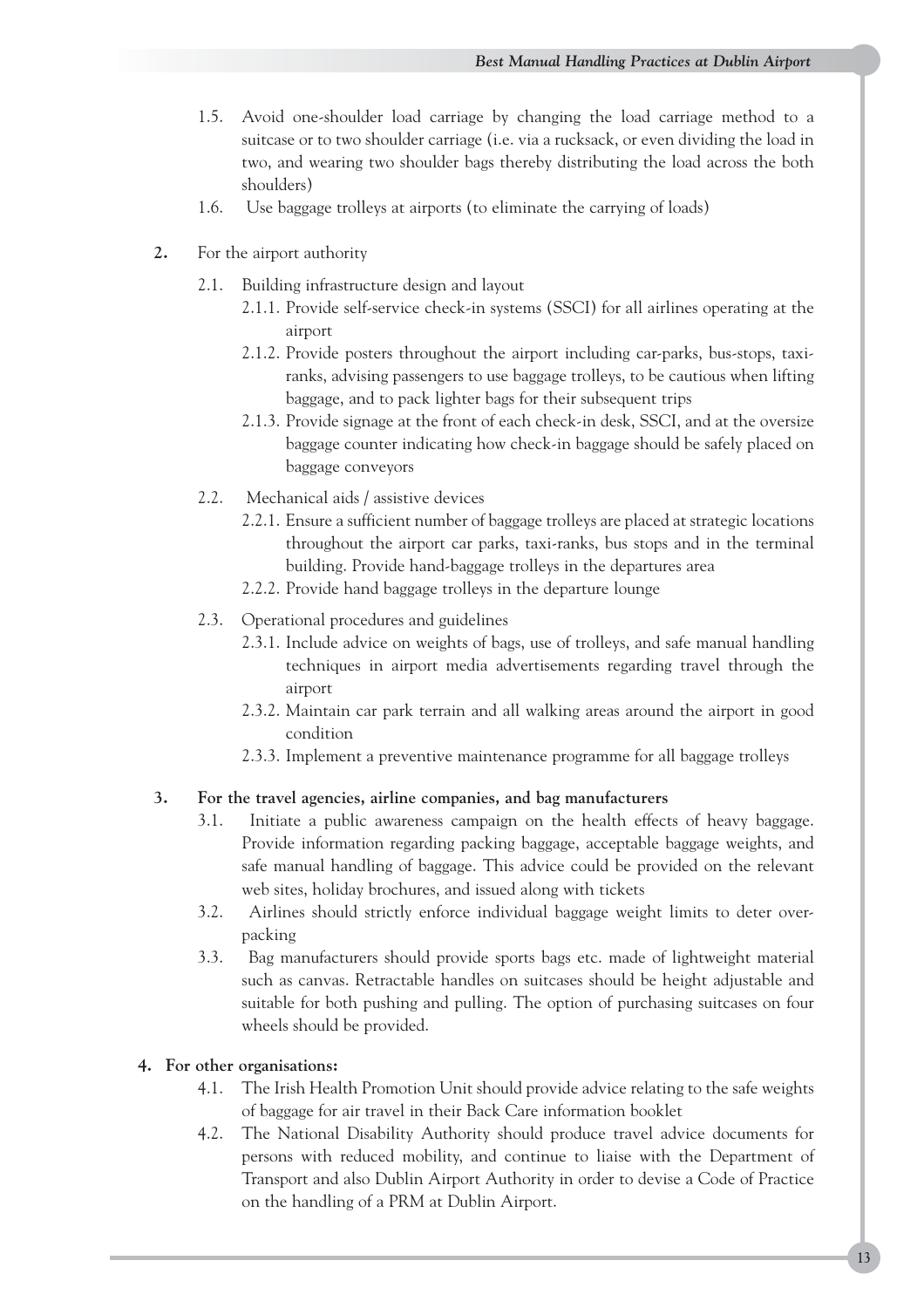# *Chapter 1 Introduction*

In November 2001, the Health and Safety Authority (HSA) formed an alliance with the Irish Airports Authority (Aer Rianta) and the National University of Ireland, Galway (NUI,Galway), to address the issue of manual handling related injuries among airport workers. The role of NUI,Galway was to devise evidence-based best practice guidelines for the handling of baggage and the handling of a person with reduced mobility (PRM) within the airport environment.

According to a European workplace survey, 33% of workers complain of back pain and the associated absenteeism is high (European Foundation for the Improvement of Living and Working Conditions 2001). Certain types of industries and occupations demonstrate high prevalence rates of back conditions, however, those involving workplace manual handling activities are particularly affected. The large proportion of work-related manual handling injuries incurred over the past few years is having a direct impact on workers, their employers, and the State. Workers must suffer the significant financial and social costs of musculoskeletal disorders whilst their employers are subjected to a high level of absenteeism, a high staff turnover rate, personal injury claims, and many more tangible costs. The State also incurs the costs of work-related musculoskeletal disorders as Occupational Injury Benefit is paid to those who are absent from work for more than three days as a result of their injury. A noteworthy fact is that one of the main injury benefit claims is for disc injuries particularly of the back and neck (Department of Social and Family Affairs 2003).

The project was undertaken by an ergonomics researcher from NUI,Galway. A Project Liaison Committee comprising of representatives from the Health and Safety Authority, Aer Rianta, and NUI,Galway was formed to steer the project. The Aer Rianta Health and Safety Department at Dublin Airport facilitated establishing contacts with health and safety personnel in both Shannon and Cork airports and at the three European airports namely at Birmingham, Düsseldorf, and Frankfurt. The invitation to participate in the project was provided and accepted by all five airports. Experts on health and safety in the aviation industry were liaised with through the avenue of the European Aviation Group for Occupational Safety and Health (EAGOSH). Members of this group provided insight into the extent of the problem of baggage handling and the handling of a PRM at airports throughout Europe. This group also highlighted the industry-wide attempts being made to ameliorate these problems. All of the ground handling companies in the three Irish airports were contacted and invited to participate in the project. Ground handling companies at the three European airports were contacted via the health and safety personnel of the various airport operators. Representatives of the Irish Wheelchair Association (IWA) provided the necessary information, guidance and continued support during the lifetime of the project. Discussions were held with those involved in the manual handling practices and these provided an overview of their tasks; whilst discussions with persons who avail of specialist handling during their air travel gave their views on how the service provided could be improved.

## **Membership of Project Liaison Committee:**

Caroline Duignan, *Ergonomics Researcher*, Centre for Occupational Health, Safety, Engineering and Ergonomics (COHSEE), Department of Industrial Engineering, National University of Ireland, Galway. (Project Researcher),

Enda Fallon, *Head of Industrial Engineering Department*, National University of Ireland, Galway. (Project Supervisor),

Frank Power, *Ergonomist / Inspector*, Health and Safety Authority,

Denis Murray, *Health, Safety, and Environment Manager*, Dublin Airport Authority (Formerly Aer Rianta)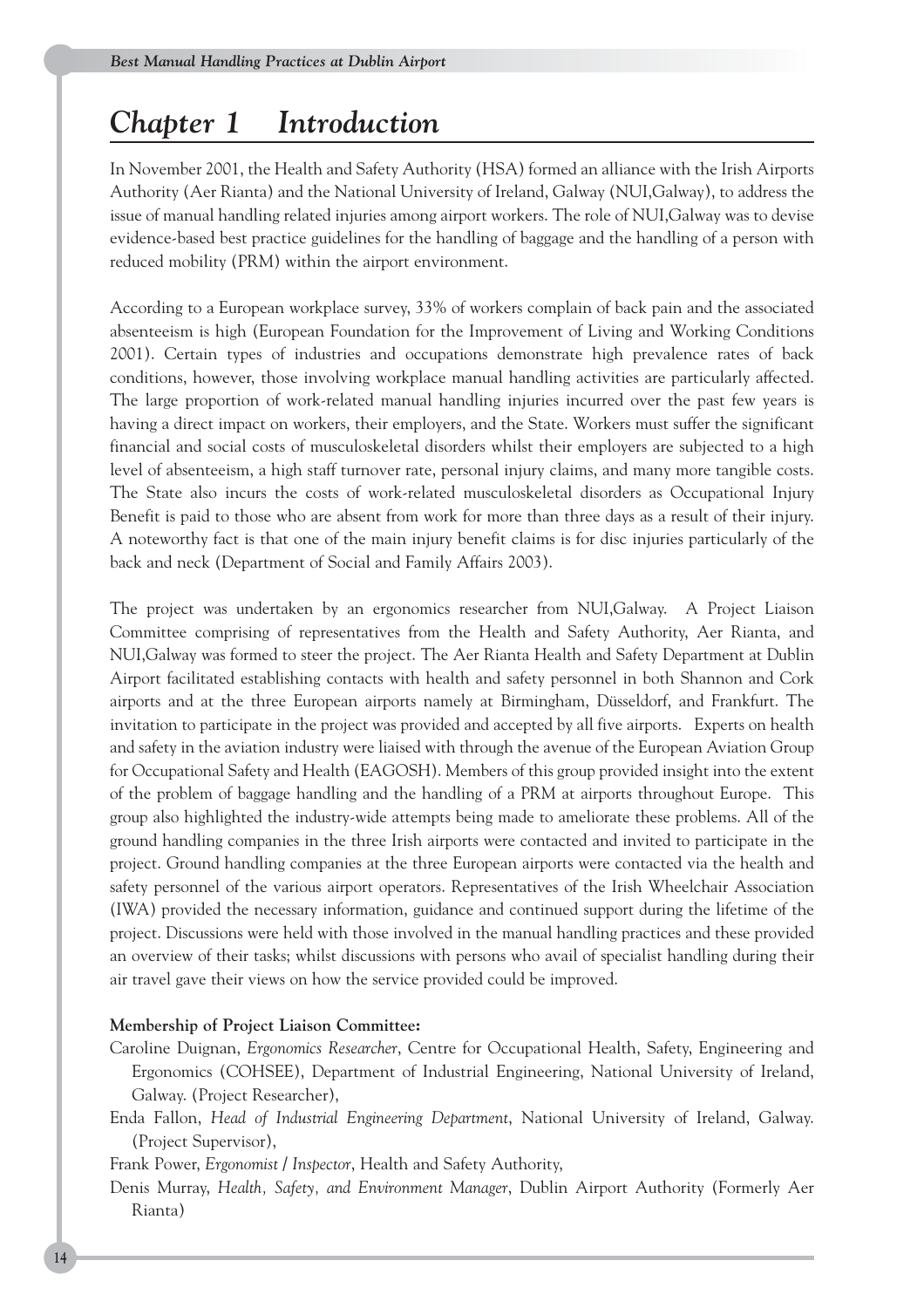# *Chapter 2 Manual handling in the aviation industry - issues and concerns*

This chapter describes the effects on specific airport workers of two manual handling activities, namely the handling of baggage and the handling of persons with reduced mobility. The extent of the musculoskeletal problem among check-in agents, baggage handlers, and those providing the specialist handling services is highlighted along with the measures currently being implemented to address the issue. A brief outline of the current and future trends in the aviation industry is provided to create awareness of the anticipated increase in air travel traffic which may have both positive and negative repercussions on the airport workers required to accommodate the increase.

# **2.1. TRENDS IN AIR TRAVEL**

Irish air travel has progressed significantly since 1936 when the first ever journey by air was made between Ireland and the rest of the world. The past 60 years have realised a transformation of the aviation industry, as air travel is no longer exclusive to the affluent in society. A new phenomenon deemed the low-cost carrier revolution has facilitated air travel accessibility for all members of society. It is anticipated that over the next few years, the demand for air transport will grow faster than any other mode of transport. The forecast for now until 2015 is that worldwide annual growth rates will remain steady at 4-6% (measured in revenue passenger kilometres) and will begin to decrease beyond 2015 (ATAG 2002). Based on these predictions, air traffic growth when compared with 1995 will grow by 50% until 2005. Dublin Airport anticipates its passenger traffic figures to double by 2020, bringing it to 32 million passengers a year.

In terms of employment, the air transport sector directly employs over 3.9 million people worldwide (IATA 2000, ATAG 2000). In Europe, 0.2% (346,500) of all employees work in this sector (Eurostat 2000). In the United States, where this sector employs 1.5 million people, the Bureau of Labor Statistics in 2000, revealed that airline workers demonstrated the highest number of lost time injuries due to musculoskeletal disorders with rates five times the national average (Tumulty 2002). Although these figures are not decomposed into occupational groups, it is recognised through anecdotal evidence and research that both check-in agents and airport baggage handlers are two groups of airport workers exhibiting a high rate of musculoskeletal disability.

# **2.2. HAZARDS OF CHECK-IN WORK**

Check-in agents are susceptible to low back and neck disorders as a consequence of their work. The concomitant discomfort can greatly interfere with their work performance and can lead to temporary or even permanent disability. Habitual computer work coinciding with preparation of passenger baggage are the recognised causative factors. However, technological advances in the form of selfservice check-in (SSCI) have resulted in positive changes for check-in staff, airport authorities and ultimately passengers. Speed and convenience of the check-in process via the SSCI reduces the queue time at check-in desks and therefore space within the departures area. The decrease in the number of passengers that require manual check-in represents a decrease in computer workload; this thus reduces the level of awkward and repetitive work postures associated with check-in work. Passengers themselves obtain their boarding pass and choose their seat. Baggage tags can also be printed, however this is a feature particular to European airports as it is not permissible in the USA for security reasons. The reduction in the level of baggage tagging performed by check-in agents should ease the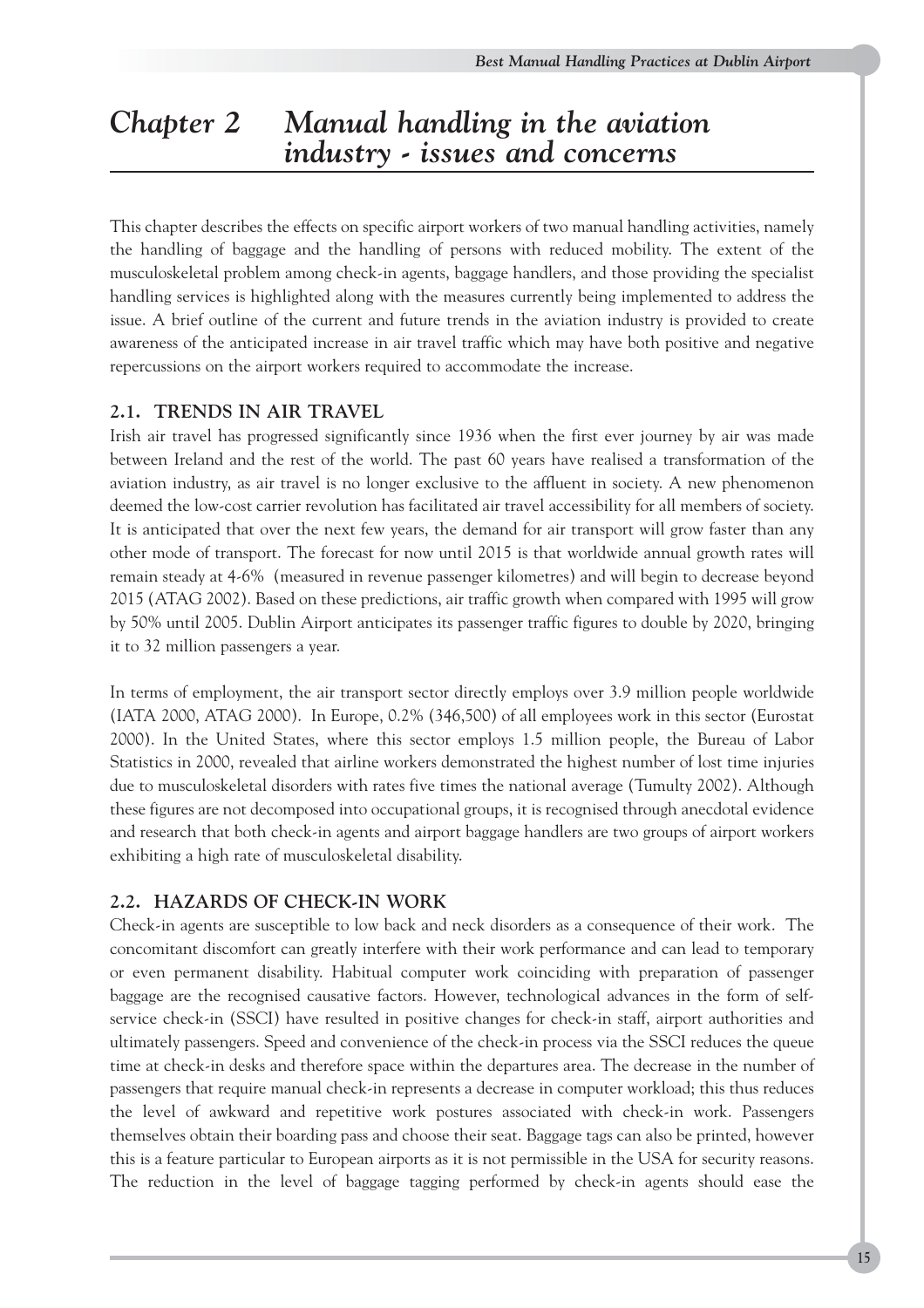musculoskeletal strain on the back as this specific task has been identified as one of the main causes of musculoskeletal pain (Rosskam 2003).

### **2.3. HAZARDS OF BAGGAGE HANDLING WORK**

Baggage handlers are another group of airport workers exhibiting high prevalence rates of low back, knee, and shoulder conditions. Manual handling, which is a recognised cause of back injuries, is an integral component of their work. This is inherent in the definition of a baggage handler as "a person who loads or unloads baggage and or cargo from commercial transport aircraft. It includes those persons who work within the airport terminal who handle baggage and those who consolidate baggage and cargo for particular flights" (Dell 1997). Back injuries sustained by baggage handlers impose significant costs on their employers. A research study involving 15 airlines and a ground handling company revealed that back injuries to baggage handlers cost them an average of \$US21 million per annum over the period 1992-1994 (Dell 1997). Also established was that the average cost of a back injury was \$10,000. In Ireland due to the establishment of the Personal Injuries Assessment Board (PIAB), it is now more feasible for companies to determine the potential cost of a workplace back injury, as claimants can be awarded 11,700 to 85,900 depending on the level of associated disability. The PIAB is a statutory body entrusted to provide independent assessments of workplace personal injury compensation claims. Technological advances in the form of in-plane loading systems for narrowbodied aircraft such as the Sliding Carpet Loading System and RTT were designed to minimise the risks associated with working inside the aircraft baggage compartment. Mechanical aids have also been designed for use in the baggage hall. However, these systems are available but not yet the industry norm.

Although the low-cost carrier revolution brings positive changes to air travel it also imposes negative repercussions in particular on ground handling service providers. Shorter turnaround times results in decreased time for unloading inbound and loading outbound baggage. Although the times to unload and load have been reduced, the number and weight of baggage items have not. With air passenger figures showing a rapid increase, consumer demands are being met by baggage manufacturers designing baggage with "extra capacity".

### **2.4. HAZARDS OF MANUALLY HANDLING PERSONS WITH REDUCED MOBILITY**

The airport workers who perform the manual handling of persons with reduced mobility are at risk of musculoskeletal injuries as similar tasks performed in the healthcare industry have been shown to result in such injuries particularly to the back. The main assistance required by persons with reduced mobility is to embark and disembark aircraft, which is classed as a lift-on / lift-off or a passenger assist. The person must be transferred from his or her own wheelchair into a special aisle chair, which is suitable for using inside an aircraft. If the aircraft is not interfaced with the airport terminal building via an airbridge then it is recommended that a purpose built vehicle known as an ambu-lift be used to transport the person from ground level to the aircraft doorsill. The use of this vehicle eliminates the need for two lifters to physically carry the person in the aisle chair up the aircraft stairs. The risk of a musculoskeletal injury increases when there is non-conformance with this industry recommendation. Technological advances have been made recently in relation to the manual handling of a PRM inside the aircraft. The manual handling associated with transferring a person from an aisle chair into the aircraft seat and vice versa can be eliminated with the use of a mechanised hoist system known as "ErgoPort" which came on the market this year.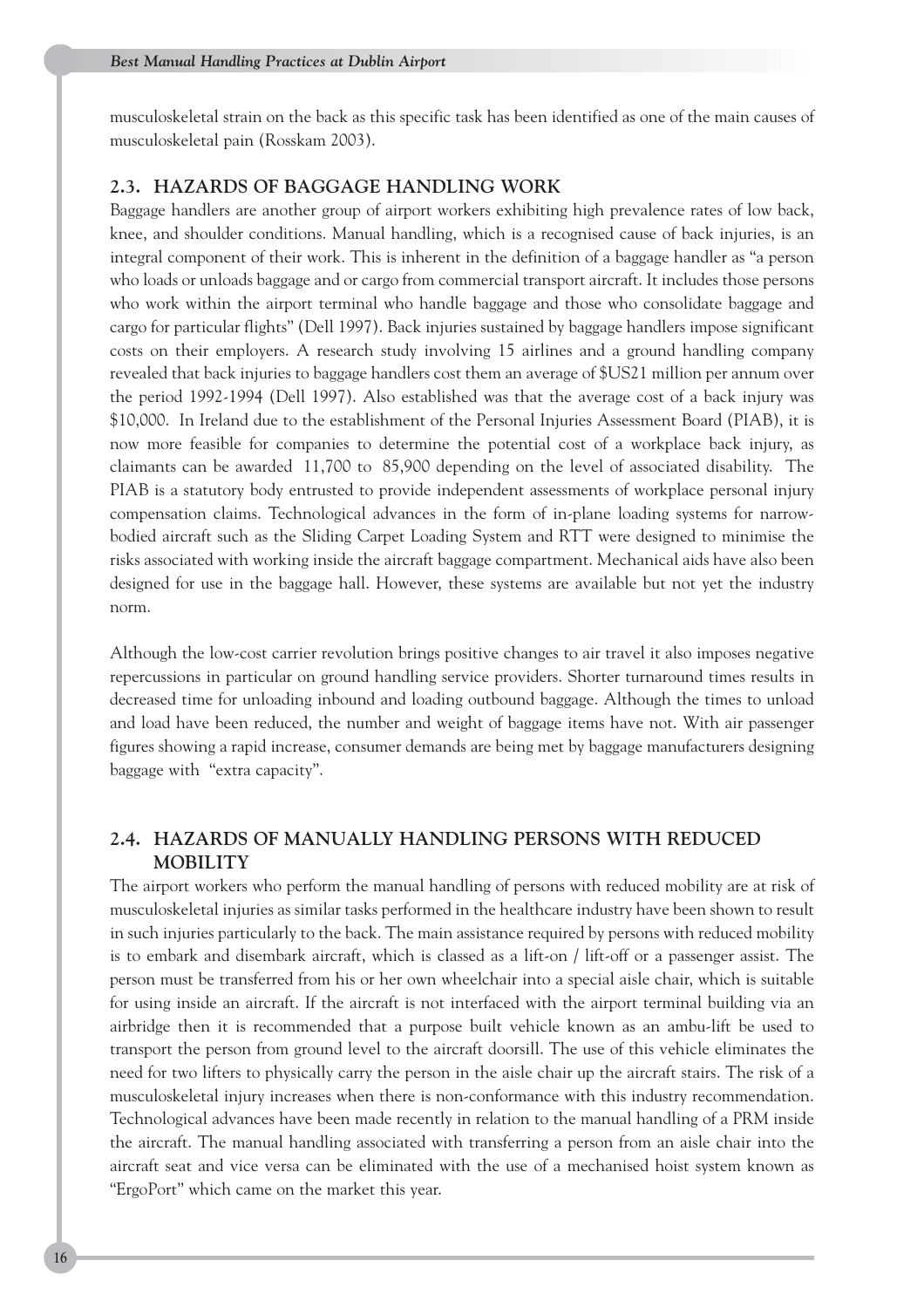At Dublin Airport, 8-11 passenger assists are being performed daily since 1999. With passenger growth figures for Dublin Airport expected to increase, a corresponding increase in the provision of passenger assists is inevitable. With cheaper air travel, persons with disabilities should like all others in society enjoy the benefits. This involves the aviation industry accommodating a proportion of the 37 million people with disabilities in Europe, and the estimated 360,000 people living with a disability in Ireland (NDA 2002). More accurate figures on the number with a mobility impairment is expected over the coming years as the Health Research Board is establishing a database of people with physical or sensory disability.

The fundamental necessity for passenger assists has resulted in the Airports Council International (ACI) coining the abbreviation PRM to denote a person with reduced mobility. By definition this is a person "whose mobility is reduced due to any physical disability (sensory or locomotor), an intellectual impairment, age or any other cause of disability when using transport, and whose situation needs special attention or adaptation of services ordinarily available to all passengers". This industry recommendation to adapt services is somewhat compulsory when equality and disability legislation is considered. In Ireland, under the Equal Status Act 2000, persons cannot be discriminated against on the grounds of having a disability. Transport and travel services ordinarily available to the general public must also be available to those with a disability. With the establishment of the National Disability Authority (NDA), an independent statutory body, people with disabilities now have an advocate ensuring their rights are met. Within the past 12 months, monumental strides have been made in terms of the rights of the disabled as several keynote documents and pieces of legislation have been published by the NDA and the Government, respectively. The National Disability Strategy 2004 was produced by the NDA to operate in tandem with the Disability Bill drafted by the Government in 2004. One component of the Bill requires the Department of Transport to address the issue of accessibility to transport and the proposed work is outlined in an adjunct document, the Sectoral Plan, which details the department's exact plan of action. The ultimate aim of the Sectoral Plan is to implement a comprehensive programme of accessible public transport for all people with disabilities (DOT 2004). The plan covers all modes of transport (air, rail, road) and was devised after consultation with relevant transport organisations. The Department is currently working with the NDA to devise guidelines regarding accessibility of the State airports for persons with disabilities. The Sectoral Plan also acknowledges the recommendations made by the NDA in their report entitled "Towards Best Practice in Provision of Transport Services for People with Disabilities in Ireland, 2003" (NDA 2003). However, the efforts to improve air travel accessibility for the disabled is evident in Section 8 of the Sectoral Plan as the Minister for Transport made two requests on Aer Rianta:

- a) The establishment of a user's group comprising of people with disabilities to provide advice on accessibility issues
- b) The establishment of a complaints and redress structure at each airport to deal with issues concerning accessibility to services

The Plan only requires the new restructured airports to comply with the latter request.

It is evident from this chapter that musculoskeletal disorders among three specific groups of airport worker is a significant problem that must be addressed. The manual handling elements of their work may be causing or contributing to these disorders. Technological advances in the long term will aid in eliminating or minimising the risk factors, however in the interim, prompt, feasible solutions are required. The next chapter describes the modus operandi of the project, which culminated in the production of evidence-based solutions to the problem.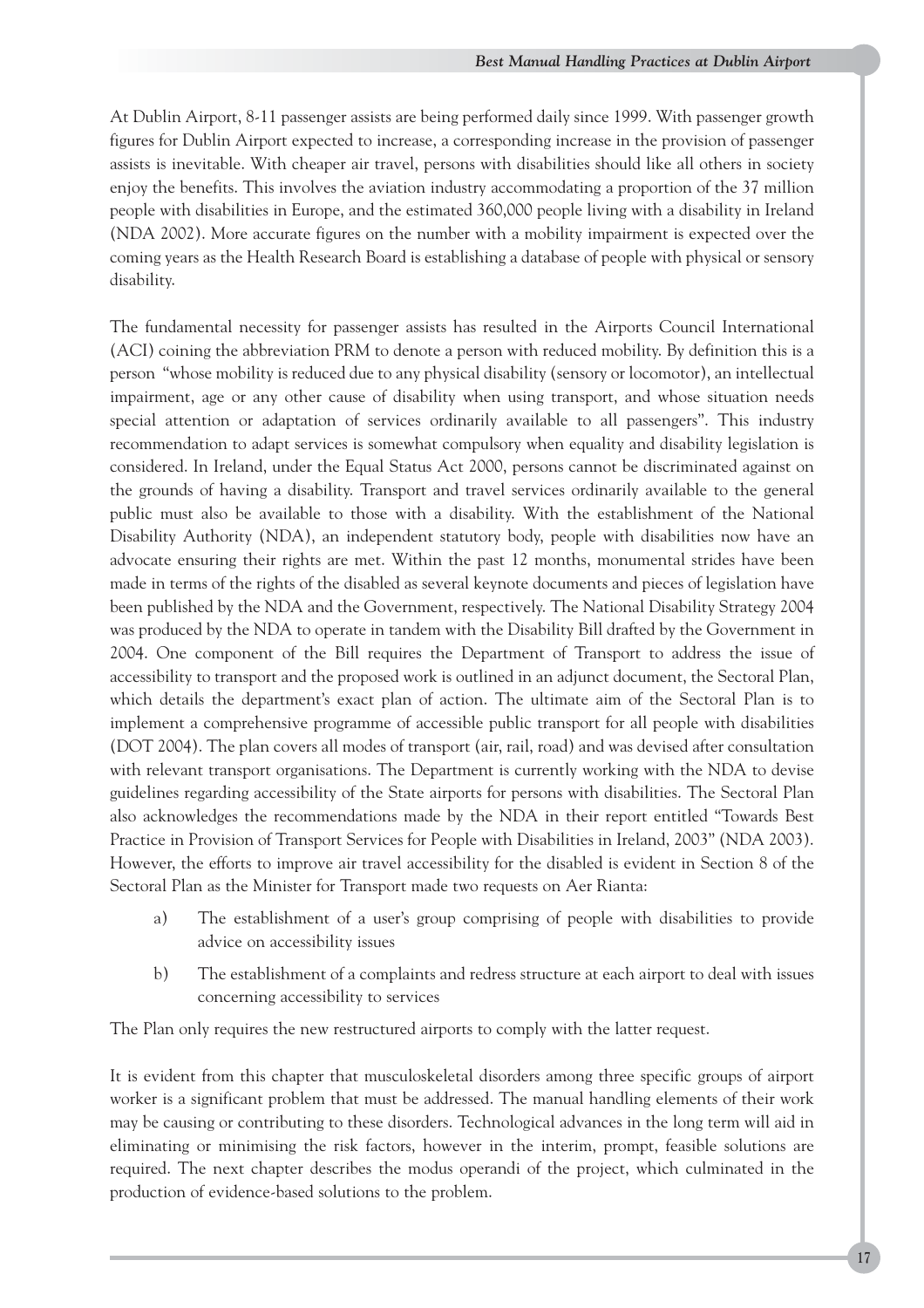# *Chapter 3 Project Methodology*

This chapter outlines the development of the project from its inception to its completion. A detailed description is provided of the method of working to achieve the project objectives. Participation by the relevant organisations and companies in the project is highlighted along with difficulties encountered.

# **3.1. PROJECT INCEPTION**

In 2000, the Health and Safety Authority (HSA) formed an alliance with the former Irish Airports Authority, Aer Rianta, currently the Dublin Airport Authority, and a research project entitled "Best Manual Handling Practices at Dublin airport" evolved. A steering committee was formed comprising of Aer Rianta health and safety staff, representatives from the airlines, ground handling companies, and external bus operators, and a representative from the Irish Wheelchair Association. The committee identified three critical manual handling activities, which warranted best practice guidelines:

- 1. Baggage handling outbound
- 2. Baggage handling inbound
- 3. Handling of Persons with a Disability

It was also decided to address the baggage handling risks from both an occupational and public health perspective thereby acknowledging the necessity for promoting safe manual handling practices among air travellers. A proposed methodology was agreed upon which entailed:

- a) Conducting airport benchmarking of the three critical manual handling activities at three European airports, namely Frankfurt, Düsseldorf and Birmingham Airport
- b) Reviewing research literature and relevant publications (secondary research)
- c) Conducting primary research on aspects of the three critical manual handling activities in order to produce best practice guidelines

In November 2001, a project alliance was formed between the Health and Safety Authority, Aer Rianta, and NUI,Galway, with the latter organisation providing an ergonomic researcher to work on the project according to the proposed methodology. All alliance parties agreed on a 3-year project time frame broken down into two phases. Phase 1 involved airport benchmarking, a literature review, data collection, and planning, and had a time frame of 12 months. Phase 2 incorporated conducting primary research to produce recommendations for the specified manual handling activities and the time frame for this stage was 24 months. For the benchmarking exercise it was decided by the alliance to use six international airports namely Dublin, Cork and Shannon airports; Birmingham International in the UK, and both Düsseldorf International and Frankfurt International in Germany. For the purpose of benchmarking, the three critical manual handling activities identified by the steering committee were classified further into nine specific manual handling activities, (6 stages of baggage handling and three stages of handling a person with reduced mobility). The focus of interest concerning the activity of handling the disabled passenger was narrowed to concentrate on the handling of persons specifically with reduced mobility, as this disability group require manual handling assistance to embark and disembark aircraft. The following were the nine manual handling activities:

Three *Outbound* baggage handling activities

- 1. Check-in process
- 2. Baggage handling in the baggage hall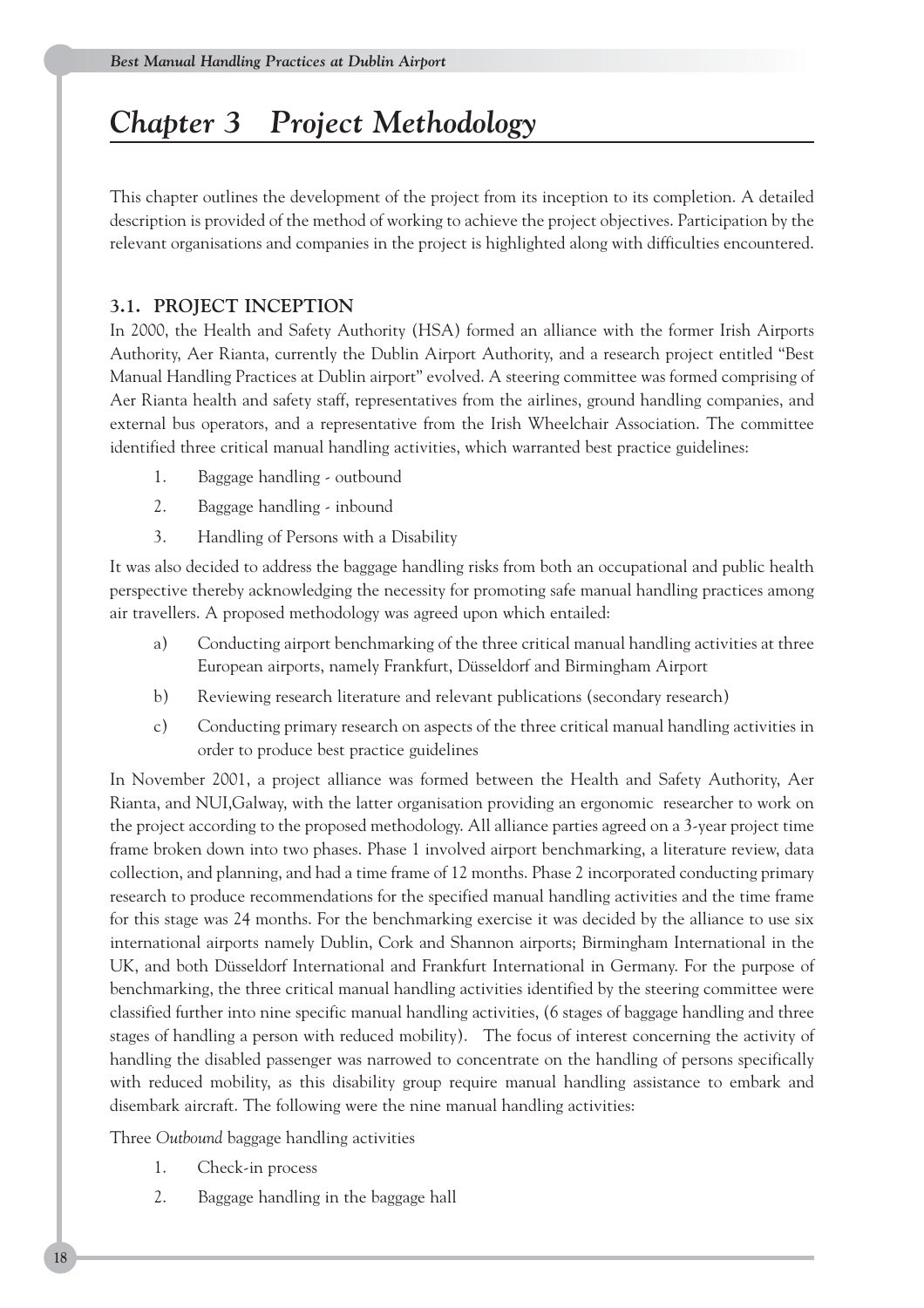3. Baggage handling on the ramp

Three *Inbound* baggage handling activities

- 4. Baggage handling on the ramp
- 5. Baggage handling in the baggage hall
- 6. Baggage handling in the reclaim area

Three activities involving the handling of *Persons with Reduced Mobility* (PRM)

- 7. Check-in process
- 8. Assistance with boarding aircraft (wheelchair push)
- 9. Lift on / lift off.

### **3.2. PHASE 1**

A set of work tasks and their schedules, outlined in a working document entitled Project Work Plan, were established in order to achieve the objectives of Phase 1. Through the avenue of Project Liaison Committee Meetings between all three parties the proposed work tasks and schedules were revised and updated as required according to circumstances arising. These meetings were held every 2-3 months. Airport familiarisation was the first task of the project and the researcher spent the first six months of Phase 1 at Dublin airport working in conjunction with the Aer Rianta Health and Safety Department. During this period, work commenced on the benchmarking exercise with site-visits to the participating airports and subsequent visits made throughout Phase 1. Feedback on the benchmarking exercise was provided at meetings of the Project Safety Forum, which comprised of the participants in the project, namely Aer Lingus, Aviance, Servisair, Greencaps, AirCoach and the Irish Wheelchair Association (IWA). In Phase 1, each work package was completed on schedule within the limitations and constraints that applied.

Three major issues influenced the completion of the project work. Firstly, no other participants besides Aer Rianta and the HSA were contractually bound to the project. The implication of this was that NUI,Galway was dependent upon the goodwill of the airlines, ground handling companies, other airport authorities and domain experts to provide information necessary for the successful completion of each task. The second major issue that impacted on the nature of the research was the collating of benchmarking data from the involved airports. Due to the nature of change, it was noted and accepted that a significant amount of the task description work from the airports would be out of date within six to twelve months. The third major issue was confidentiality regarding injury rates, medical records, and costs of accidents. Ground handling companies, airlines and other relevant companies did not provide this information due to the fact that they were not contractually bound to the project and therefore not obliged to provide the relevant statistics. In addition, the majority of this information is not available in a format suitable for analysis, as many companies do not have such systems in place to collate and manage this information.

### **3.3. PHASE 2**

The programme of work for Phase 2 evolved from the work conducted in Phase 1. A review of the published research pertaining to the topics of interest identified areas for investigation through primary research. Additional work tasks were devised and included in the Project Work Plan working document. Several minor research projects were formulated based on the literature review, benchmarking data, and meetings with relevant bodies such as the Irish Wheelchair Association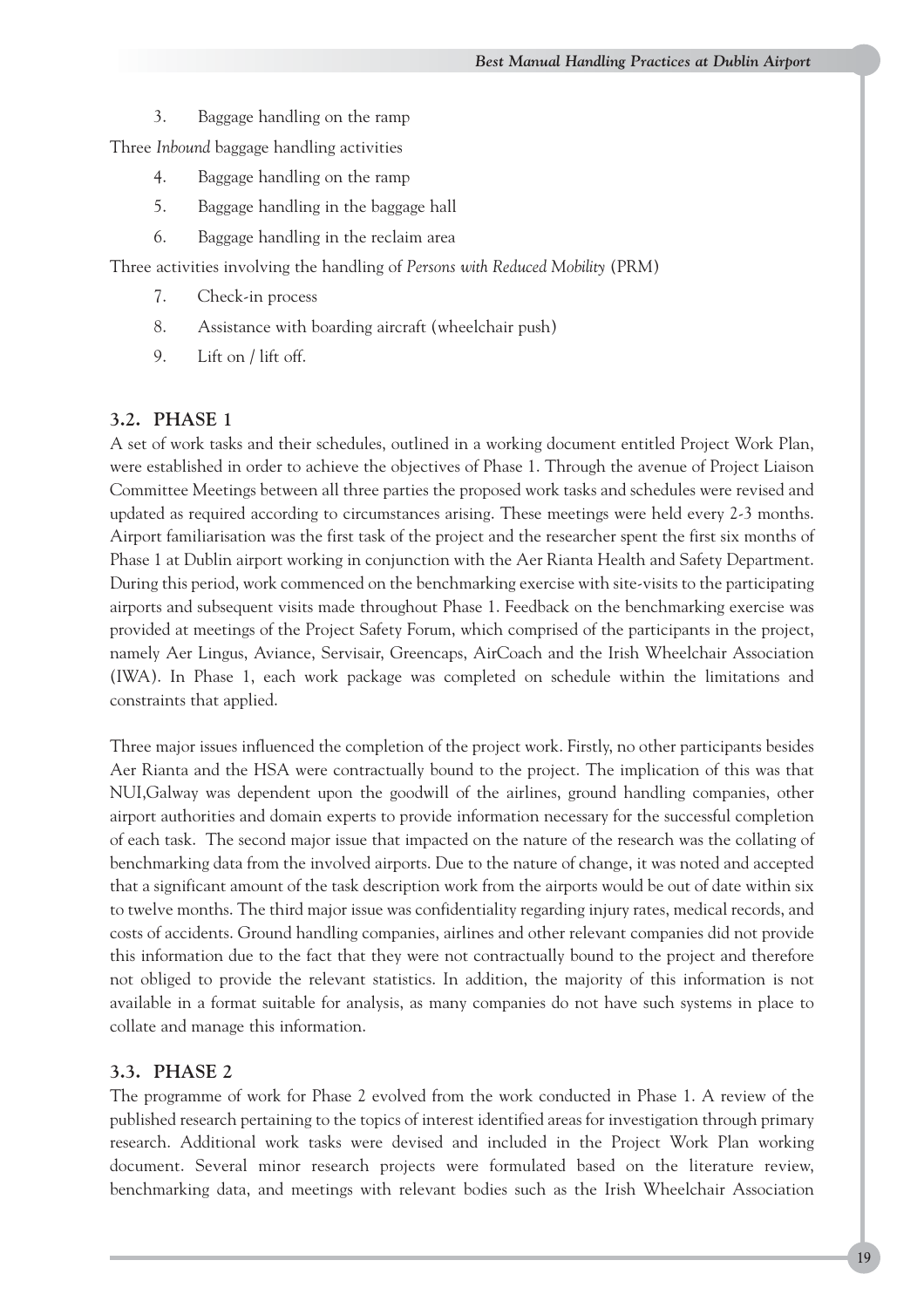(IWA) Transport Committee. A planned work programme and schedule was produced for Phase 2. The sub-projects included both ergonomic analysis and occupational health assessments and were organised and co-ordinated by the project researcher. A large number of the sub-projects were completed as part of Minor theses of students undertaking a Masters of Science in Occupational Health and Ergonomics, and as Final Year Projects for Industrial Engineering students. A major research project, in conjunction with a manufacturing company in Sweden, Telair International, was conducted in the latter part of Phase 2 and a research assistant was involved in this large project. In total, 19 pieces of primary research were completed in relation to the two specific manual handling activities; these are summarised into Primary Research Packages (PRP) in the Table 1. The nine manual handling activities were further revised and are presented below. *(A list of the research conducted on each of the nine manual handling tasks is provided in the Appendix)*.

Four *Outbound* baggage handling activities

- 1. Check-in process
- 2. Baggage handling in the baggage hall
- 3. Baggage handling on the ramp
- 4. baggage handling in the aircraft hold

Three *Inbound* baggage handling activities

- 5. Baggage handling on the ramp
- 6. Baggage handling in the baggage hall
- 8. Baggage handling in the reclaim area

Two activities involving the handling of *Persons with Reduced Mobility* (PRM)

- 9. Check-in process
- 10. Assistance with boarding aircraft (Lift on / lift off

#### **Table 1: Primary Research Packages**

| Primary Research Packages (PRP)                                                                                        |             |
|------------------------------------------------------------------------------------------------------------------------|-------------|
| 1. Postural analysis of all baggage handling tasks (PRP 1)                                                             |             |
| 2. Ergonomic assessment of the use of specific mechanical aids in the performance of baggage<br>handling tasks         | 2002 / 2003 |
| a) A mobile baggage conveyor system on the ramp (PRP 2a)                                                               | 2004        |
| b) In-plane loading systems in the hold of an aircraft (PRP 2b)                                                        |             |
| 3. Ergonomic assessment of the use of an assistive device for the manual handling of a person<br>with reduced mobility | 2004        |
| A transfer board (PRP 3)<br>a)                                                                                         |             |
| 4. Ergonomic design of a wheelchair-accessible check-in desk                                                           |             |
| 5. Ergonomic evaluation of the uniform worn by baggage handlers (PRP 5)                                                |             |
| 6. Survey of the prevalence of musculoskeletal disorders and the lifestyles of baggage<br>handlers (PRP 6)             |             |
| 7. Survey of air travel accessibility for persons with reduced mobility (PRP 7)                                        |             |
| 8. Ergonomic assessment of the use of 3 different load carriage methods by passengers (PRP 8)                          | 2003        |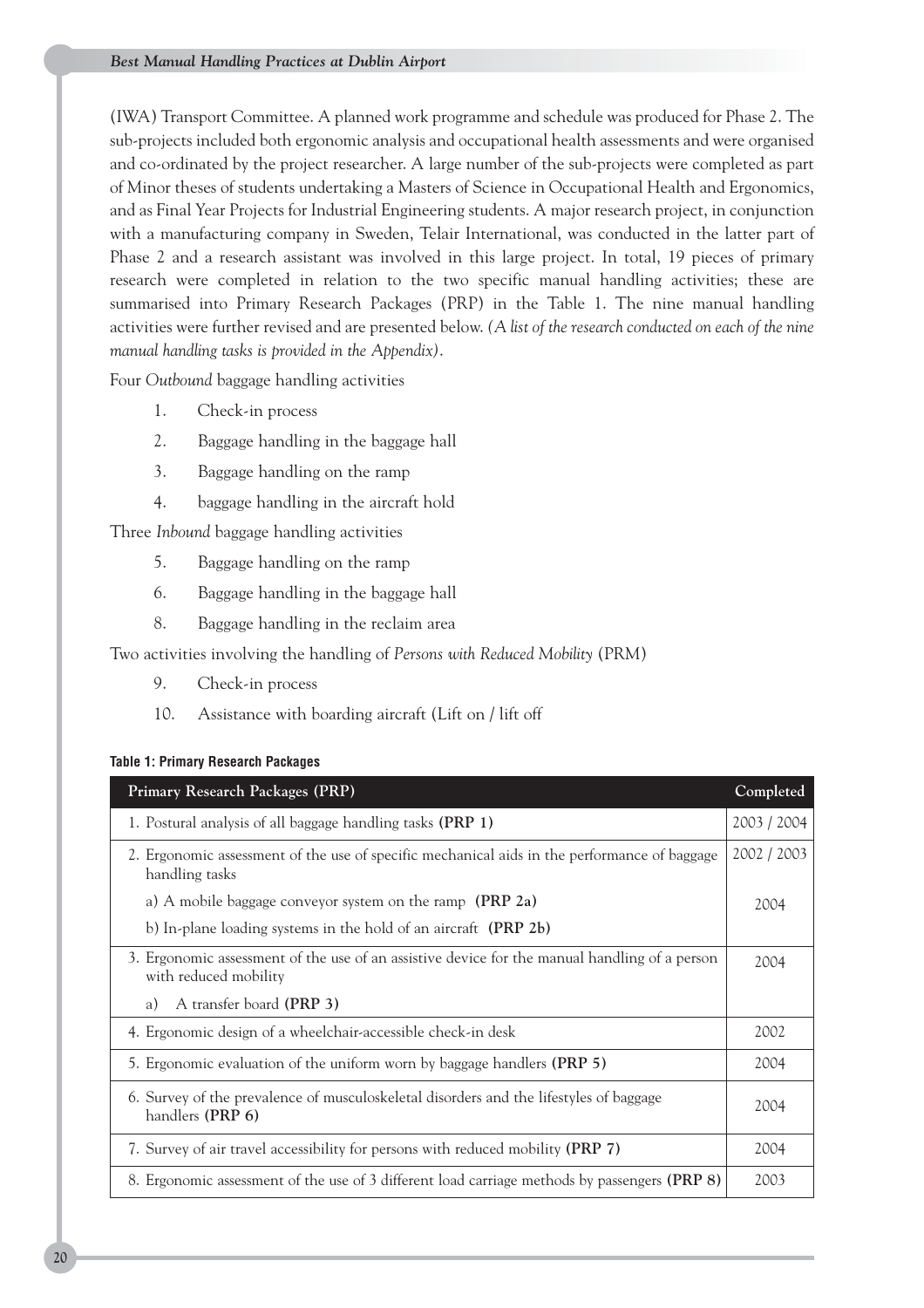This section has described the structured programme of work used throughout the lifetime of the project. Also highlighted was that through the avenue of regular meetings of the Project Liaison Committee every stage of the project was agreed upon prior to its commencement. This structured approach facilitated the achievement of the overall project objective, which was evidence-based recommendations derived from three core activities, primary and secondary research and airport benchmarking. The findings of these activities are outlined in the next chapter.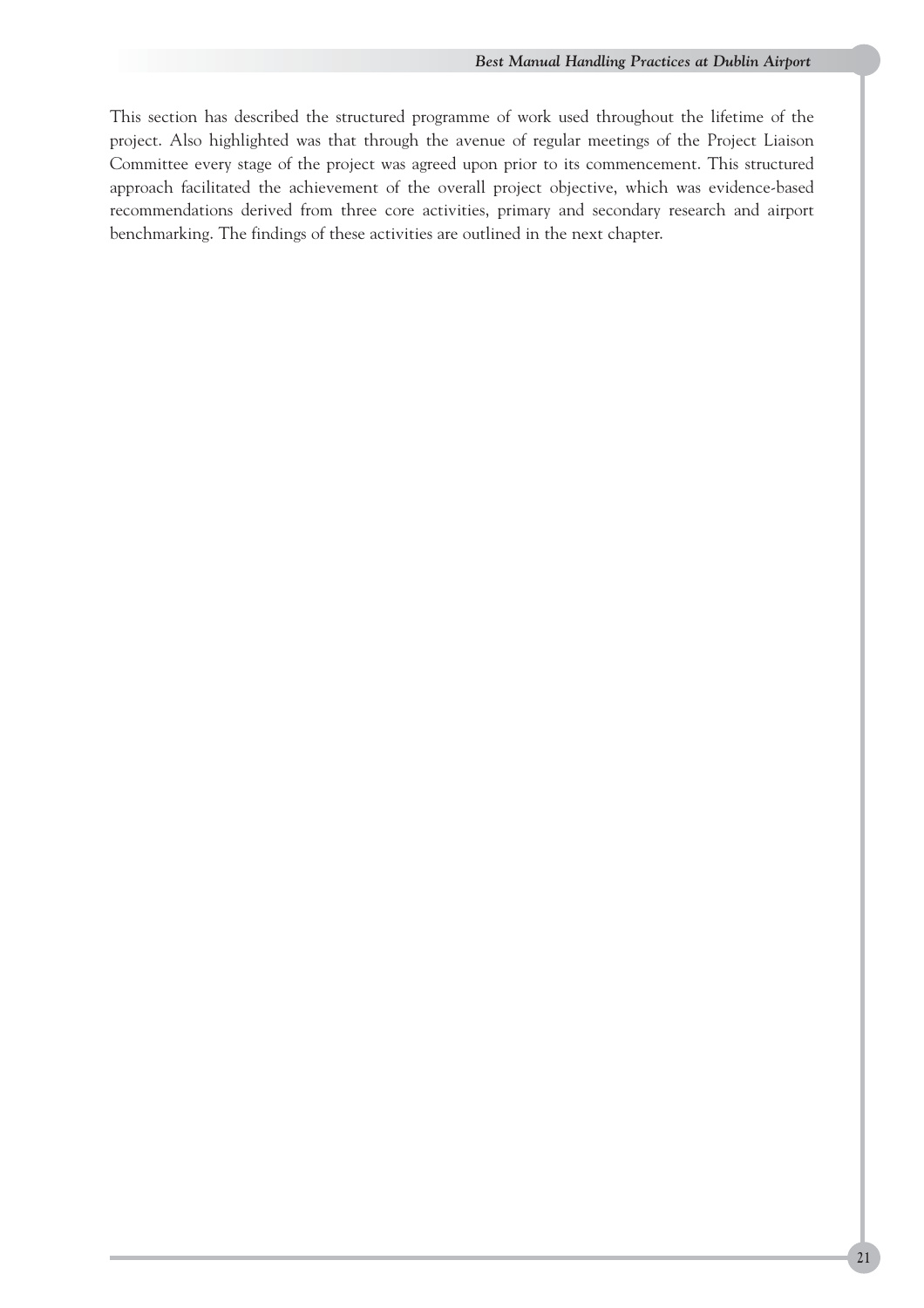# *Chapter 4 Summary findings of literature review, airport benchmarking, and primary research*

This chapter is structured so as to provide justification for conducting the primary research studies. A summary of the literature review and the core findings of the benchmarking exercise provide insight into the topic areas requiring research investigation. The conclusions from the primary research conducted as part of the project are also provided.

### **4.1. LITERATURE REVIEW FINDINGS**

A thorough literature review was conducted throughout Phase 1 and Phase 2. All research studies pertaining to the topic areas were reviewed and critiqued with research gaps identified. Relevant legislation, codes of practice, and guidelines available worldwide were identified. Prior to this project, no Irish research has ever been conducted on the area of manual handling in the aviation industry.

### *4.1.1. Check-in work*

Research on the health effects of check-in work is relatively non-existent. Only one study has being conducted investigating this topic area (Rosskam 2003). The survey of 132 check-in workers based at three different airports in Canada and Switzerland revealed that musculoskeletal disorders are prevalent among this occupational group with over 50% suffering from low back pain or neck pain and nearly 75% claiming that this pain interfered with their job. In general the study showed that workstations were poorly designed and had a poor layout. Also highlighted was that the task of applying baggage tags was perceived as the most harmful on the musculoskeletal system.

#### *4.1.2. Baggage handling work*

With less than thirty English language research studies investigating the health effects of baggage handling it is evidently a topic area warranting further exploration. The prevalence rates of musculoskeletal disorders, particularly of the back, among baggage handlers is high at 43-81% (Rückert and Rohmert 1991, Lima and Peixoto 1995). This large range can be attributed to the use of various classifications of back disorders and different tools to determine the prevalence rate. Low back pain / disability has been identified as the most common reason for transfer or termination of employment by baggage handlers; cardiovascular disease is the second most common reason (Froom et al., 1996). No research prior to this project has determined the lifestyles of baggage handlers, which is a known risk factor of back pain and heart disease.

The subjective perception of baggage handlers is that the task of unloading / loading inside the aircraft baggage compartment is the most difficult of all baggage handling tasks (Dell 1997). This justifies the research conducted over the past 20 years determining the biomechanical, physiological and psychophysical effects of this particular task. In terms of the physiological effects this task places the greatest cardiovascular strain on the body in terms of heart rate measures (Rückert et al., 1992), and imposes significant biomechanical stress on the spine (Rohmert et al., 1989). Research has also determined that the loading task is more strenuous than the unloading task in biomechanical terms (Stålhammer et al., 1986). The use of mechanical aids such as in-plane loading systems (the Telescopic bin) significantly reduces the working heart rate, energy expenditure, and shoulder muscle activity of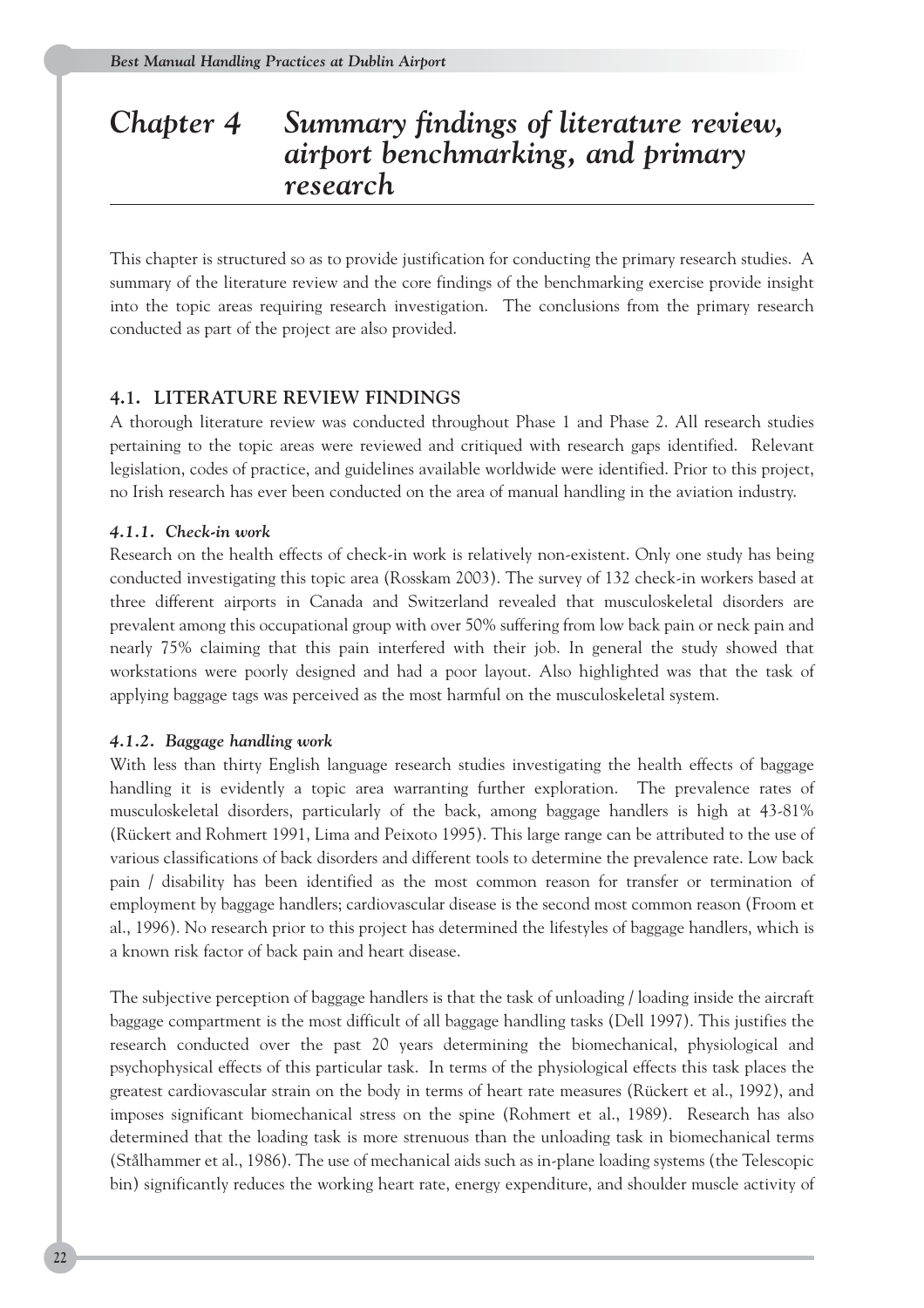the aircraft loader (Jørgensen et al., 1987). The use of the Sliding Carpet Loading system was also found to reduce the heart rate by 4.8% compared to when not using the system (Dell 2000). It is unknown however how the latter finding was derived as no information on the methodology is provided in the conference paper outlining the study. Also, with reference to baggage handling tasks performed in the baggage hall and on the ramp, prior to this project no detailed ergonomic assessments had been conducted of baggage handling in the latter area, transferring baggage between carts and mobile baggage conveyors. In terms of factors that may influence the performance of baggage handling tasks, again, no prior research has investigated the effects of work clothing on range of motion or thermal comfort.

Various aviation organisations have produced operational guidelines and recommended practices pertaining to baggage handling. The International Civil Aviation Organisation (ICAO) is a United Nations agency established to harmonise civil aviation operations through international standardisation. Their international standards and recommended practices are categorised into eighteen annexes, with Annex 9 (Facilitation) directly referring to baggage handling tasks and the use of mechanical means (ICAO 2004). The International Air Transport Association (IATA) is a trade organisation serving the airline industry. It produces working standards and operational guidelines for airlines, airports, and other service providers within the airport environment. Their Airport Development Reference Manual, which acts as a planning guideline for airport design, makes recommendations for the design of check-in counters and baggage conveyors in baggage halls (IATA 1995). Several sections in their Airport Handling Manual (AHM) addresses baggage handling issues (IATA 2000), however, two sections have particular relevance:

- a) AHM 695, Section 2: Recommendations advises that "consideration be given to aircraft being fitted, whenever practical, with mechanised in-plane loading systems".
- b) AHM 695, Section 8: Baggage and Material Handling states that "manual handling of baggage is a primary cause of personnel injuries"

#### *4.1.3. The handling of a person with reduced mobility (PRM)*

The handling of a person with reduced mobility within the airport is a research area greatly underexplored. No research to date has been conducted to determine the task of transferring a PRM from their wheelchair into an aircraft seat. Research investigating patient handling techniques in the healthcare environment can be extrapolated to the handling of air travellers with reduced mobility. Patient transfers have been identified as tasks requiring awkward body postures, which can contribute to the development of musculoskeletal conditions among nurses and disability care-workers (Hignett 1996, Ore 2003). Research has shown that the use of patient handling aids imposes less biomechanical stress on the body compared to manual assistance (Garg et al., 1991, Elford et al 2000). The use of these aids is also rated by both the users and the persons being transferred as being more comfortable and safer than the manual method (Zhuang 2000). Proper training in patient transfer techniques has also been shown to improve work techniques thereby leading to less discomfort for the lifters (Johnsson et al., 2002). However, training on how to fold and unfold wheelchairs has been deemed insufficient although it is a task, which forces the worker to adopt harmful postures (White and Kirby 2003). Under the Canada Transportation Act 1996, regulations have been formulated to provide guidance for training in the handling of persons with reduced mobility. Personnel Training for the Assistance of Persons with Disabilities Regulations requires task-specific training in the provision of physical assistance and the handling of mobility aids (CTA 1996). A description of a proposed training program is also provided.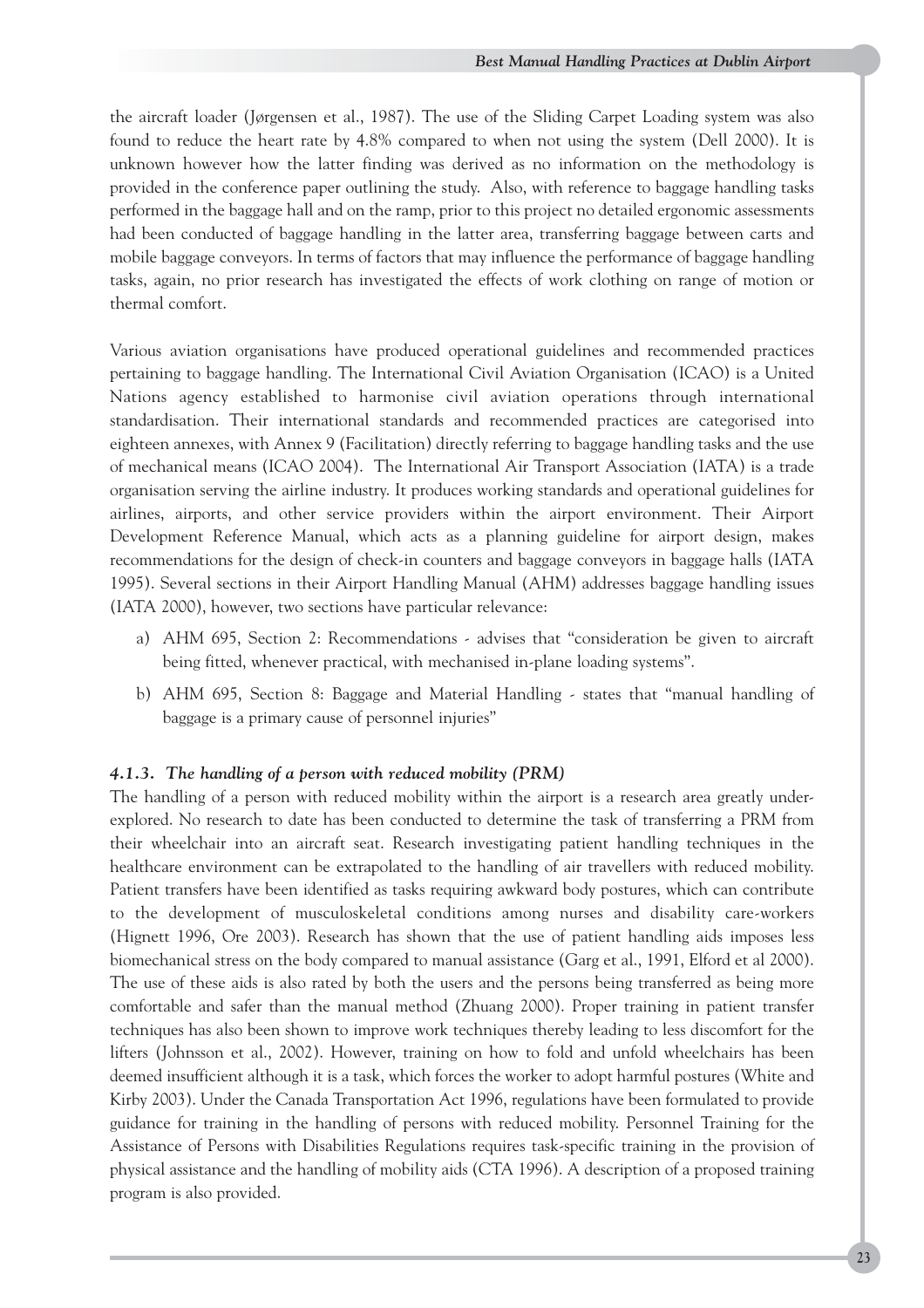Two major conferences have been held over the past 10 years focusing specifically on accessibility of air travel for disabled persons, one by the European Civil Aviation Conference (ECAC), and the other by the UK Chartered Institute of Transport (CIT) (ECAC 1995, CIT 1997). These conferences provided useful anecdotal information from various perspectives such as disability organisations, airport authorities, aircraft manufacturers and airlines. With regard to the users of specialist handling services, research has been conducted by the Canadian Transportation Agency in 2000 among persons with disabilities to determine their experiences and grievances with services provided in Canada. The study concluded that improvements should be made in relation to three specific issues, the relay of information to and by airlines, the provision of accessible seating on aircraft, and the training of staff providing assistance to PRMs to embark and disembark aircraft.

Aviation organisations make recommendations to airports and airlines for accommodating a PRM. The International Civil Aviation Organisation's (ICAO) recommended practices outlined in Annex 9 (Facilitation) describe the measures necessary to facilitate a PRM such as accessibility to the airport, communication, and assistance with embarking and disembarking aircraft. To complement and support these recommendations the European Civil Aviation Conference (ECAC), which is an intergovernmental organisation, compiled a Policy Statement in the Field of Civil Aviation Facilitation of Persons with Reduced Mobility (ECAC 2003). It also produced a "Code of Good Conduct in Ground Handling for PRMs". The Airports Council International (ACI) is a representative body for airports worldwide. In 2001, the ACI-Europe region established 11 "Airport Voluntary Commitments on Air Passenger Service", with Commitment Number 1 specific to PRMs. This requires all member airports to publicise the services they provide to PRMs and to adopt the Special Protocol to meet the needs of PRMs (ACI-Europe 2001). ACI have also produced a handbook for airport operators entitled "Airports and Persons with Disabilities". The "Airport Development Reference Manual" previously mentioned, makes recommendations such as the provision of low-level check-in counters, and the use of ambu-lifts for aircraft not interfaced with the terminal building via an airbridge (IATA 1995).

Disability legislation has evolved over the past few years, especially in Ireland. With the publication of the Disability Bill and the adjunct Outline of the Sectoral Plan for Transport in September 2004, steps are being taken to produce guidelines for access to and within the State airports for people with mobility and sensory impairments (Department of Transport, Ireland, 2004). Irish Airport legislation is also in existence with the State Airport (Amendment) Bye-Laws 1999, requiring service providers and other business providers at the airport to accommodate the needs of PRMs. Although disability legislation exists in many countries including the UK, USA, Canada, and Australia specific legislation has also been produced pertaining to air travel accessibility for disabled persons in the latter three countries. In the USA, under the Air Carriers Access Act 1986, the Air Carrier Access Rules were devised to minimise the difficulties experienced by disabled passengers (Department of Transport, USA, 1989). These rules delineate the responsibility of the air traveller, airline and airport operator. Advisory circulars have also been produced by the American Department of Transportation. In Canada the Air Transport Regulations derived from the Canadian Transportation Act 1996 require Canadian air carriers operating in Canada to provide adequate services and information to persons with a disability (CTA 1996). In Australia, the "Disability Standards for Accessible Public Transport 2002" and the associated guidelines were developed as a form of framework for ensuring compliance with the Disability Discrimination Act 1992 (Australian Government 2002).

Codes of Practice and guidelines to ensure accessibility of air travel for persons with a disability have been produced by various organisations worldwide. In the UK, the Department for Transport issued a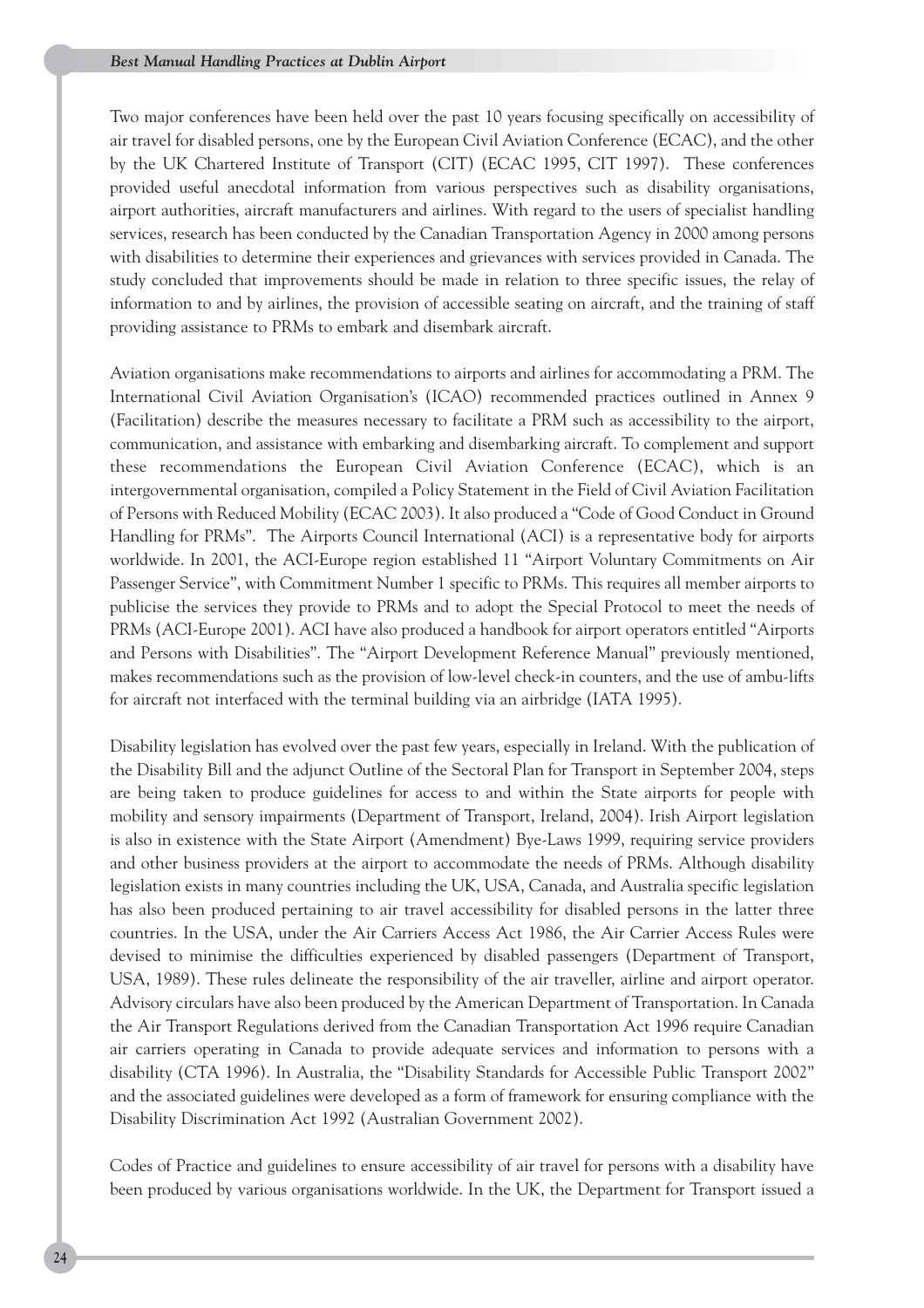"Code of Practice – Access to Air Travel for Disabled People" in 2003, which is for all those involved in air travel such as UK airlines, airports, and ground handling companies (Department of Transport, UK, 2003). An adjunct guidance document for disabled persons was also produced providing information on every aspect of air travel from planning the journey to disembarking the aircraft at the destination airport (DPTAC 2003). In Canada, a "Code of Practice for Aircraft Accessibility for Persons with Reduced Mobility" is also in effect (CTA 1995).

Disability organisations are also proactive in improving air travel accessibility for PRMs. The National Disability Authority (NDA) produced a report entitled "Towards Best Practice in Provision of Transport Services for People with Disabilities in Ireland" (NDA 2003). This document details the research conducted to determine the quantum and range of service provision for people with disabilities in Ireland. One of its main recommendations was to promote the adoption of the ACI Voluntary Airline and Airport Passenger Service Commitments by all airports and airlines in Ireland (ACI 2001). The NDA has also produced a compilation of building guidelines entitled "Building for Everyone: Inclusion, Access and Use", which incorporates design guidelines for airport terminal buildings in order to facilitate persons with a disability (NDA 2002). Disability organisations also provide information booklets and advice to persons with reduced mobility.

Ergonomic guidelines for airport workers have been produced by two national authorities for safety and health in relation to the handling of baggage and the handling of wheelchair persons at the airport (OHSA 1996 / 2003, HSE 2004). Although both documents address each of the tasks outlined in this project, their guidelines and recommendations unlike this project are not explicitly research-based.

#### *4.1.4. Passengers*

With regard to air travellers in general, a dearth of research exists investigating the effects of baggage type and load carriage. Efforts were made in the late 1970's to address rail carriage luggage handling systems in order to determine passenger preferences for luggage dimensions and for storing their luggage whilst on rail journeys (Williams 1977). The provision of information to passengers through their airlines, airports, and travel advice websites was reviewed as part of this project. The websites of 35 airlines and 8 tour operators were reviewed and no information on personal safety concerning baggage handling was provided on any (Collins and Duignan 2004). In 2001, during the initial stages of this project, the Irish Travel Agents Association (ITAA) was contacted to determine if any information regarding the packing of lighter baggage was provided to their members. At the time, no pertinent information was provided to their members or presented on their website. A recent review of their website identified a section entitled "Packing Tips" which advises air travellers to reduce their proposed baggage weight by 10-12% at the packing stage. Equivalent American and British travel agents associations do not provide any such advice. Baggage manufacturers are another group failing to provide adequate information to air travellers on the packing and handling of their baggage. A review of the websites of two leading baggage manufacturers, Samsonite, and Tutto Ltd., revealed that only the latter explicitly states that their products are designed to maintain a healthy back.

Air travel advice websites exist and provide standard information regarding bookings and health care whilst flying. However, specific advice regarding packing lighter baggage is non-existent. One noteworthy website is that of a seat manufacturing company in India who provide detailed advice on maintaining a healthy back whilst travelling (Godrej (n.d)). Recommendations are made by several aviation organisations such as ECAC and ACI-Europe to directly facilitate passengers and their baggage. Section 4 of the ECAC Policy Statement in the Field of Civil Aviation Facilitation and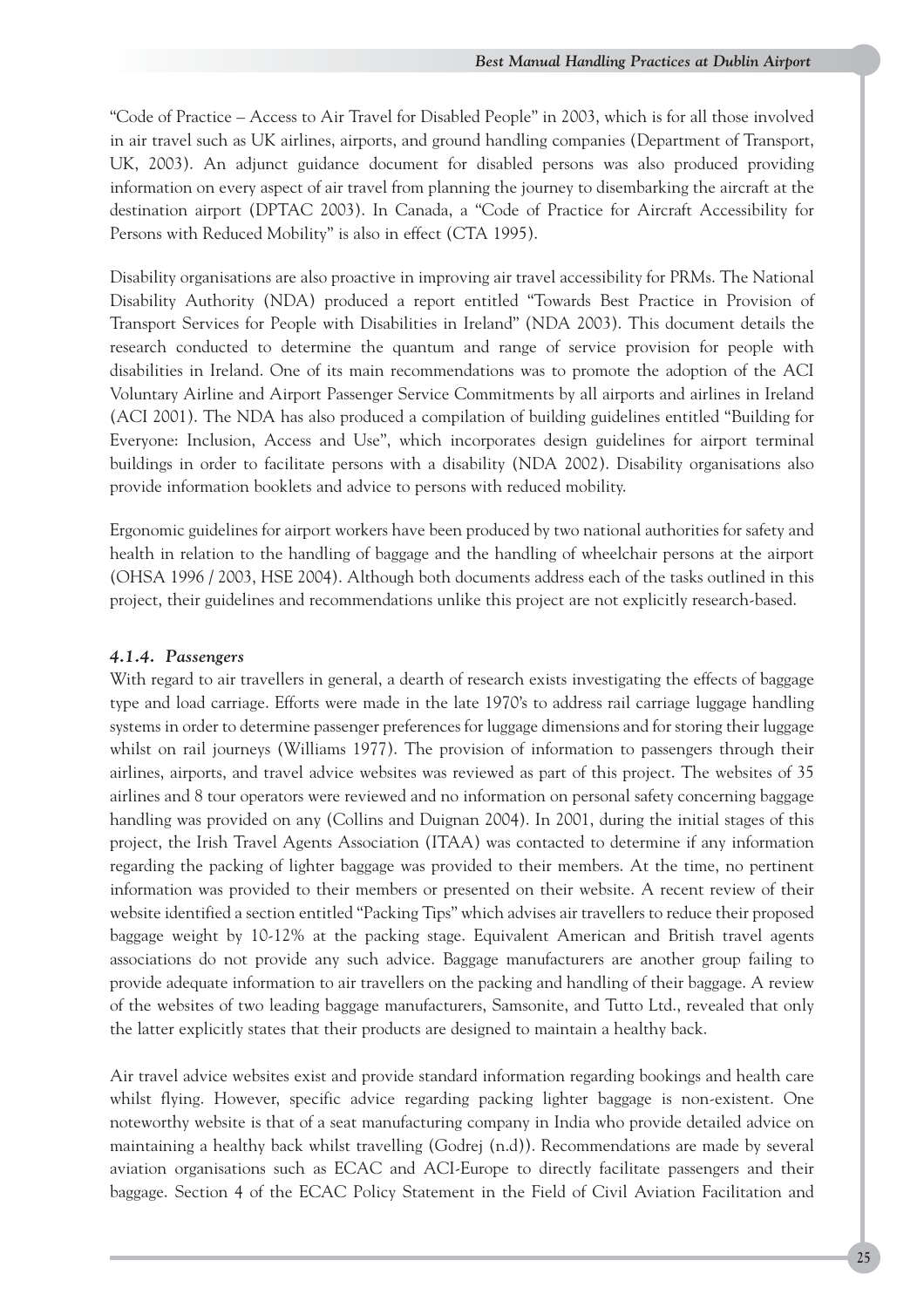Commitment 7 of the ACI-Europe Commitments require airports to ensure that a sufficient number of baggage trolleys are available, in good working order, and suitably located throughout the airport (ECAC 2003).

## **4.2. BENCHMARKING FINDINGS**

Airport benchmarking can be described as the process of identifying and learning from best practices in other airports. This exercise was conducted in 2002 / 2003 and involved six airports: Dublin, Cork, Shannon airports, Birmingham International Airport, Frankfurt Airport, and Düsseldorf International Airport. Health and Safety benchmarking was conducted on the handling of baggage and the handling of a PRM. Information was also collated on factors influencing the performance of these two activities such as airport infrastructure, design and layout. The rationale for this exercise was to determine if specific improvements could be made in existing practices at Dublin Airport thereby achieving "Best Manual Handling Practices at Dublin Airport". The following were the main findings from the six airports:

For the travelling public:

- ▲ **Portage Service:** no portage service was provided at Cork Airport or Birmingham Airport
- ▲ **Wheelchair-friendly check-in counters:** Frankfurt Airport have these counters however, they are only for passengers of Lufthansa and their associate airlines.
- ▲ **Baggage trolleys for passengers:** Düsseldorf Airport trialled three different types of baggage trolleys before choosing one.

For check-in agents:

▲ **Task description:** Lufthansa (operating in both Frankfurt and Düsseldorf Airport) operated a task rotation system for check-in agents to prevent prolonged check-in work (i.e. 70% of shift spent at different check-in desks, 30% working at boarding gate and doing other tasks).

For baggage handlers:

- ▲ **Pre-employment medical assessments:** Aviance at Dublin Airport and Servisair (a Third Party Handler in Dublin, Shannon, Cork, and Birmingham International Airport) did not conduct pre-employment medical assessments of potential baggage handling staff. Aer Lingus (operating in all three Irish International airports), Aviance (in Birmingham Airport), Fraport (in Frankfurt Airport), and FDG (in Düsseldorf Airport) conducted such assessments. Also Fraport at Frankfurt Airport and FDG at Düsseldorf Airport conduct periodic medical checkups for their employees (i.e. every 3 years).
- ▲ **Back training programmes:** Düsseldorf Airport and Frankfurt Airport provided machine-based back training programmes for baggage handling staff at the induction stage and for rehabilitation purposes.
- ▲ **Back support belts:** Baggage handlers in Düsseldorf Airport and Frankfurt Airport were offered these as part of their uniform.
- ▲ **Return to work programmes:** Düsseldorf Airport and Frankfurt Airport had a formal return to work programme for injured baggage handling staff.
- ▲ **Mobile baggage conveyor systems:** Düsseldorf Airport was the only airport using mobile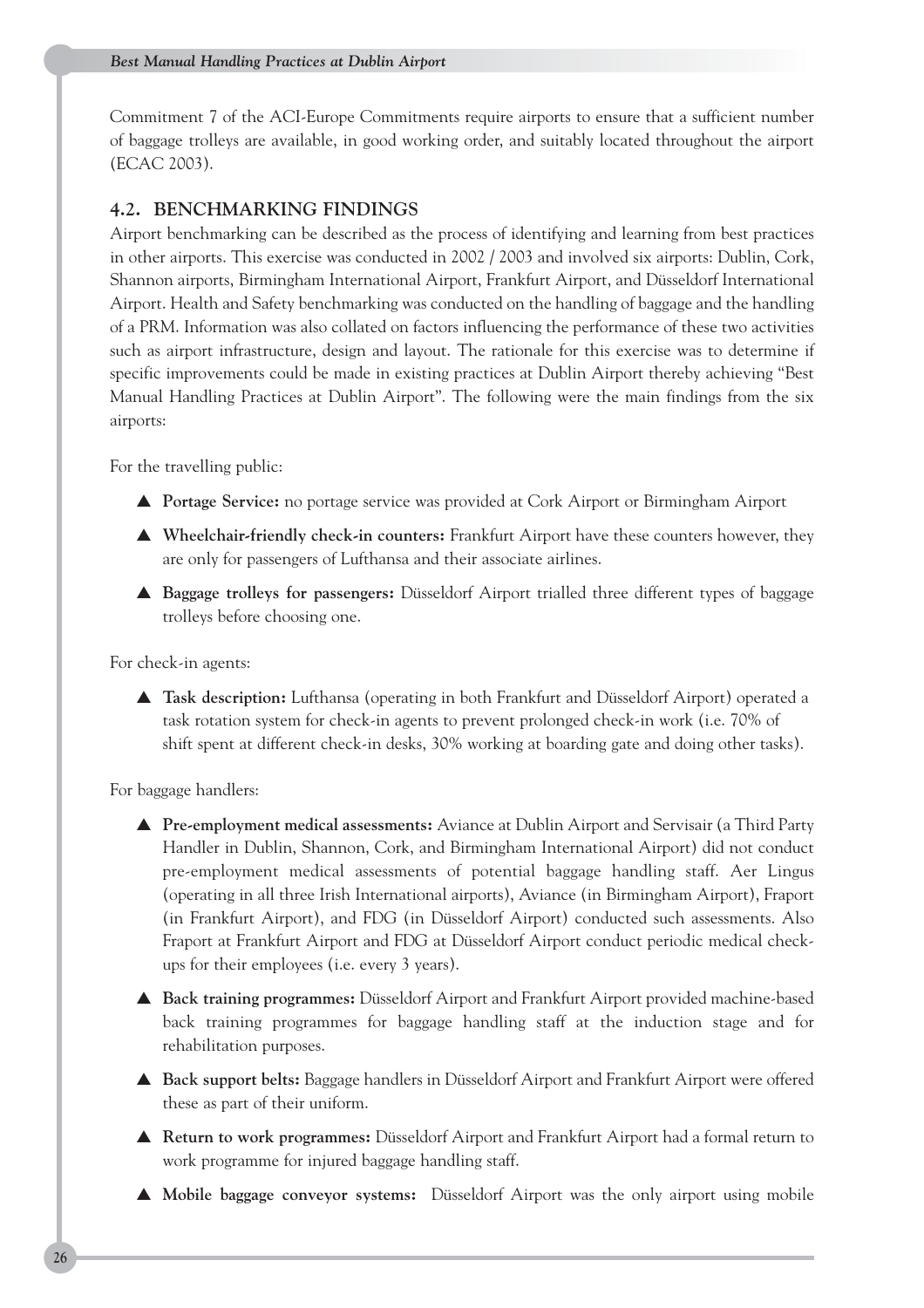baggage conveyors to load / unload all aircraft i.e. both a standard size and a equivalent smallscale mobile baggage conveyor was used

- ▲ **In-plane loading systems:** Düsseldorf Airport was the only airport offering a reduced ground handling fee to airlines using a Sliding Carpet In-Plane Loading System.
- ▲ **Mechanical aids in baggage hall:** Both Düsseldorf Airport and Frankfurt Airport trialled the use of a baggage handling mechanical lift system for handling inbound and outbound baggage. Both airports have discontinued its use. In Frankfurt International Airport a mobile nonpowered monorail unit was available for use in transferring baggage between conveyors and baggage containers /carts.
- ▲ **Inbound and outbound baggage conveyors in baggage halls:** Düsseldorf Airport was the only airport to design the dimensions of these conveyors using a participatory approach.
- ▲ **Work clothing:** Baggage handlers in Düsseldorf Airport wore a pair of dungarees and polo shirt as opposed to a pair of trousers and polo shirt which is the uniform worn by all other ground handling providers at the airports. A participatory approach was used to design the uniforms in Düsseldorf Airport.
- ▲ **Baggage handling systems:** In Frankfurt Airport and Birmingham Airport a computerised passenger reconciliation system was in operation. This system requires the baggage handler to use a hand-held laser scanner to scan each baggage item prior to it being loaded into baggage containers or onto baggage carts.

For companies handling persons with reduced mobility

- ▲ **Lift-on / Lift-off of PRMs:** In Shannon Airport and Cork Airport, the Lift-on / Lift-off was performed by the baggage handlers providing the ground handling service for the particular flight the PRM was boarding. All other airports had specialist handling companies providing this service.
- ▲ **Mechanical aids:** Aer Lingus in Shannon and Cork Airport and Servisair at Shannon Airport used a catering truck to facilitate PRMs embarking and disembarking aircraft. Specialist vehicles known as ambu-lifts were available for use in all other airports.
- ▲ **Training for manual handling of persons:** Baggage handlers employed by both Aer Lingus and Servisair at Shannon and Cork Airport did not formally receive specific training on how to manually handle persons with reduced mobility.

### **4.3. PRIMARY RESEARCH FINDINGS**

This section provides the findings of the research projects conducted within the remit of this project. Nine specific studies are outlined along with the main scientific findings and conclusions.

#### *4.3.1. Postural analysis of check-in work and baggage handling work (2004)*

Using a postural analysis tool, the Rapid Upper Limb Assessment (RULA) devised by McAtamey and Corlett (1993), postures were classed according to the Action Categories (AC) 1-4 outlined in the RULA table. However, for this project each category was assigned a rating phrase to differentiate each category: AC  $1$  = "acceptable postures", if not maintained or repeated for long periods; AC  $2$  = "somewhat awkward" postures requiring further investigation and possible changes; AC 3 = "awkward"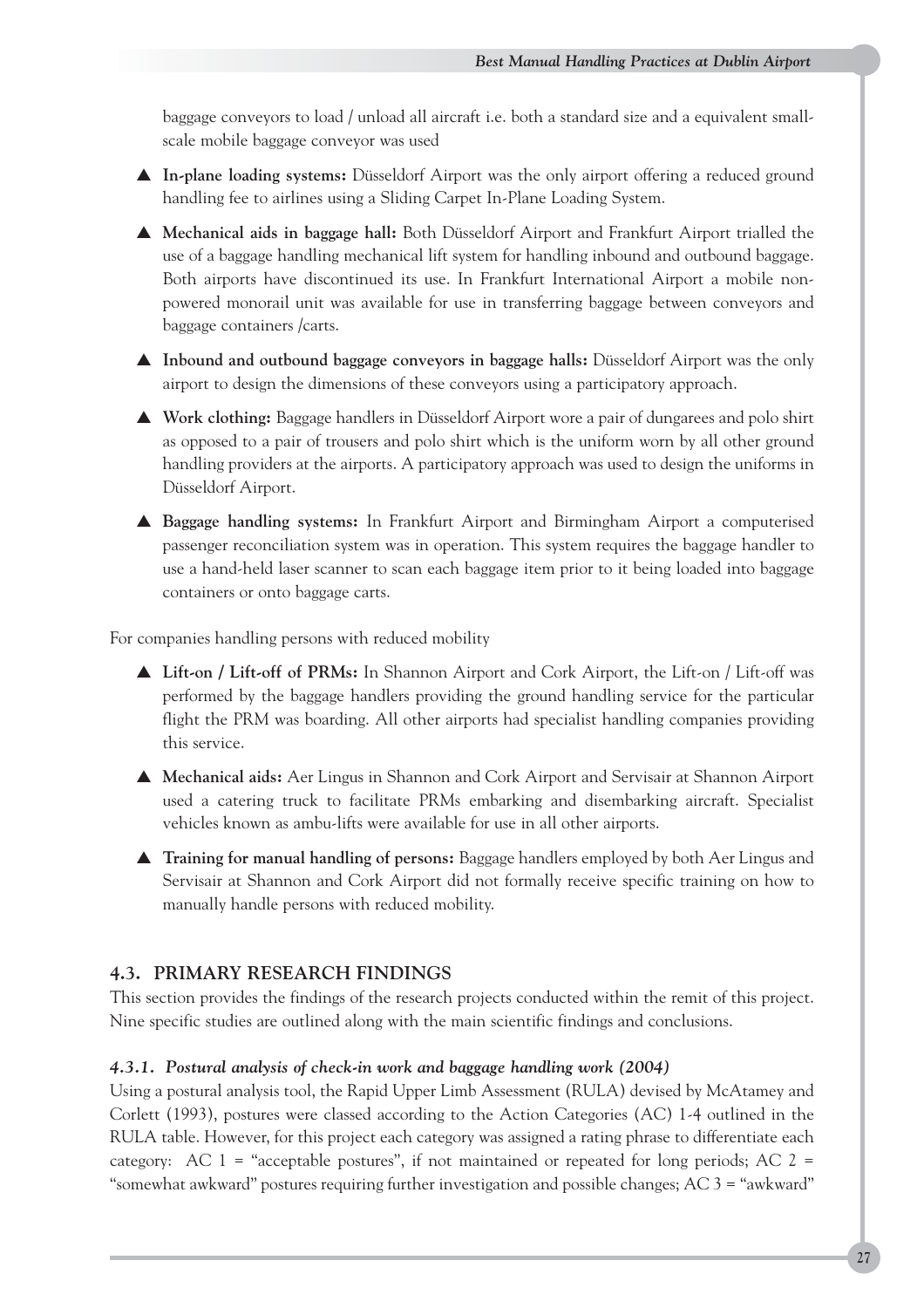postures requiring investigation and definite changes;  $AC = 4$  = "very awkward" postures requiring immediate investigation and changes.

### *Check-in work (at Dublin Airport and Birmingham Airport)*

The postures imposed by three tasks were assessed: retrieving passenger's documents, completing computer work, and tagging baggage. The main findings were:

- ▲ Overall, the majority of postures adopted whilst performing the check-in procedure were in AC 2, and thus deemed "somewhat awkward", however, the task of tagging baggage imposed worse postures compared to the tasks of retrieving tickets and computer work. Tagging baggage imposed postures classed as "awkward" thereby indicating that changes in the performance of the task must be implemented in the short term whilst long term measures to reduce the levels of exposure to risk factors are planned.
- ▲ Unnecessary over reaching was performed for two task elements, i.e.
	- in handling passenger's documents especially when indicating to passengers their boarding gate number printed on the boarding pass.
	- in applying tags to baggage items due to the inadequate use of the check-in conveyor to bring the baggage item within working range of the check-in agent

#### *Baggage handling work*

The postures imposed by the lift, carry, and lower of both the unloading and loading tasks were assessed. The following were the main findings:

- ▲ Overall, the unloading tasks performed in both the baggage hall and on the ramp imposed more awkward postures than the loading tasks in these same areas. The opposite was the case for work inside the aircraft hold as the loading task imposed more hazardous postures than the unloading task. For work inside the hold, pushing the baggage as opposed to throwing it along the aircraft floor was identified as less hazardous. The use of a mobile baggage conveyor on the ramp was found to be less hazardous than the non-use of the conveyor.
- ▲ Baggage hall (In Dublin Airport, Birmingham Airport, and Düsseldorf Airport)
	- The task of unloading inbound baggage imposed more hazardous postures than the task of loading outbound baggage. In terms of postures classed as "very awkward" the unloading task had a greater percentage of postures in this high risk AC 4 in all three airports.
	- During both unloading and loading, the carry element was found to be hazardous as 100% of the postures were in the higher AC 3 and AC 4 thereby requiring prompt action to minimise the risks.
	- The lift and lower elements of both the unloading and loading tasks differed between the three airports, especially for the latter task. Postures adopted when performing these two task elements for both tasks were in the lower safer action categories in Düsseldorf Airport and in the higher action categories in Dublin Airport and Birmingham Airport. The safer postures associated with these task elements in Düsseldorf Airport can be attributed to the heights of both the baggage conveyors and baggage carts. The postural assessments of the lift element of the unloading / loading tasks differed between Dublin Airport and Birmingham Airport. In the latter airport the assessments showed that a greater proportion of the loading postures were in the high risk categories which can be attributed to the fact that for 100% of the time spent loading, the baggage handler used one-handed lifting and held the laser scanner in his dominant hand.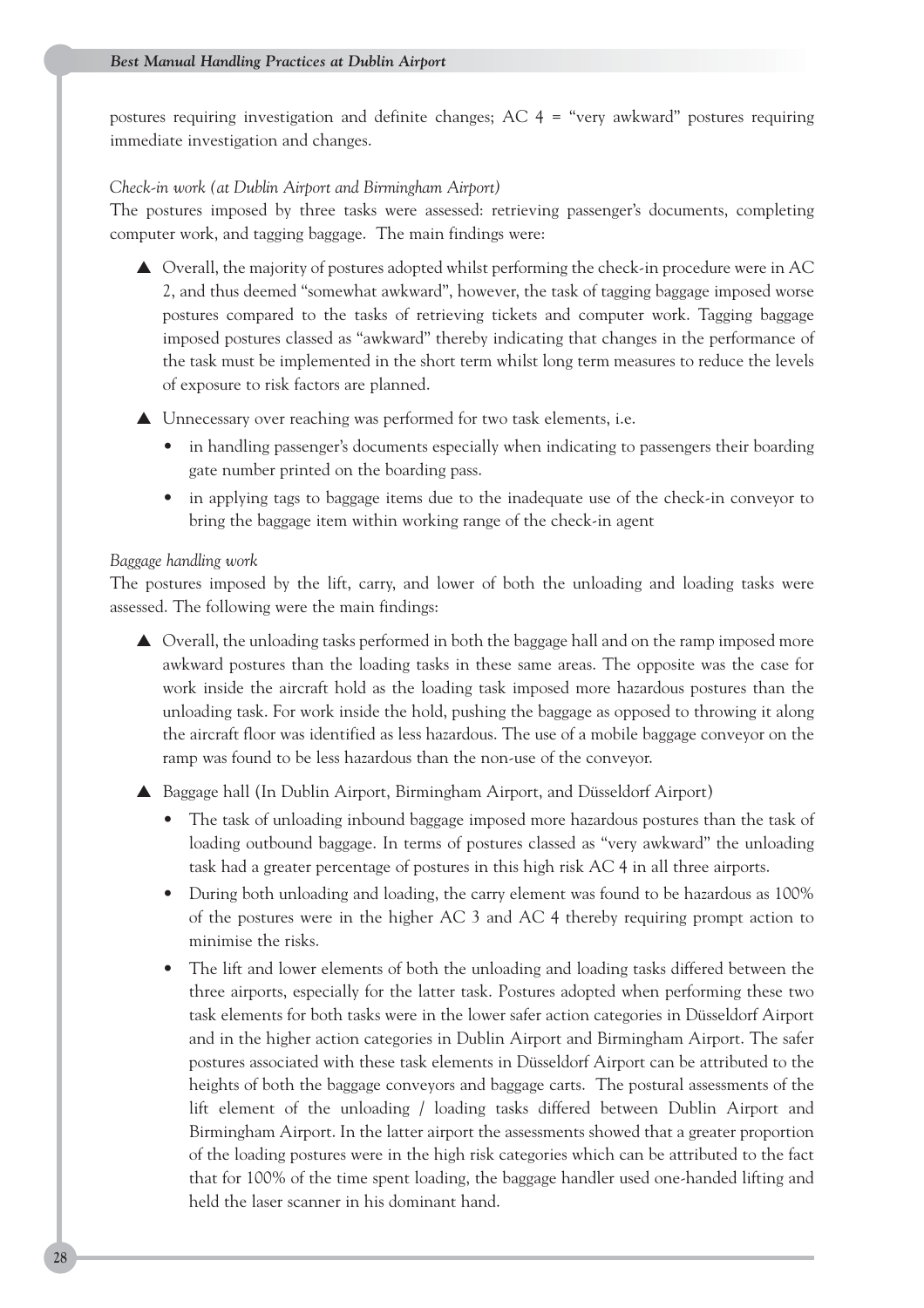▲ The ramp (Dublin Airport and Birmingham Airport)

- Assessments at Dublin Airport revealed that in comparison with the loading task, the unloading task using a baggage conveyor on the ramp imposed more hazardous work postures.
- In Birmingham Airport, unloading without the use of mobile baggage conveyor was deemed more hazardous than when using a conveyor especially for the lift element of the task as 100% of the postures were in the higher action categories. In comparing the unloading and loading tasks without the use of the conveyor, unloading imposed more hazardous postures.
- ▲ In the hold (Dublin Airport and Birmingham Airport):
	- Assessments at Dublin Airport showed that for the worker positioned at the door of the aircraft, the task of loading baggage imposed more hazardous postures than the task of unloading. For the loading task, 83% of all postures were in AC 3 and AC 4 compared to only 38% in these categories for the unloading task. Several explanations for this disparity exist, for example, the loading task was performed at a greater work rate (i.e. 16 bags/minute were loaded, whilst 4 bags/minute were unloaded); the baggage handler adjusted the bag before lifting 100% of the time thereby forcing more awkward postures, and the releasing or lowering of baggage items also imposed more awkward postures.
	- It was noted that for 88% of the baggage items loaded, the baggage handler pushed the items along the aircraft floor instead of throwing it, so reducing the proportion of awkward postures in the carry element of the task.
	- In comparing the postures of the baggage handler at the door of the aircraft (Position 1) with the baggage handler unstacking the baggage (Position 2), all of the postures for both positions were in the higher risk categories. However, Position 2 imposed more "very awkward" AC 4 postures for both the lift and lower elements whilst the carry element was the same for both positions.
	- When comparing the carry elements of the unloading task whilst in Position 2, and the loading task whilst in Position 1, pushing the baggage along the aircraft floor was shown to be as less hazardous than throwing the baggage as this resulted in twice as many postures in the high risk categories.

## *4.3.2. Physiological and psychophysical assessment of using a mobile baggage conveyor system to load / unload aircraft (2002)*

Physiological assessments (heart rate and blood pressure), and psychophysical assessments (ratings of perceived exertion via the Borg RPE Scale) were conducted of five baggage handlers whilst loading / unloading on the ramp. The following were the main findings:

- $\blacktriangle$  When compared with the unloading task, the loading task resulted in a higher average working heart rate (108bpm v 103bpm) and a marginally greater average energy expenditure (24kcal v 22kcal).
	- 80% (4) of the participants were working at levels greater than 50% of their predicted heart rate maximum for the loading task, whereas only 60% (3) worked above this rate for the unloading task.
	- Overall, both the unloading and loading tasks were perceived by the baggage handlers as being "somewhat hard". In comparing this subjective rating with working heart rate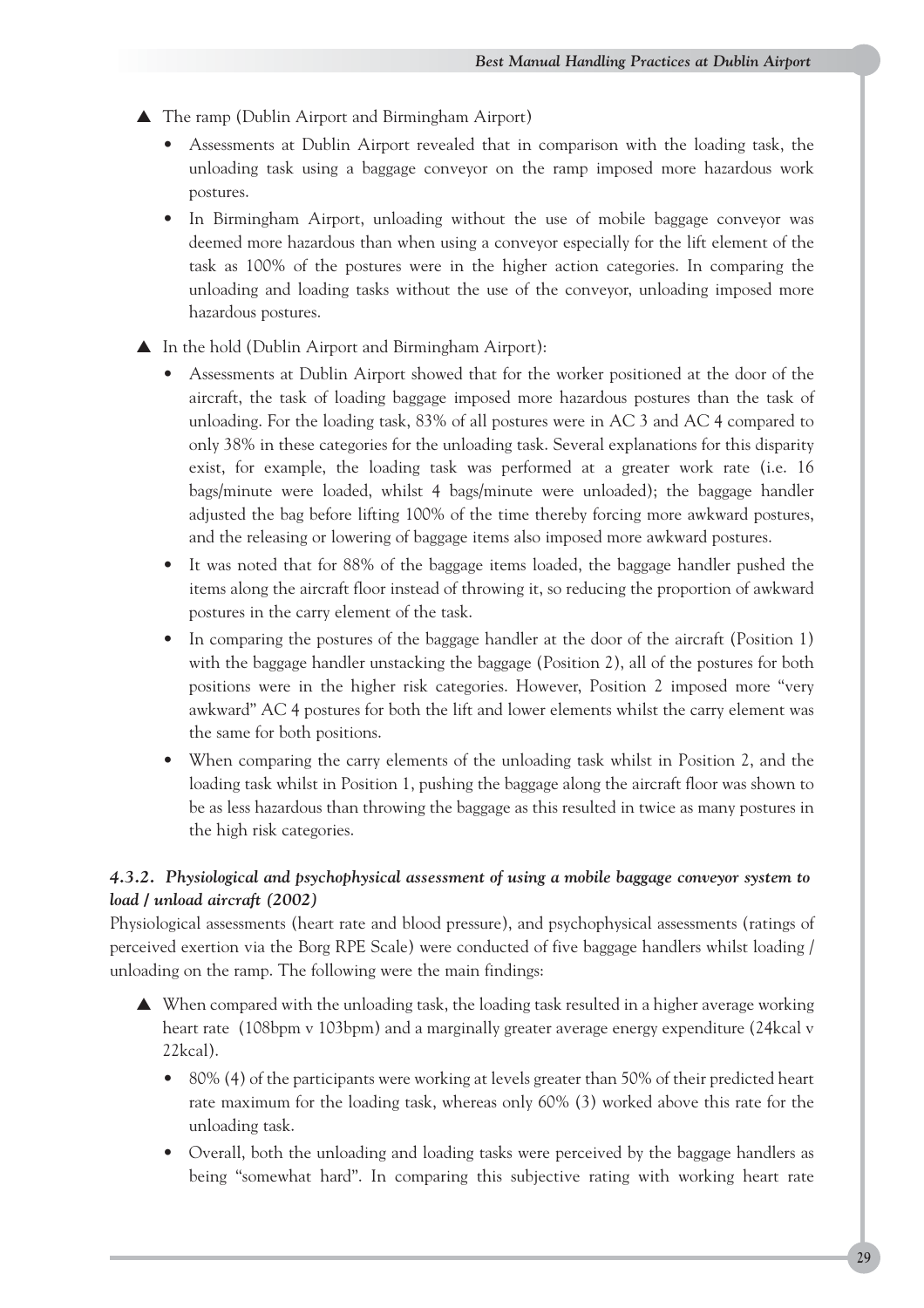measures, the majority (80%) tended to over-estimate the work intensity for both the unloading and loading task i.e. the heart rate recordings were lower than the perceived exertion level of the task.

• 60% (3) had elevated resting blood pressure levels, with one subject demonstrating possible mild hypertension.

### *4.3.3. Ergonomic assessment of using a mobile baggage conveyor system to unload / load aircraft at Dublin Airport (2003)*

Physiological assessments (heart rate and blood pressure), biomechanical assessments (postural analysis via RULA) and psychophysical assessments (ratings of perceived exertion via the Borg RPE Scale) were conducted of fifteen baggage handlers whilst unloading / loading on the ramp. The main findings were:

- $\blacktriangle$  The average working heart rate for both the unloading and loading task was the same at 106 bpm thus classifying both tasks as "moderate work" (Åstrand and Rodahl, 1986). A difference however did exist between both tasks in relation to the average energy expenditure as more kilocalories were burned during the loading task (53 kcal V 37 kcal).
	- 74% (11) of the participants were working at levels greater than 50% of their predicted heart rate maximum for both the loading and unloading task.
	- Overall, both the unloading and loading tasks were perceived by the baggage handlers as being "somewhat hard". In comparing this subjective rating with working heart rate measures, the majority of baggage handlers tended to over-estimate the work intensity for both the unloading and loading task i.e. the heart rate recordings were lower than the perceived exertion level of the task.
	- 100% (15) of subjects had fitness levels ranging from low to moderate
	- 53% (15) of subjects had a resting blood pressure level above normal
	- 53% (15) of the subjects were classed as overweight (BMI 25-29 kgm<sup>2</sup>).

The aforementioned results indicate that the combination of being overweight, with elevated resting blood pressure, and a poor to moderate level of physical fitness is a cause of concern for baggage handling staff.

# *4.3.4. Ergonomic assessment of the use and non-use of assistive in-plane loading devices to unload / load baggage inside the baggage compartment of aircraft (2004)*

Physiological assessments (heart rate, blood pressure, fitness test), biomechanical assessments (postural analysis via RULA and electrogoniometer analysis), psychophysical assessments (ratings of perceived exertion via the Borg RPE Scale) were conducted of thirteen baggage handlers performing unloading / loading tasks under three different conditions in an aircraft mock-up: no in-plane loading devices, the use of the Sliding Carpet Loading System (SCLS), and the use of both the SCLS and the RTT Longreach (a belt loader extension).The following were the main findings:

- ▲ The use of an in-plane loading device halves the number of staff required when the device is not used without placing any additional cardiovascular strain on the baggage handler
- ▲ Overall, less hazardous postures were adopted when using both assistive in-plane loading devices compared to when not using the devices for both the unloading and loading tasks
- $\blacktriangle$  For the unloading task:
	- The use of both assistive in-plane loading devices reduced the number of hazardous postures (AC 3 and AC 4) by 8% when compared to the non-use of the devices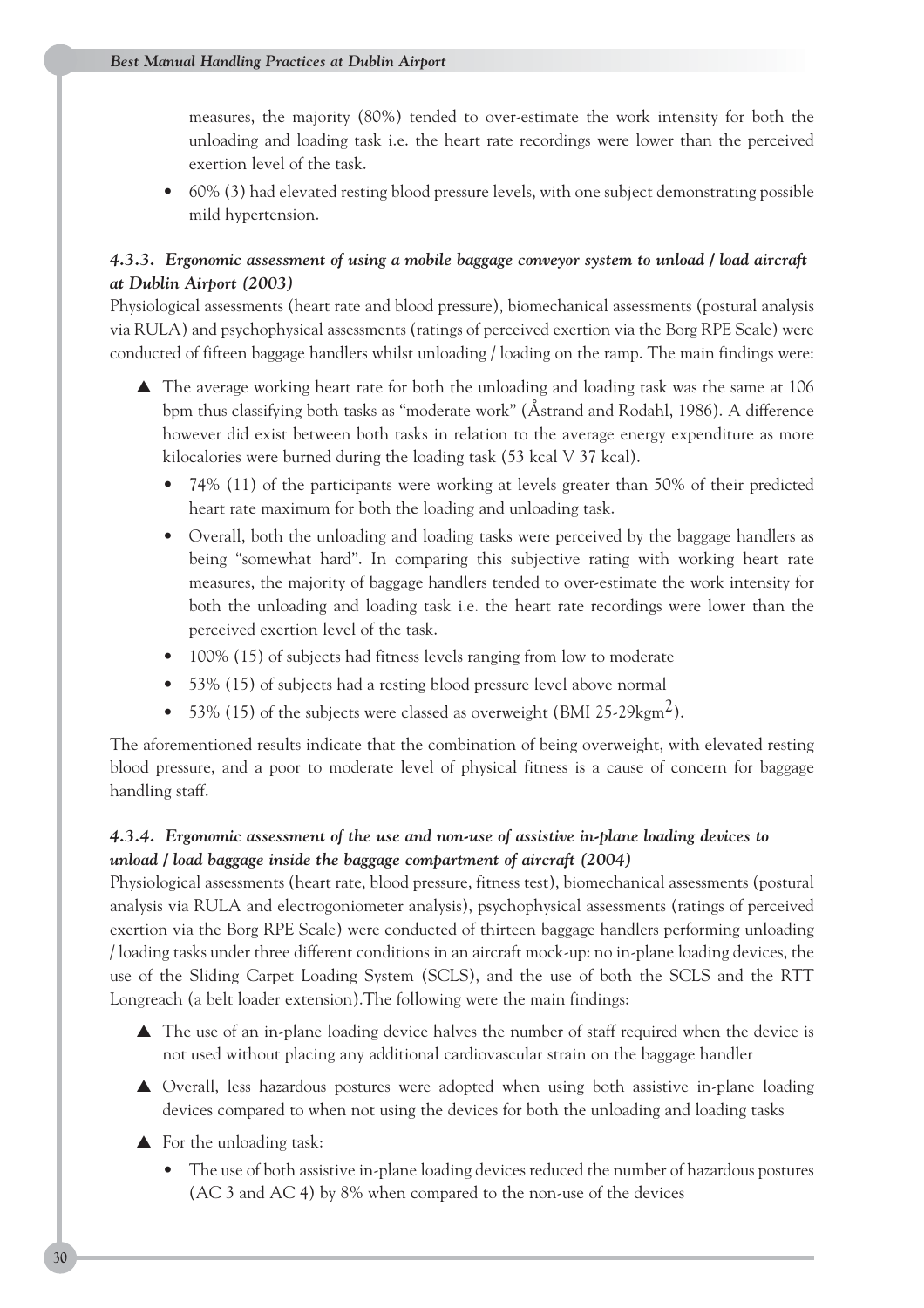- ▲ For the loading task:
	- The use of both assistive in-plane loading devices reduced the number of hazardous postures (AC 3 and AC 4) by 34% when compared to the non-use of the devices
	- The use of both assistive in-plane loading devices resulted in a 7.5% decrease in the average heart rate when compared to the non-use of the devices
	- The use of both assistive in-plane loading devices was perceived by the baggage handlers to demand the least amount of physical exertion when compared to the non-use of the devices

### *4.3.5. A thermal comfort evaluation and range of motion study of four different types of baggage handler work uniforms (2004)*

Physiological assessments (mean skin temperatures) and biomechanical assessments (shoulder, trunk, and back lateral flexion range of motion via a flexometer) were conducted of twelve subjects wearing four different baggage handler uniforms. The following were the main findings:

- ▲ A uniform comprising of dungarees, as opposed to a top and trousers, resulted in a statistically significant reduction in upper body range of motion of the shoulder and trunk
- ▲ No significant differences in skin temperature of the workers were found for the four uniforms
- ▲ The uniform with the highest percentage of polyester created the greatest level of thermal discomfort

## *4.3.6. A survey of the musculoskeletal conditions and the lifestyles of baggage handlers in Ireland and the UK (2004)*

The prevalence and cause of musculoskeletal conditions along with the general health, exercise, smoking habits, alcohol consumption, and diet of baggage handlers from one company in Dublin Airport and one company in Birmingham Airport were determined.

In Ireland (Dublin Airport, Company A), the following were the main findings:

Musculoskeletal discomfort (ache / pain)

- ▲ Lifetime prevalence: 68% have low back discomfort, 56% have knee discomfort, 49% have neck discomfort, and 38% have shoulder discomfort
- ▲ 59% attribute their low back discomfort to their work as a baggage handler and 45% took at least one day off work with low back discomfort
- ▲ 31% attribute their knee trouble to their work as a baggage handler and 33% took at least one day off work with knee discomfort

Survey of lifestyle attitudes and nutrition

- ▲ 21% are obese, 42% are overweight, 37% are normal weight
- ▲ 53% have had a medical check-up in the past three years; 14% have medical cards, 41% have private health insurance
- ▲ 12% have never had their blood pressure checked whilst 53% have never had a cholesterol check
- ▲ Although 90% perform some level of exercise, this is not performed on a regular basis as only 10% perform mild exercise three times a week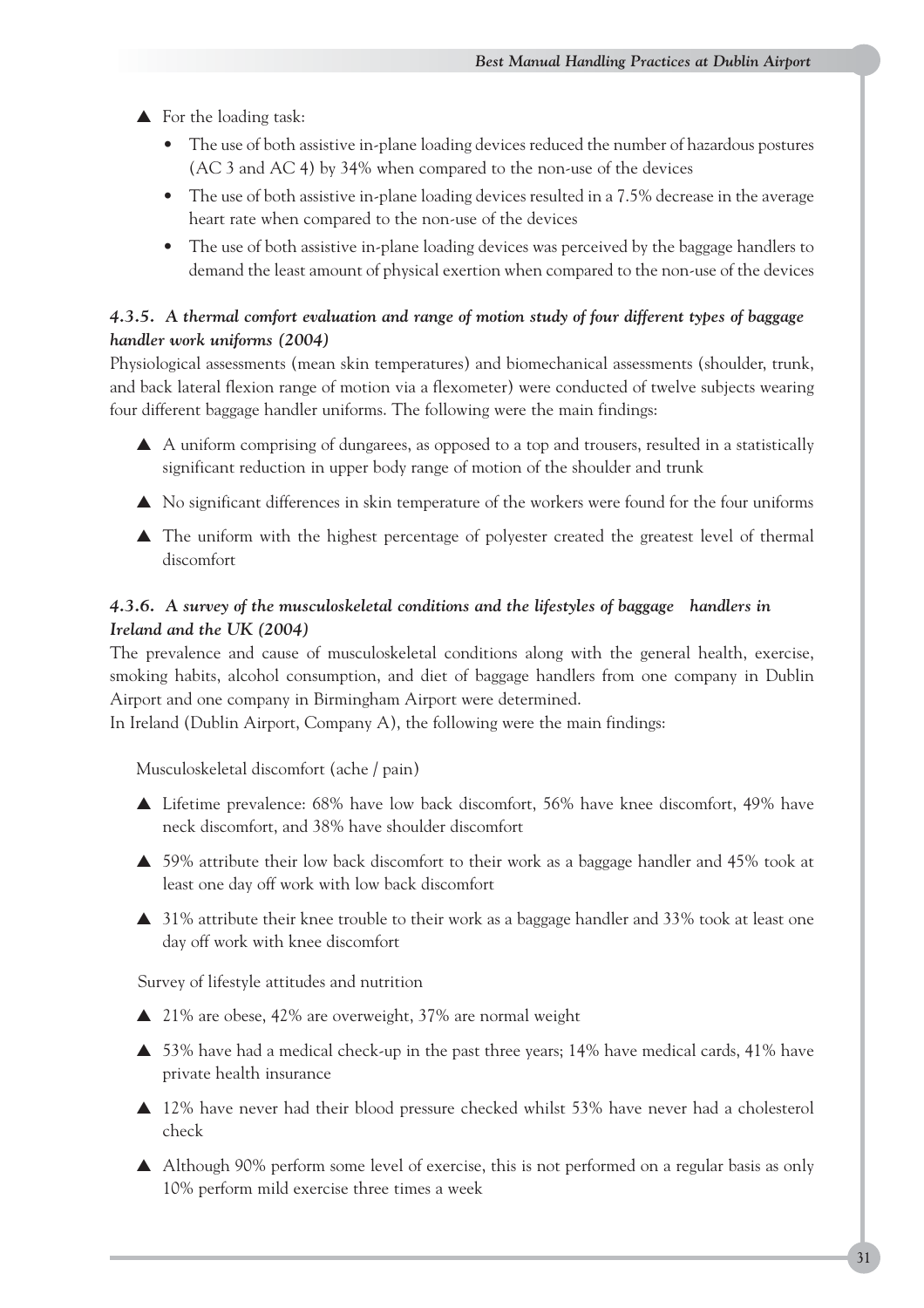- ▲ 56% believe their job is very physically active; 49% work over 40hrs a week
- ▲ 39% are regular smokers, and of these 68% have never tried to quit. More willpower, confidence and less stress were identified as the most important requirements to help quit smoking
- ▲ Overall, 25% of baggage handlers consume more than the recommended weekly limits of alcohol. Although 86% have consumed alcohol during the past month, 60% drink on a weekly basis. 17% drink five or more days a week. 20% missed days from work due to a hangover
- ▲ 90% believe they could eat healthier. 12% eat fried food 4-6 times a week, and 64% add salt to their food. 20% get a home delivery/takeaway food once a week or more
- ▲ More money is perceived as the greatest requirement for better health.

In the UK (Birmingham International Airport, Company B), the following were the main findings:

Musculoskeletal discomfort (ache / pain)

- ▲ Lifetime prevalence 58% have low back discomfort, 37% have knee discomfort, 32% have neck discomfort, and 34% have shoulder discomfort
- ▲ 68% attribute their low back discomfort to their work as a baggage handler and 32% took at least one day off work due to their low back discomfort
- ▲ 71% attribute their knee discomfort to their work as a baggage handler and 38% took at least one day off work with knee discomfort

Survey of lifestyle attitudes and nutrition

- ▲ 25% are obese, 46% are overweight, 26% are normal weight, 3% are underweight
- ▲ 57% have had a medical check-up in the past three years; 55% have medical cards and 5% have private health insurance
- ▲ 6% have never had their blood pressure checked whilst 57% have never had a cholesterol check
- ▲ Although 80% perform some level of exercise, it is not performed on a regular basis as only 35% perform mild exercise three times a week
- ▲ 71% believe their job is very physically active, 18% work greater than 40 hrs a week
- ▲ 18% are regular smokers, and of these 12% have never tried to quit. More willpower, less stress, and advice from doctors and nurses were identified as the most important requirements to help quit smoking
- ▲ Overall, 26% of baggage handlers consume more than the recommended weekly limits of alcohol. Although 79% have consumed alcohol during the past month and 60% drink on a weekly basis. 20% drink five or more days a week. No respondents have been absent from work due to a hangover
- ▲ 74% believe they could eat healthier. 8% eat fried food 4-6 times a week, and 57% add salt to their food. 14% get a home delivery / takeaway food one a week or more
- ▲ A change in weight is perceived as the greatest requirement for better health.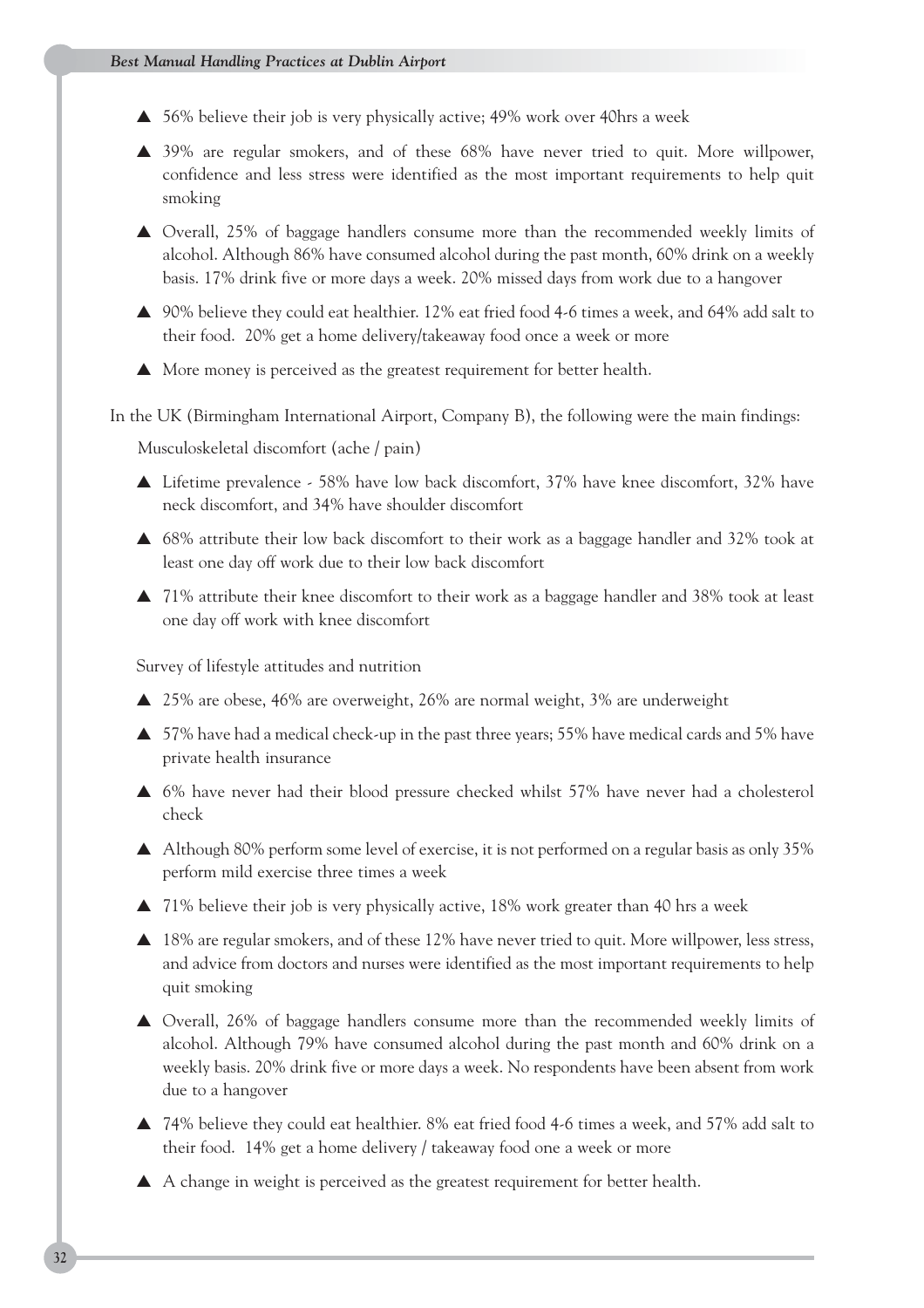The findings of the questionnaire revealed that an average of 63% of all respondents suffer from low back conditions with 64% of those attributing it to their work as a baggage handler and 39% having taken at least one day off work as a result. In terms of weight classification based on Body Mass Index calculations, 34% are overweight or obese, however, 84% believe they could eat healthier. The greatest disparity in lifestyle behaviours between both companies relates to smoking as there are less smokers in Company B and of those who do smoke a greater proportion have tried to quit smoking.

In comparing the findings from Company A and Company B, it is evident that in terms of low back discomfort Company A has a higher prevalence rate and level of associated absenteeism. In terms of general health, a greater proportion of respondents in Company B were classed as overweight or obese. Similar trends exist between both groups in relation to proportions having regular health checks, however Company A respondents were less knowledgeable about their blood pressure and cholesterol levels. The difference between the health care systems in Ireland and the UK is highlighted through the statistics produced relating to the number of medical cardholders and those with private health insurance. More respondents from Company B in the UK have medical cards however only a minority have private health insurance. Regular exercise is not common in both groups however alcohol consumption and regular smoking is more common among Company A respondents. Similar proportions in both groups (approximately 25%) consume greater than the recommended weekly allowance, however absenteeism from a hangover was more common in Company A. With reference to smoking, a greater proportion of respondents in Company B made attempts to quit. Both groups identified more willpower as the key to help quit smoking. The majority in both groups felt they could eat healthier, however, Company A respondents had poorer food habits as they eat fried foods more regularly during the week, and more respondents add salt to their food. Overall, when comparing the findings between the two companies, Company A has a higher prevalence of musculoskeletal disorders and rate of associated absenteeism. Their lifestyles are less healthy due to the fact that they work longer hours in the week and a greater proportion are smokers, eat fried foods on a weekly basis, and add salt to their cooked food.

## *4.3.7. Ergonomic design of a wheelchair accessible airport check-in desk (2002)*

A computer aided design (CAD) package was used to make an ergonomic evaluation of the existing check-in desks and then design a desk that could accommodate wheelchair users. This design is now available as an ergonomics benchmark.

# *4.3.8. Ergonomic assessment of the use and non-use of a transfer board to assist passengers with reduced mobility (2004)*

Using a postural analysis tool (RULA), postures were classed according to Action Categories (AC) 1- 4. AC 1 = "acceptable postures", if not maintained or repeated for long periods; AC 2 = "somewhat awkward" postures requiring further investigation and possible changes; AC 3 = "awkward" postures requiring investigation and definite changes; AC 4 = "very awkward" postures requiring immediate investigation and changes. The following were the main findings:

- ▲ Overall, in performing the lift-in and the lift-out task, the use and the non-use of the transfer board imposed the same proportion of hazardous postures for the person facing the PRM whilst assisting in the transfer, i.e. the Lifter 1 position. The analysis can be further explained by the following results:
	- 75% of the postures adopted by Lifter 1 were classed as "awkward", thereby indicating that changes in the performance of the task must be implemented in the short term whilst longterm measures to reduce the level of exposure to risk factors are planned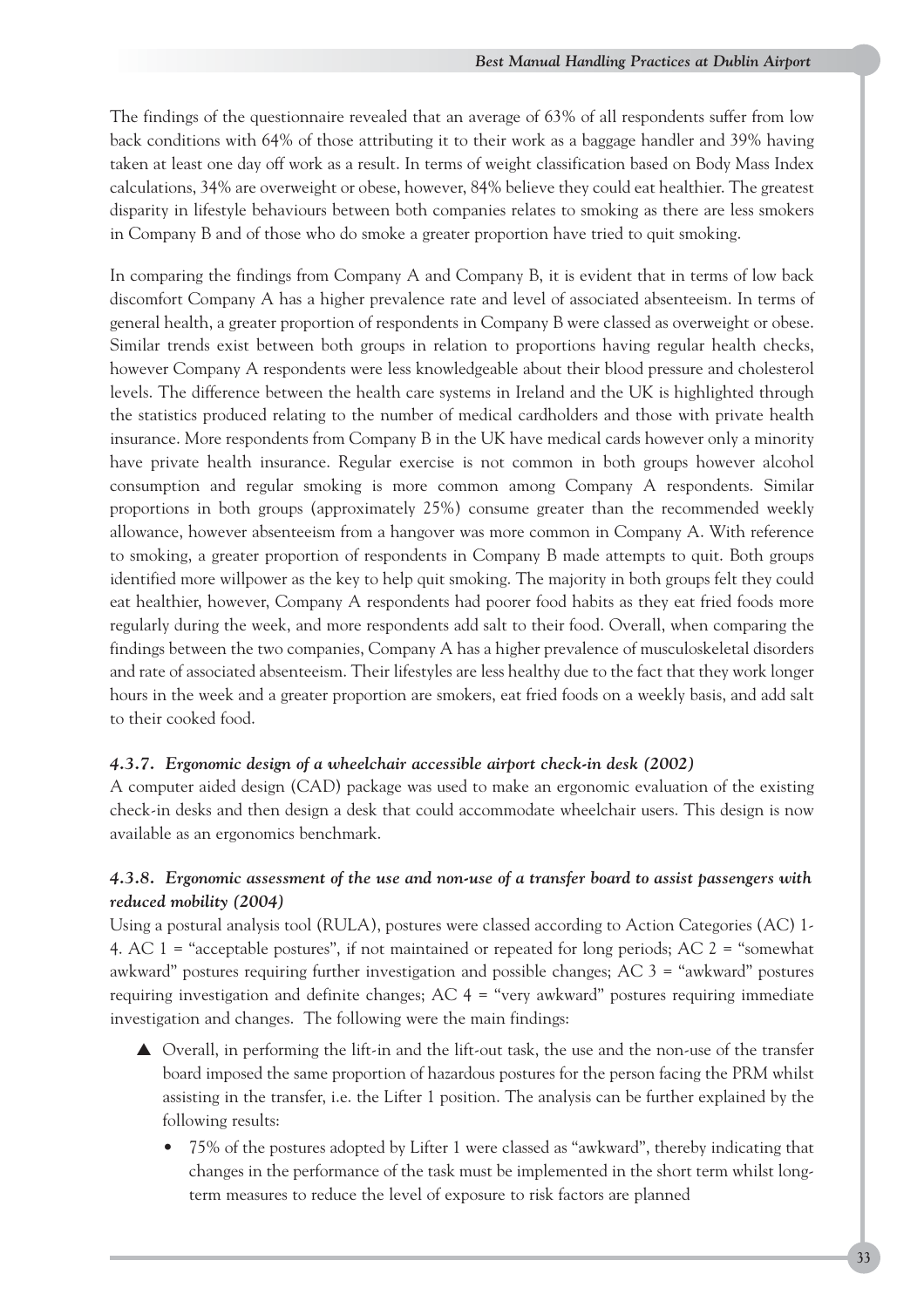- When the lift-in and the lift-out tasks are decomposed into a lift, carry, and lower, the lower into and the lift out from the aircraft seat imposed "awkward" postures irrespective of whether or not a transfer board was used. However, the transfer board imposed less musculoskeletal stress for the lift from aisle chair to aircraft seat and vice versa, as these postures were only "somewhat awkward".
- When not using a transfer board, a second lifter, Lifter 2, is required to assist in the transfer of the upper body of the PRM. This person stands behind the PRM. The postural analysis of working in this position are explained in the following results:
- Overall, the postures adopted by Lifter 2 for both the lift-in and lift-out tasks were "somewhat awkward". There were no posture differences between the lift, carry, and lower elements of the lift-in task, however the lift element of the lift-out task, was classed as "awkward".
- By using a transfer board, no further risk is imposed on Lifter 1 compared to when not using the board. The benefit of using the board is that only one lifter is required, and so the overall level of risk is thus halved.
- ▲ All five persons with reduced mobility surveyed have used transfer boards previously, believe transfer boards are useful assistive devices, and feel that they should be used to assist all disabled persons embarking and disembarking aircraft
- ▲ All five persons recommended improving aspects of seating such as having moveable armrests and standard seat allocations. Three of the five persons consider the transfer from the aisle chair into the aircraft seat as being more difficult than the initial transfer into the aisle chair.

# *4.3.9. A survey of the experiences and opinions of passengers with reduced mobility with regard to air travel accessibility (2004)*

A questionnaire was distributed to a subset of wheelchair users in Ireland. The following were the main findings:

- ▲ 50% required assistance to transfer from their manual wheelchair into the aircraft aisle chair; 55% required assistance to transfer from the aisle chair into the aircraft seat. All respondents were satisfied their needs were met to some extent
- ▲ 80% of participants stated they were not allowed to store their manual wheelchair in the aircraft cabin
- ▲ 11% had their wheelchair damaged/lost with no replacement or reimbursement provided
- ▲ 15% felt their was no relay of information on special requirements between the booking agent and the airlines check-in staff
- ▲ The seat feature mostly commonly requested was a moveable armrest, however, this request was not met for any of the respondents
- $\blacktriangle$  The majority (85%) self-identified as a disabled person when booking their trip.

## *4.3.10.Physiological and psychophysical assessment of three types of load carriage methods used by air travellers (2004)*

Physiological assessments (back and shoulder muscle activity) and psychophysical assessments (ratings of perceived exertion) were conducted of 12 subjects wearing 15% and 25% of their body weight in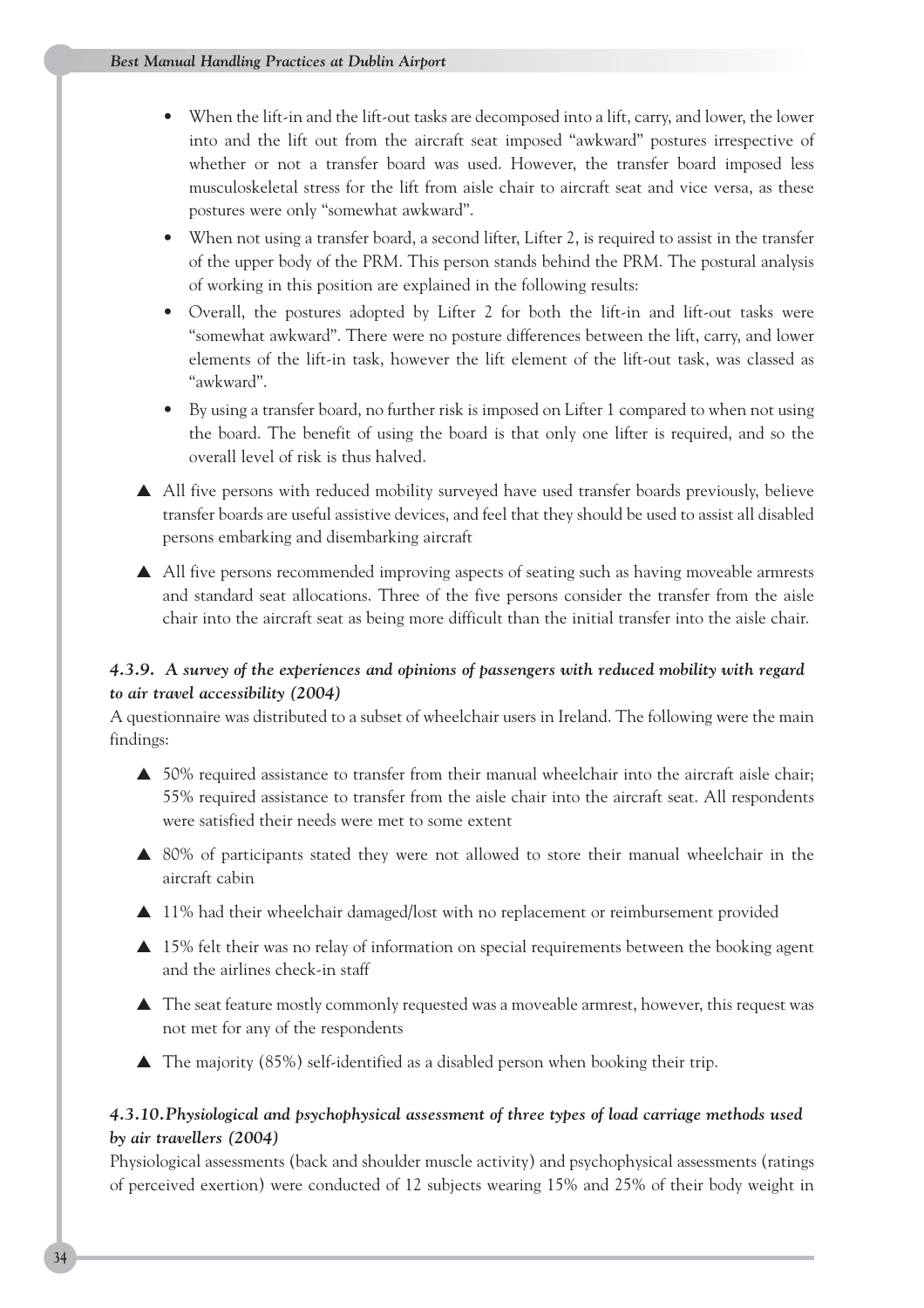three different load carriage methods: a suitcase on two wheels, a rucksack with lumbar support belt, and a shoulder bag and laptop bag combination. The main findings were:

- ▲ The preferred method of load carriage type was the suitcase, as the subjects did not want to have to physically support the load
- ▲ The worst method of load carriage in terms of subjective perceptions and muscle force measurements was the shoulder bag and laptop bag combination
- ▲ The shoulder bag and laptop bag was perceived to cause the greatest interference with natural arm swing, balance of the body, and walking when compared to both the suitcase and rucksack. They were also more uncomfortable to carry than the rucksack
- ▲ In comparing the three different load carriage methods, the greatest level of both Erector Spinae and Trapezius muscular force were exerted when using the shoulder bag and laptop bag combination.
	- Trapezius muscular force doubled when the shoulder bag with 25% body weight was worn.
	- An increase in the weight of both the rucksack and the shoulder bag and laptop bag combination resulted in a greater increase in the force exerted by the Erector Spinae and the Trapezius muscles. An increase in the weight of the suitcase resulted in a slight decrease in the force exerted by the Erector Spinae and an increase in the Trapezius muscular force. This latter result can be understood when the subjective perceptions of subjects is considered i.e. that the heavier the suitcase the more difficult it is to control it, as there is an increase in shoulder muscular strain. Also the body tries to compensate for this strain by maintaining an erect posture thereby reducing the activity of the spinal musculature.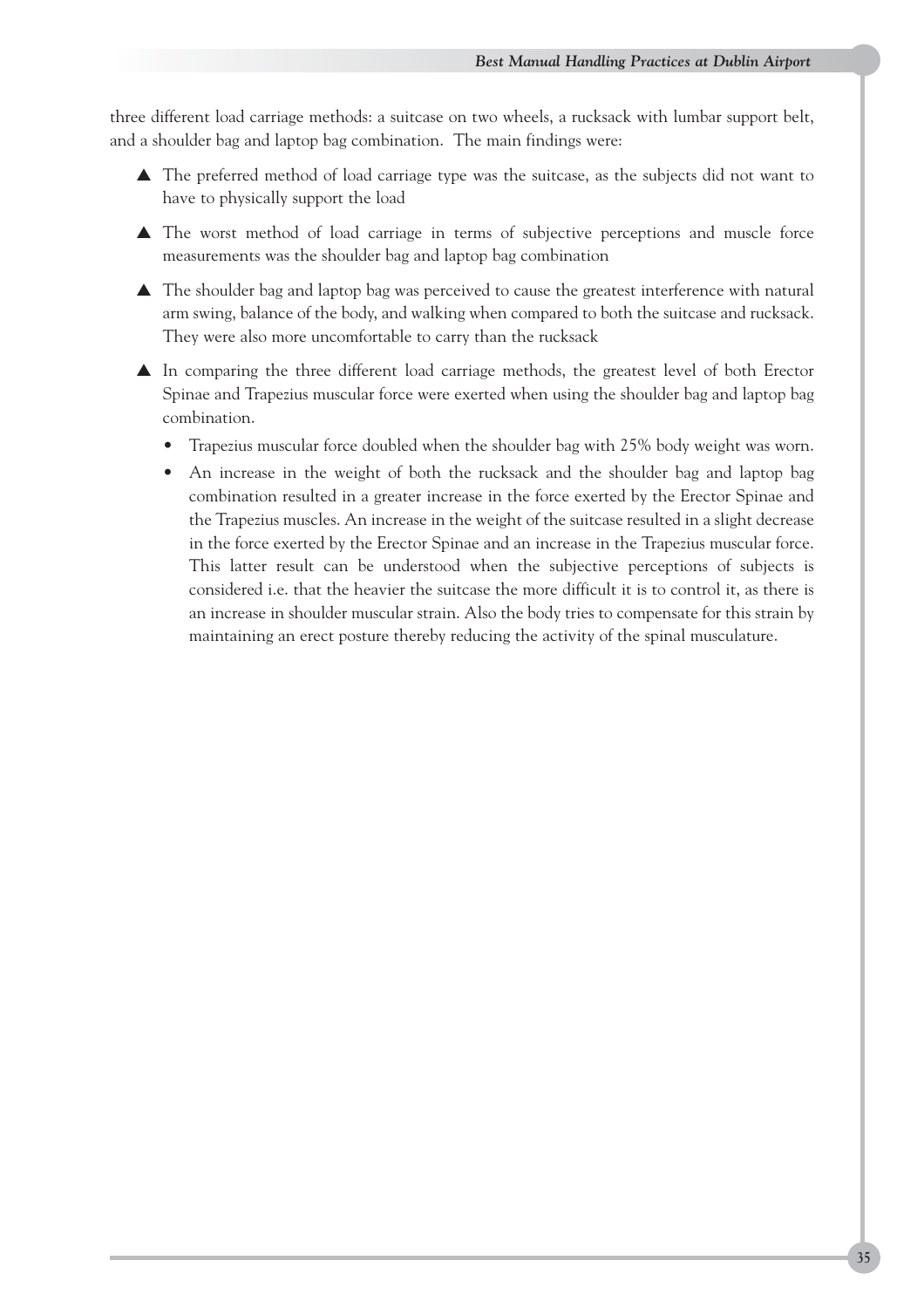# *Chapter 5 Conclusion*

The primary aim of this chapter is to justify the evidence-based recommendations derived from this 3 year research project, which will ultimately facilitate "Best Manual Handling Practices at Dublin Airport". A brief overview of the project will also be provided.

Manual handling can be classed as an occupational hazard of work performed in several industries. The aviation industry, in particular airport work, necessitates the performance of diverse manual handling activities, however, the handling of passenger baggage and the handling of persons with reduced mobility are two specific activities that may cause or exacerbate a musculoskeletal condition. High absenteeism, personal injury claims and staff turnover can collectively act as the catalyst for employers to eliminate or minimise musculoskeletal disorder risk factors.

The *raison d'être* of this ergonomics project was to identify the risk factors of baggage handling and the handling of persons with reduced mobility and thus through the avenue of research devise best practices in the form of evidence-based recommendations. Such recommendations would then aid in reducing the risk of musculoskeletal injury associated with both manual handling activities. In order to achieve this project objective work was conducted in accordance with a structured programme from the commencement of the project in November 2001 until its completion in November 2004. Phase 1 of the project yielded literature review and airport benchmarking findings that ultimately prescribed the primary research for Phase 2. The overall conclusion of the project is that in order to reduce the risk of specific airport workers incurring a manual handling related injury or developing a musculoskeletal disorder, both long and short-term solutions are imperative.

Solutions should be based on the health and safety "General Principles of Prevention" with the predominant focus on Principle 1: the avoidance of risks (HSA 1999). With reference to long-term solutions for improving check-in work, the avoidance of risk is feasible by introducing self-service check-in systems (SSCI) for all airlines at the airport. This would eliminate the awkward body postures associated with performing elements of the check-in procedure as determined via a postural analysis conducted for this project. Combating the risks at source could be achieved through a re-design of the check-in desk workstation such as raising the height of the computer screen to eye-height and by using a flat-panelled display. An increase in the slope of the baggage conveyor would facilitate tagging the baggage at optimal working height. Also the use of a sit / stand workstation would be of benefit. The long-term solution to eliminating specific baggage handling tasks is the use of containerised loading, however this is only feasible for wide-bodied aircraft. For narrow-bodied aircraft, mechanical in-plane loading systems such as the Telair Sliding Carpet Loading System should be used to combat the risks at source, and this is a recommendation derived from the research conducted as part of this project (Telair 2004). For the handling of a PRM, the use of a motorised hoist system such as ErgoPort would eliminate the risks associated with the lift-on / lift-off of PRMs (KS ApS 2004).

The evidence-based recommendations from this project are primarily the short-term solutions to the problem. With particular reference to the primary research, the focus of interest was on the main measures recommended by EU manual handling legislation, which reduces the risk of incurring a manual handling related injury i.e. organisational operations and procedures, and the use of mechanical aids. The necessity for considering both measures simultaneously was identified via each of the ergonomic research studies listed in the Primary Research Packages previously referred to in Chapter 3. An example of this approach as the foundation for an evidence-based recommendation is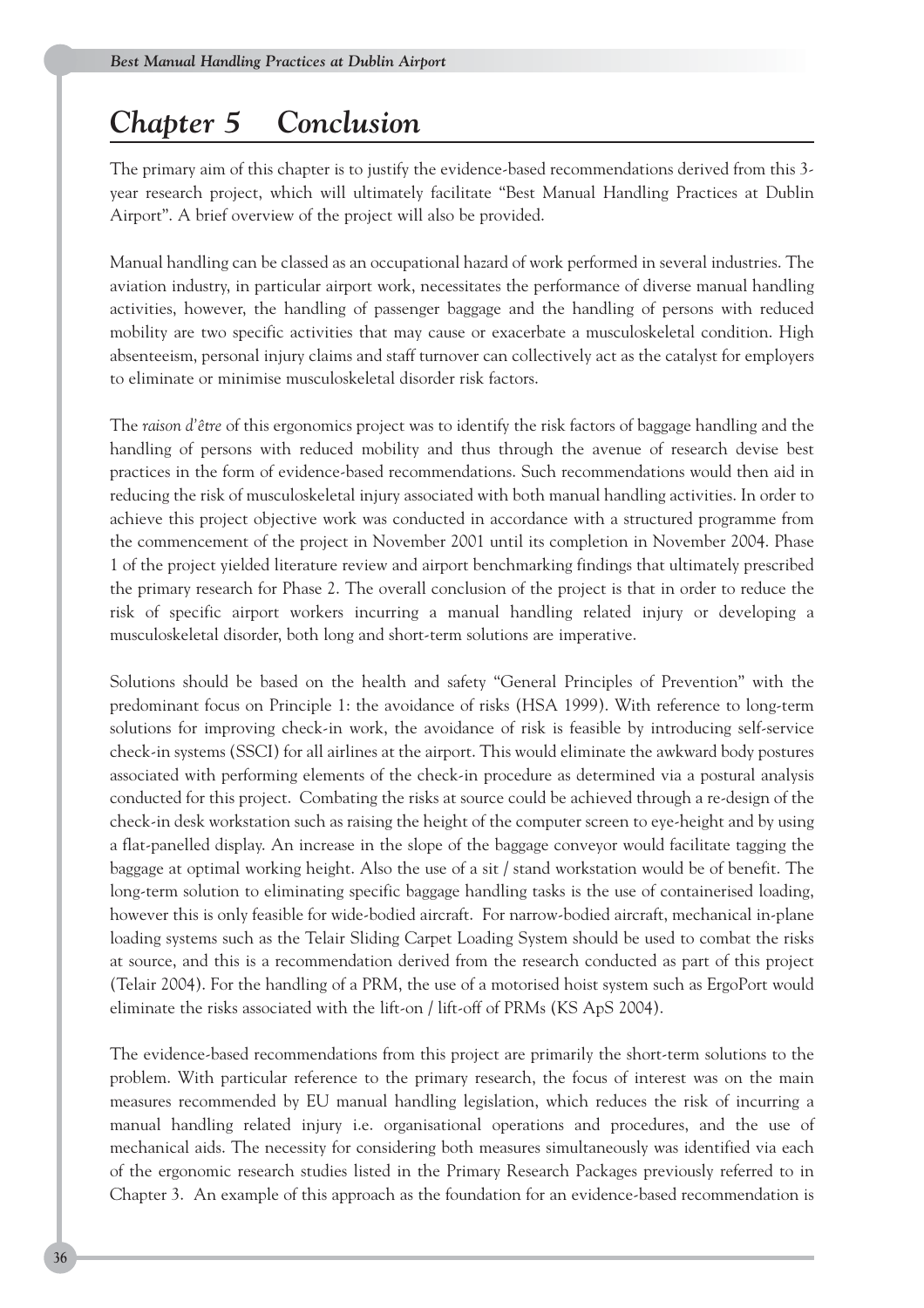evident when considering two interlinked research packages and the airport benchmarking findings. It was established from the postural analysis work package (PRP 1) that on the ramp, the use of a mobile baggage conveyor system is more ergonomically satisfactory than the non-use of the system. However, from the ergonomic assessment of the use of the conveyor system (PRP 2b), it was determined that its effectiveness, in biomechanical, physiological, and psychophysical terms, is dependent upon its correct use which involves adjusting the height of the conveyor to an optimal working height and strategically parking baggage carts in relation to the conveyor. The airport benchmarking findings revealed that standard size mobile baggage conveyor systems were used in all six airports involved in the project, however, equivalent small-scale systems were also in use in Düsseldorf Airport. Therefore, based on the findings of both the primary research and airport benchmarking it can be recommended that ground handling companies at Dublin Airport use both standard size and small-scale mobile baggage conveyor systems on the ramp to improve the baggage handling task of unloading and loading all aircraft types. Similar to the aforementioned example, all recommendations are derived from the primary and secondary research and the airport benchmarking findings.

It can be concluded, therefore, that short-term solutions to the problem of manual handling injuries among specific groups of airport workers are both practical and feasible, and if implemented would improve compliance with EU manual handling legislation.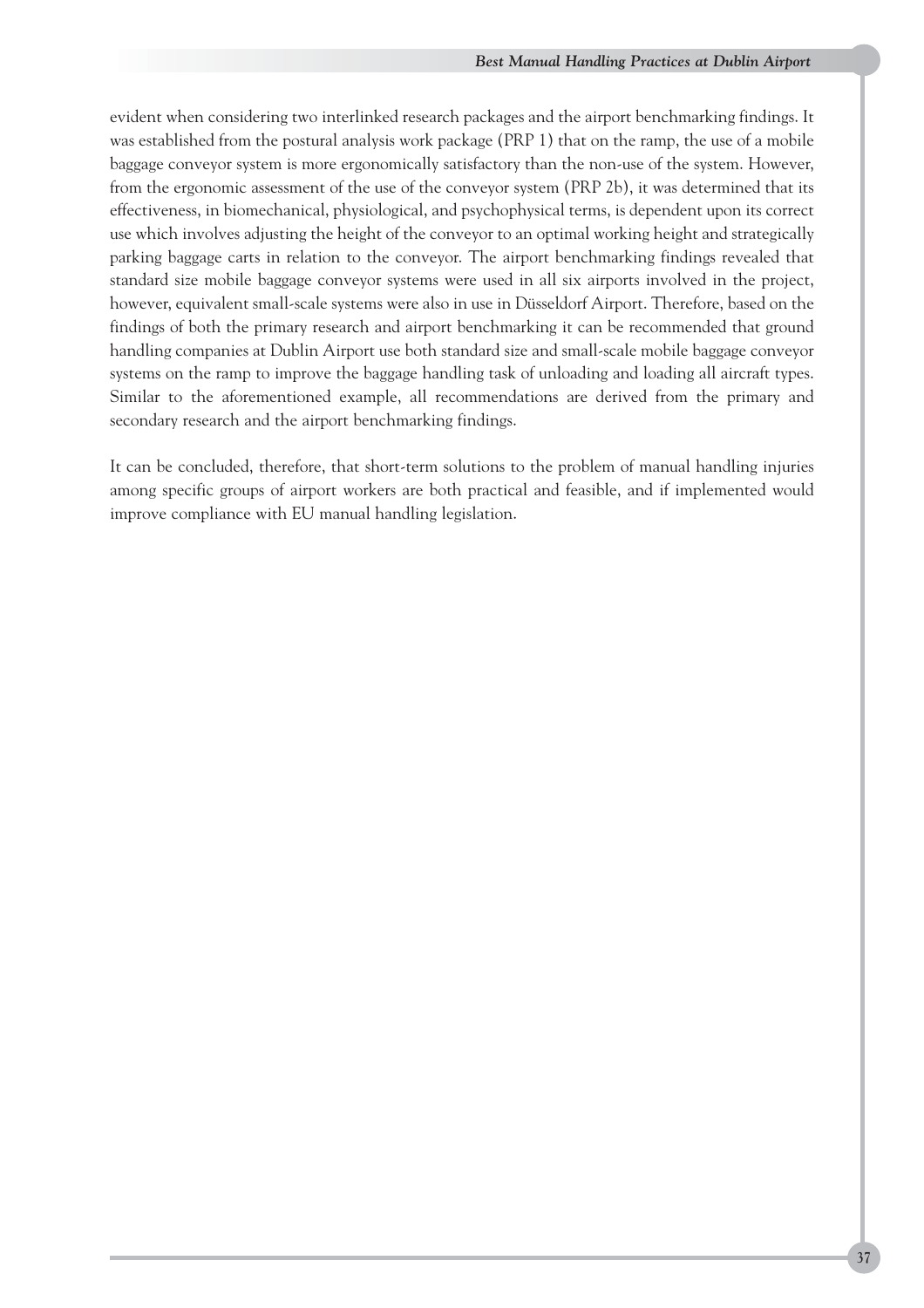# *References*

- ACI (2001) *Voluntary airline and airport passenger service commitments* Airports Council International, Belgium.
- Astrand, P. Rodahl, K. (1986) *Textbook of work physiology bases of exercise* McGraw-Hill, New York.
- ARTEX (1984) *Airline Baggage Handling Back Injury Survey* International Air Transport Section (ARTEX), National Safety Council of America, Itasca.
- ATAG (2000) *The economic benefits of air transport* Air Transport Action Group (ATAG), Geneva, Switzerland.
- ATAG (2002) *Industry as a partner for sustainable development* Air Transport Action Group (ATAG) and the United Nations Environment Programme, UK.
- Australian Government (2002) *The Disability Standards for accessible public transport 2002* [Internet] Available from: [Accessed 1 November 2004].
- Canadian Transportation Agency (1996) *Canada Transportation Act* [Internet] Available from: [Accessed 1 November 2004].
- Canadian Transportation Agency (1996) *Canadian Air Travel Accessibility Regulations* Available from: [Accessed 1 November 2004].
- Canadian Transportation Agency (1995) *Code of Practice for Aircraft Accessibility for Persons with Reduced Mobility* [Internet] Available from: [Accessed 1 November 2004].
- CIT (1997) *Access to the skies.* The Chartered Institute of Transport, 3-4th March, London.
- Collins, M., Duignan, C. (2004) *A review of travel advice on airline and tour operator websites* Unpublished internal report, COHSEE, Department of Industrial Engineering, NUI,Galway.
- Dell, G. (1997) "The causes and prevention of baggage handler back injuries: A survey or airline safety professionals", *Safety Science Monitor* [Internet] 1 (3) 3 pp1-11 Available from: hppt:/www.monash.edu.au/muarc/ipso/vol1/issue3/v1i3art3.pdf [Accessed on 1 November 2004].
- Dell. G. (2000) "Airline baggage handler back injuries: manual handling nightmare and ergonomic neglect", Presentation to Safety In Action Conference, Safety Institute of Australia, Melbourne, April 2000.
- Department of Transport, Ireland (2004) *Sectoral Plan for Transport in relation to the Disability Bill* Irish Department of Transport, Dublin.
- Department of Transport, UK (2003) *Access to air travel for disabled people a Code of Practice* UK Department of Transport.
- Department of Transport, USA (1989) *US Air Carriers Access Act 1989*, US Department of Transportation.
- DPTAC (2003) *Access to air travel: guidance for disabled and less mobile passengers* UK Disabled Peoples Transport Advisory Committee.
- ECAC (2003) *Policy statement in the field of civil aviation facilitation* Doc. 30 (Part 1), 9th edition / July, European Civil Aviation Conference, France.
- ECAC (1995) *Access to air travel for people with reduced mobility* European Conference of Ministers of Transport (ECMT) and European Civil Aviation Conference, France.
- Elford, W., Straker, L., Strauss, G. (2000) "Patient handling with and without slings: an analysis of the risk of injury to the lumbar spine" *Applied Ergonomics* 31, 185-200.
- European Foundation for the Improvement of Living and Working Conditions (2001) *Ten years of working conditions in the European Union (summary of survey 2000)* European Foundation for the Improvement of Living and Working Conditions, Dublin.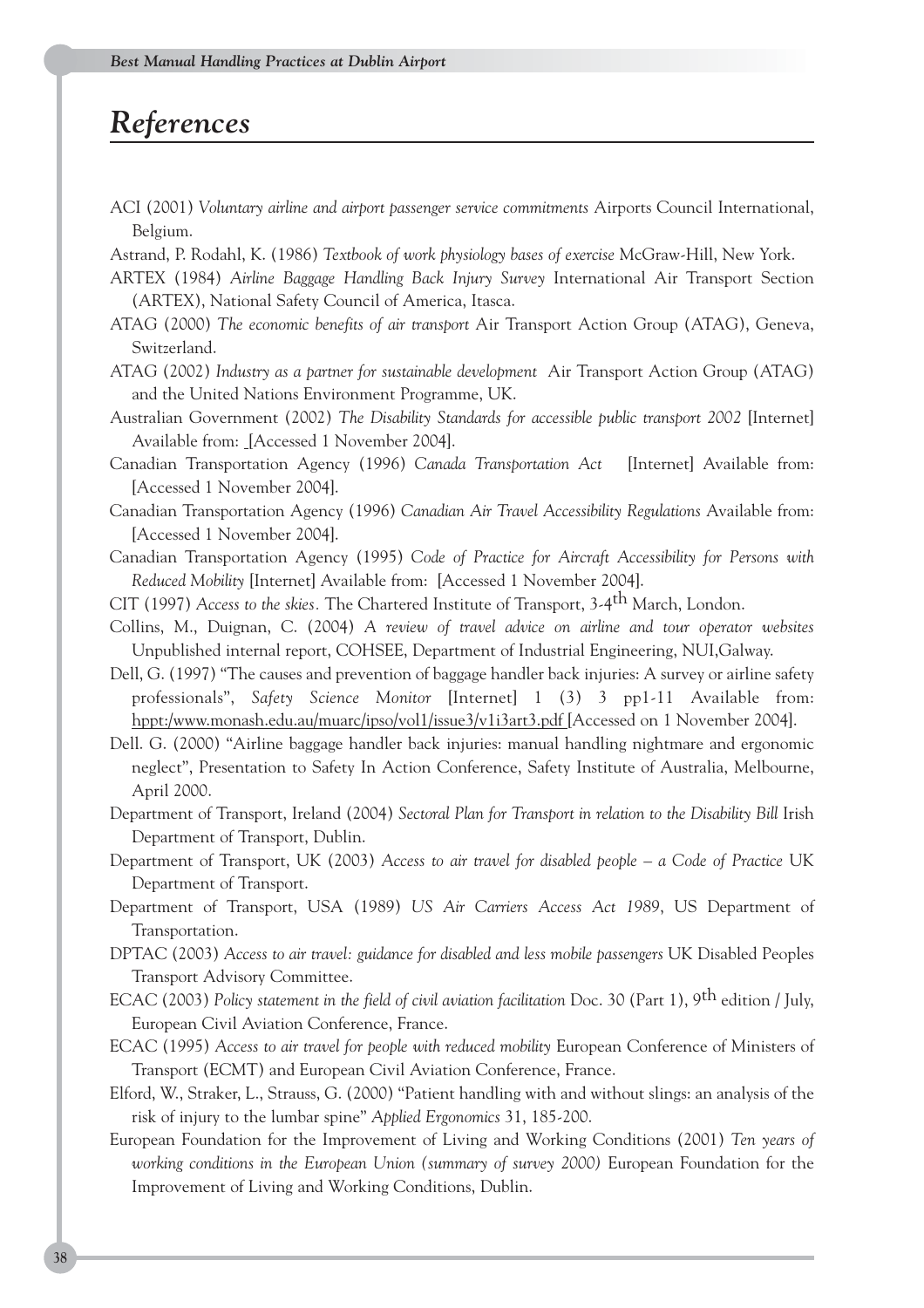Eurostat (2000) Aviation statistics [Internet] Available from: [Accessed 1 November 2004].

- Froom, P., Cline, B., Ribak, J. (1996) "Disease evaluated on return-to-work examinations: aviation ground personnel compared to other workers", *Clinical Medicine (Aviation, Space, and Environmental Medicine)* 67 (4), 351-363.
- Garg, A., Owen, B., Beller, D., Banaag, J. (1991) "A biomechanical and ergonomic evaluation of patient transferring tasks: wheelchair to shower chair and shower chair to wheelchair", *Ergonomics* 34 (4), 407-419.
- Godrej (n.d) Godrej Health Seating [Internet] Available from: [Accessed 1 November 2004]
- Hignett, S. (1996) "Postural analysis of nursing work", *Applied Ergonomics* 27 (3), 171-176.
- HSA (2000-2003) *Annual Reports,* Health and Safety Authority (HSA) Publication, Dublin.
- HSA (1999) *Guide to the Safety, Health, and Welfare at Work Act 1989, and the Safety, Health, and Welfare at Work (General Application) Regulations 1993,* Health and Safety Authority (HSA) Publications, Dublin. p.36.
- HSE (1996) *Manual Handling Operations: Baggage handling at airports,* Health and Safety Executive (HSE) Books, UK.
- HSE (2004) *Air transport: From experience* [Internet]. Health and Safety Executive (HSE), UK. Available from: [Accessed 1 November 2004].
- IATA (2000) *Airport Handling Manual* 20th ed., International Air Transport Authority (IATA) Publications, USA.
- IATA (1995) *Airport Development Reference Manual* 8th ed. International Air Transport Authority (IATA) Publications, USA.
- IATA (2000) *Annual Report for 1999* International Air Transport Authority (IATA) Publications, USA.
- ICAO *Annexes of the Convention*, [Internet]. International Civil Aviation Organisation (ICAO) Available from: [Accessed 1 November 2004].
- Johnsson, C., Carlsson, R., Lagerstrom, M. (2002) "Evaluation of training in patient handling and moving skills among hospital and home care personnel", *Ergonomics* 45 (12), 850-865.
- Jørgensen, K. Jensen, B. Stokholm, J. (1987) "Postural strain and discomfort during loading and unloading flights: and ergonomic intervention study", *Trends in Ergonomics / Human Factors IV,* North-Holland. 663-673.
- KS ApS (2004) *ErgoPort* [Internet] KS Airport Service. Available from: http://www.ergoport.dk/ [Accessed 1 November 2004].
- Lima, M., Peixoto, H. (1995) Back pain in ramp workers implementation of a prevention program at the Portugese airline company, TAP AIR – Portugal IN: *Proceedings of the 2nd International Scientific Conference on Prevention of Work Related Musculoskeletal Disorders (PREMUS'95)*, Montreal, Quebec, Canada, 265-267.
- McAtamey, L., Corlett, E. (1993) "RULA: a survey method for the investigation of work-related upper limb disorders", *Applied Ergonomics* 24 (2), 91-99.
- NDA (2002) *Building for Everyone: Inclusion, Access and Use* Irish National Disability Authority, Dublin.
- NDA (2002) *Disability statistics* Irish National Disability Authority, Dublin.
- NDA (2003) *Towards Best Practice in Provision of Transport Services for People with Disabilities in Ireland,* Irish National Disability Authority, Dublin.
- Ore, T. (2003) "Manual handling injury in a disability services setting", *Applied Ergonomics* 34, 89-94.
- OSHA (1996 and 2003) "Ergonomic Solutions: Baggage Handling" [Internet] Occupational Safety and Health Administration, US Department of Labour. Available from: [Accessed 1 November 2004].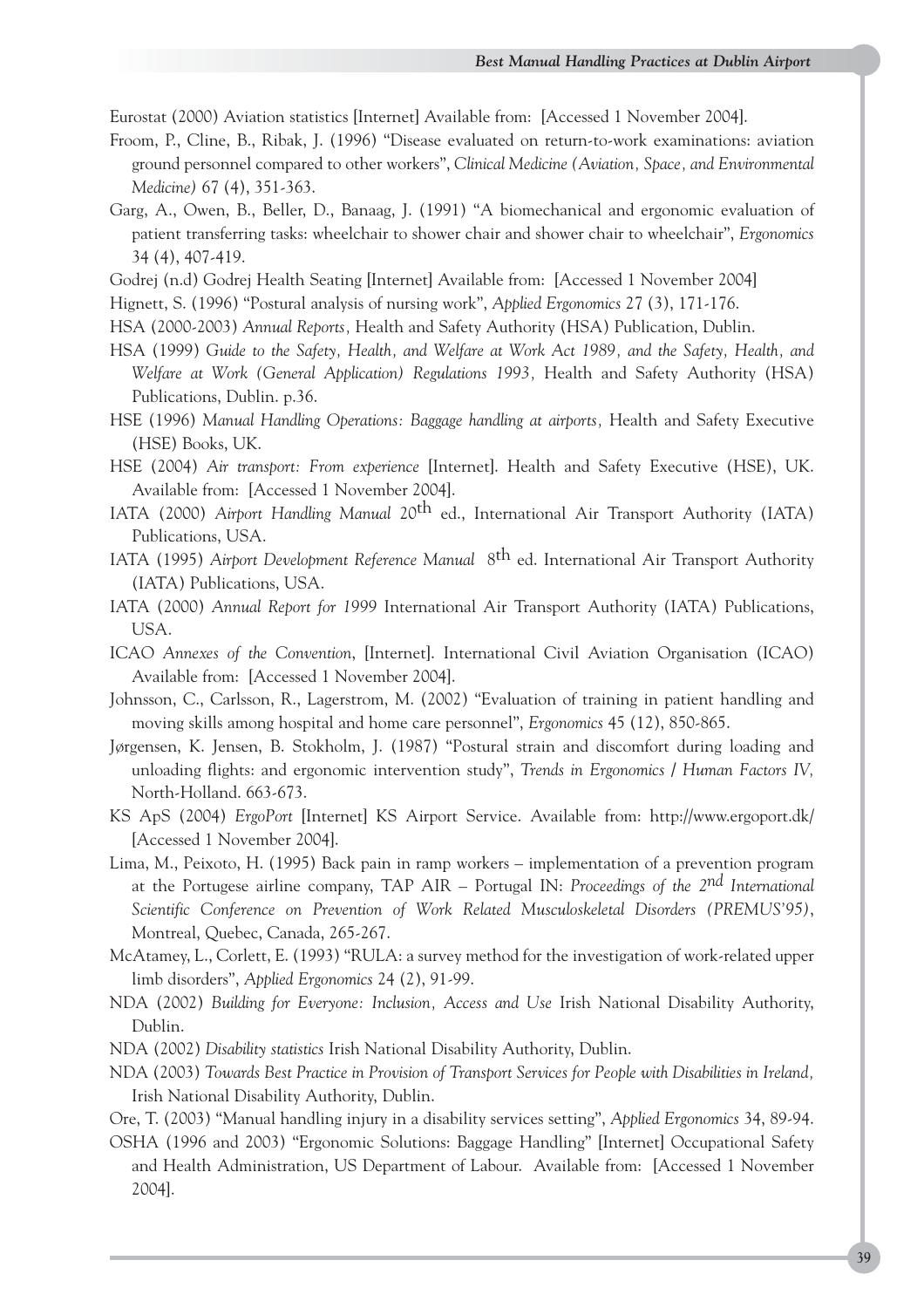- Rohmert, W. et al (1989) "Stress and strain of airplane handlers at a large airport", Belastung und Beanspruchung von Flugzeugabfertigern eines GrossFlughafens *Arbeitsmedizin Sozialmedizin Praeventivmedizin* 24 (3), 47-52.
- Rosskam, E. (2003) Airport Check-in Work: Consequences for Worker Health and Management Practices IN: *Ergonomics in the Digital Age - Proceedings of the XVth Triennial Congress of the International Ergonomics Association and the 7th Joint Conference of Ergonomics Society of Korea / Japan Ergonomics Society, Seoul, Korea,* vol.5, 263-266.
- Rückert, A., Rohmert, W. (1991) "Ergonomic evaluation of manual load handling in spaces with reduced headroom", *Work, Social and Preventive Medicine* 26(2), 58-63. Translated from German.
- Rückert, A., Rohmert, W., Pressel, G. (1992) "Ergonomic research study on aircraft luggage handling", *Ergonomics* 35 (9), 997-1012.
- Stålhammer, H.R. Leskinen, T.P. Kuorinka, I.A. Gautreau, M..Troup, J.D. (1986) "Postural, epidemiological and biomechanical analysis of luggage handling in an aircraft luggage compartment", *Applied Ergonomics* 17 (3), 177-183.
- Telair (2004) *Narrow-body systems and the Sliding Carpet Loading System* [Internet]. Available from: [Accessed 1 November 2004].
- Tumulty, B. (2002) Airline workers at top of list for ergonomic injuries [Internet]. Available from: [Accessed 2 May 2002].
- White, H., Kirby, R. (2003) "Folding and unfolding manual wheelchairs: an ergonomic evaluation of health-care workers", *Applied Ergonomics* 34, 571-579.
- Williams, J.C. (1977) "Passenger-accompanied luggage", *Applied Ergonomics* 8 (3), 151-157.
- Zhuang, Z., Stobbe, T.J., Collins, J.W., Hsiao, H., Hobbs, G.R. (2000) "Psychophysical assessment of assistive devices for transferring patients / residents", *Applied Ergonomics* 31, 35-44.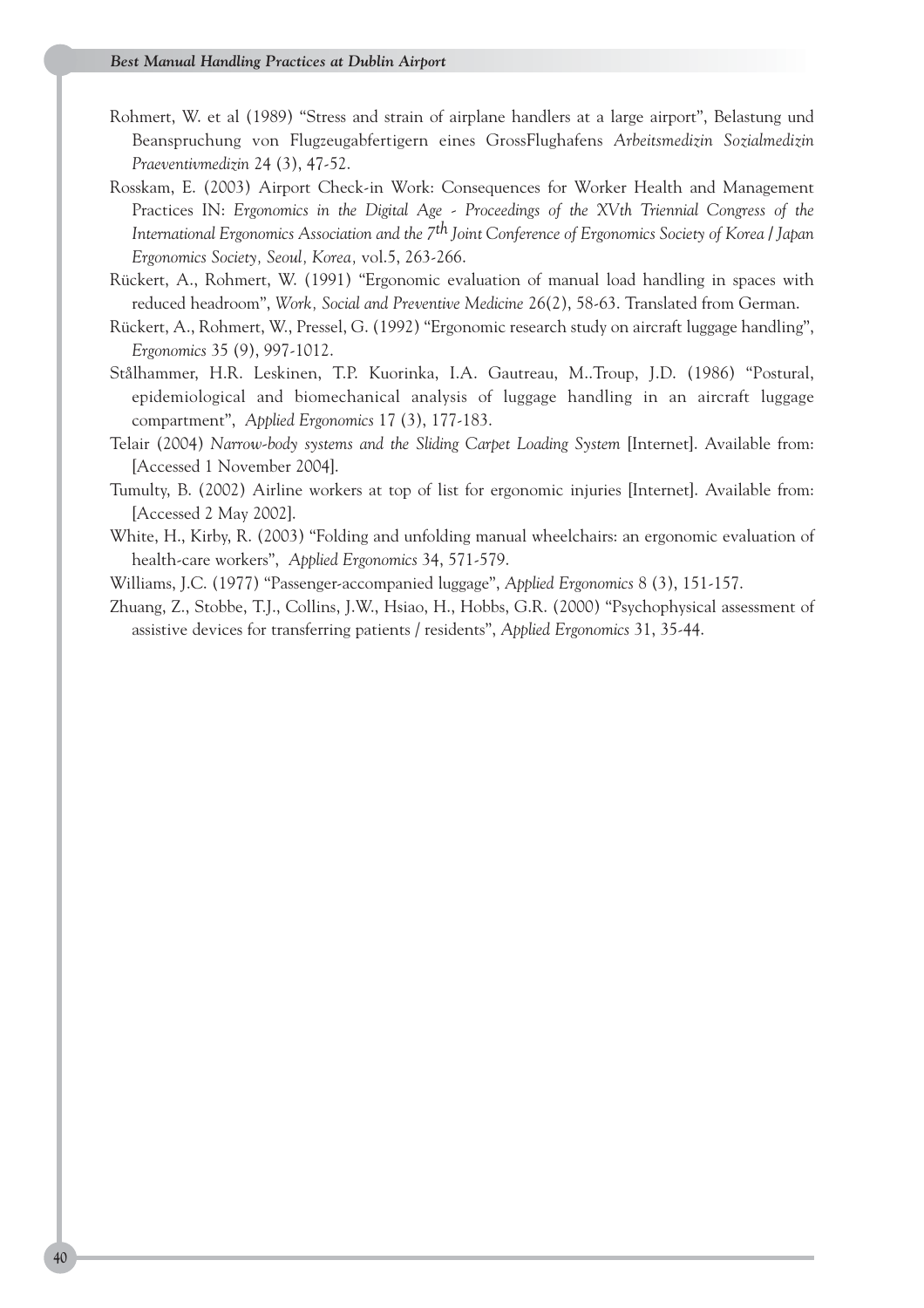# *Appendix*

Primary research studies (19) classified under each of the nine manual handling activities.

# **A. FOUR** *OUTBOUND* **BAGGAGE HANDLING ACTIVITIES**

- 1. Check-in process
	- 1.1. Job and task analysis (at Dublin Airport and Birmingham Airport) (2004)
	- 2. Baggage handling in the baggage hall
	- 2.1. Job and task analysis (at Dublin Airport, Birmingham Airport, Düsseldorf Airport) (2004)
- 3. Baggage handling on the ramp (unloading baggage carts)
	- 3.1. Job and task analysis (at Dublin Airport and Birmingham Airport) (2004)
	- 3.2. Physiological and psychophysical assessment of using a mobile baggage conveyor system to unload / load aircraft (2002)
	- 3.3. Ergonomic assessment of using a mobile baggage conveyor system to load / unload aircraft at Dublin Airport (2003)
- 4. Baggage handling in the aircraft hold (unloading)
	- 4.1. Job and task analysis (at Dublin Airport and Birmingham Airport) (2004)
	- 4.2. Ergonomic assessment of the use and non-use of mechanical aids to unload / load baggage inside the baggage compartment of aircraft (2004)

# **B. THREE** *INBOUND* **BAGGAGE HANDLING ACTIVITIES**

- 1. Baggage handling inside the aircraft hold (loading)
	- 1.1. Job and task analysis (at Dublin Airport and Birmingham Airport) (2004)
	- 1.2. Ergonomic assessment of the use and non-use of mechanical aids to unload / load baggage inside the baggage compartment of aircraft (2004)
- 2. Baggage handling on the ramp
	- 2.1. Job and task analysis (at Dublin airport and Birmingham airport) (2004)
	- 2.2. Physiological and psychophysical assessment of using a mobile baggage conveyor system to unload / load aircraft (2002)
	- 2.3. Ergonomic assessment of using a mobile baggage conveyor system to unload / load aircraft at Dublin airport (2003)
- 3. Baggage handling in the baggage hall
	- 3.1. Job and task analysis (at Dublin airport, Düsseldorf airport, Birmingham airport) (2004)

# **C. TWO ACTIVITIES INVOLVING THE HANDLING OF** *PERSONS WITH REDUCED MOBILITY* **(PRM)**

- 1. Check-in process
	- 1.1. Ergonomic design of a wheelchair accessible airport check-in desk (2002)
- 2. Assistance with boarding aircraft (wheelchair push and lift on/lift off)
	- 2.1. Ergonomic assessment of the use and non-use of a transfer board to assist passengers with reduced mobility (2004)

# **D. HANDLING OF BAGGAGE BY PASSENGERS**

1. Physiological and psychophysical assessment of three types of baggage used by air travellers (2004)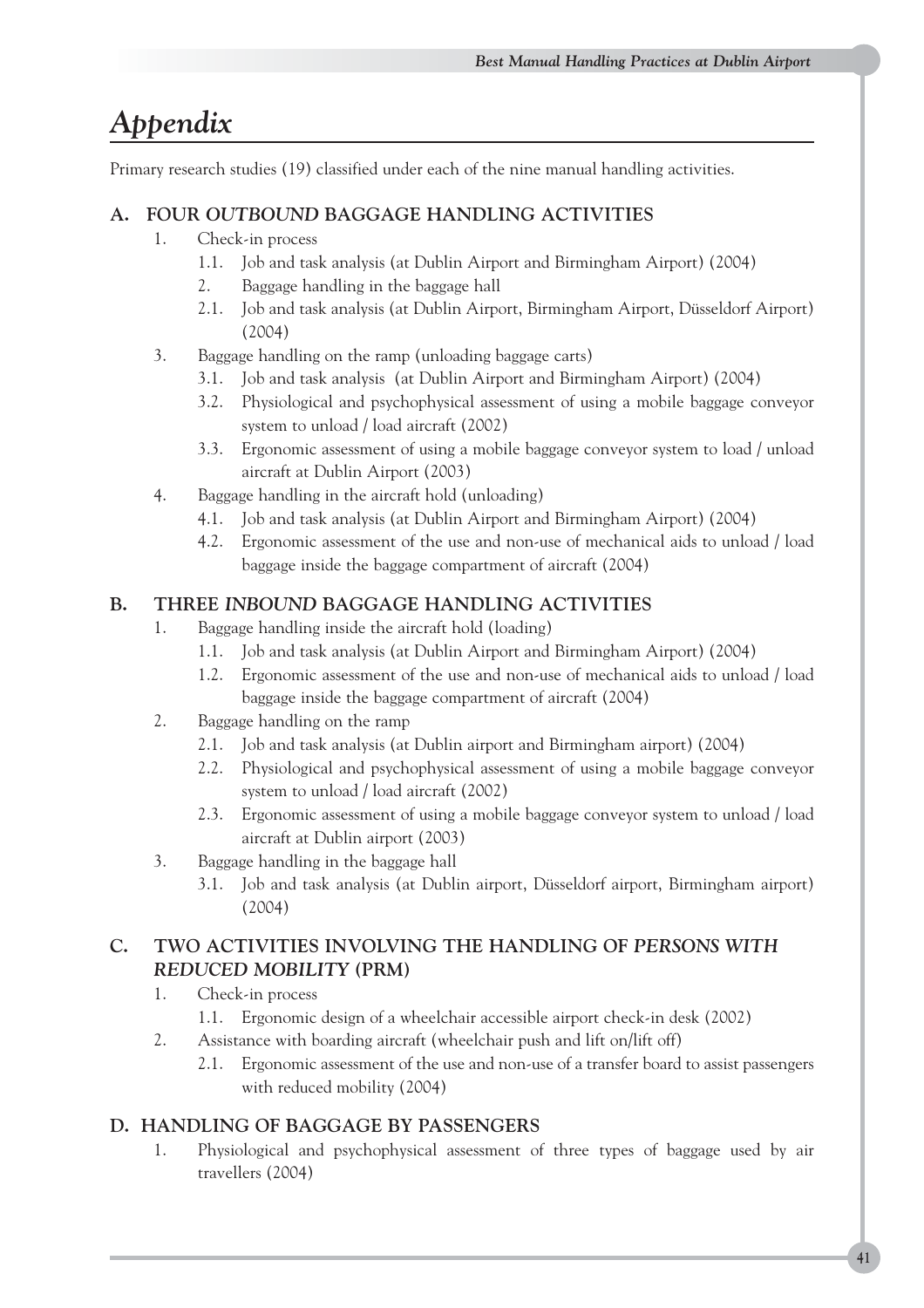## **E. ADDITIONAL BAGGAGE HANDLING RESEARCH**

- 1. A thermal comfort evaluation and range of motion study of three different types of baggage handler work clothing (2004)
- 2. A survey of the musculoskeletal conditions and the lifestyles of baggage handlers in Ireland and the UK (2004)

## **F. ADDITIONAL RESEARCH ON THE HANDLING OF A PRM**

1. A survey of the experiences and opinions of passengers with reduced mobility with regard to air travel accessibility (2004)